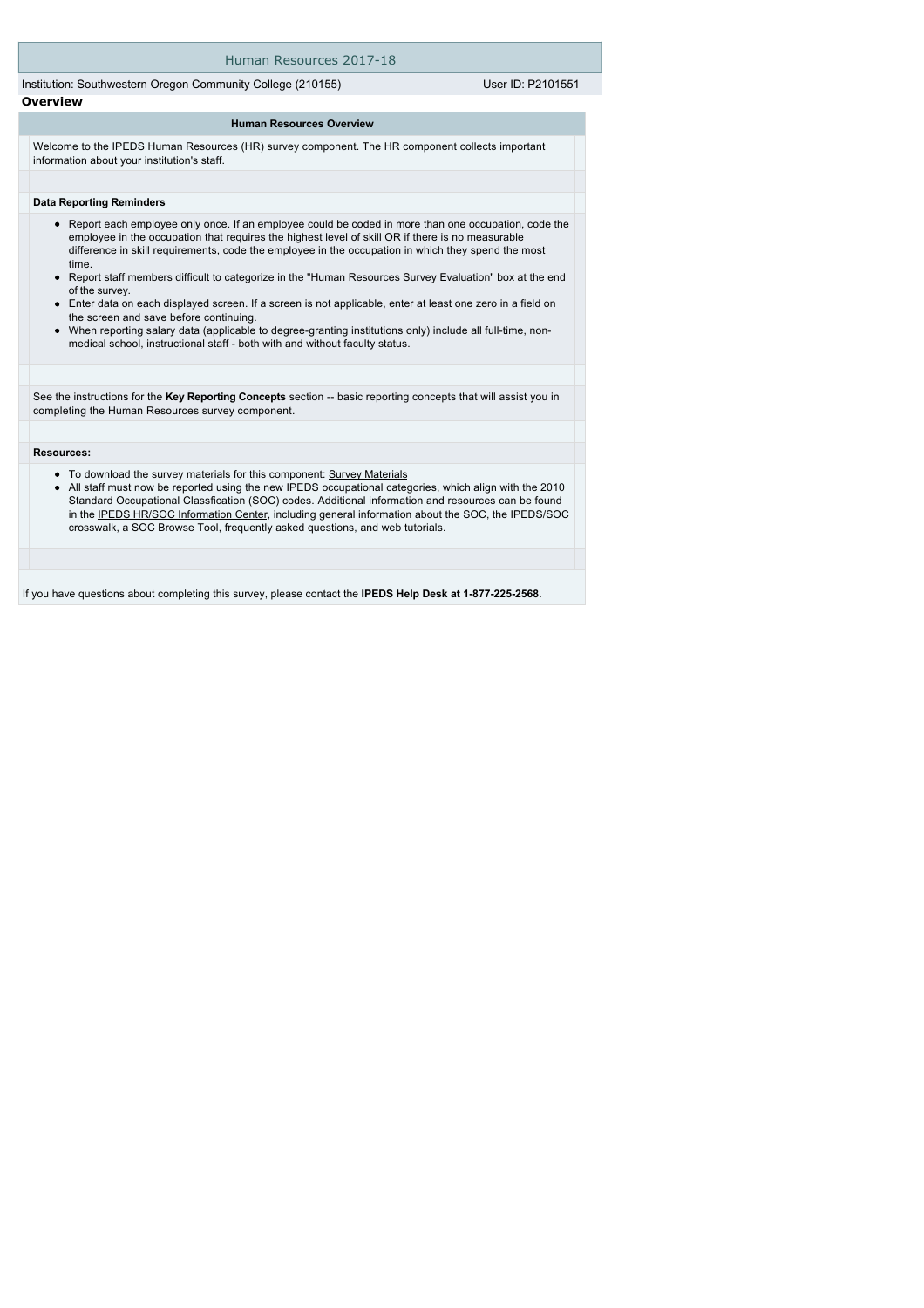|   |     |                  |     | Institution: Southwestern Oregon Community College (210155)<br><b>Human Resources Screening Questions</b>                                                                                                                                                                                                                                                                                                                                                                               | User ID: P2101551 |
|---|-----|------------------|-----|-----------------------------------------------------------------------------------------------------------------------------------------------------------------------------------------------------------------------------------------------------------------------------------------------------------------------------------------------------------------------------------------------------------------------------------------------------------------------------------------|-------------------|
|   |     |                  |     | Does your institution have any part-time staff?                                                                                                                                                                                                                                                                                                                                                                                                                                         |                   |
|   |     |                  |     | If you answer Yes to this question, you will be provided the screens to report part-time staff.                                                                                                                                                                                                                                                                                                                                                                                         |                   |
| O | No  |                  |     |                                                                                                                                                                                                                                                                                                                                                                                                                                                                                         |                   |
| ⊙ | Yes |                  |     |                                                                                                                                                                                                                                                                                                                                                                                                                                                                                         |                   |
|   |     |                  |     | Does your institution have graduate assistants?                                                                                                                                                                                                                                                                                                                                                                                                                                         |                   |
|   |     |                  |     | If you answer Yes to this question, you will be provided the screens to report graduate assistants.                                                                                                                                                                                                                                                                                                                                                                                     |                   |
|   | ⊙   | No               |     |                                                                                                                                                                                                                                                                                                                                                                                                                                                                                         |                   |
|   | O   | Yes              |     |                                                                                                                                                                                                                                                                                                                                                                                                                                                                                         |                   |
|   |     |                  |     | Does your institution have 15 or more full-time staff?                                                                                                                                                                                                                                                                                                                                                                                                                                  |                   |
| O | No  |                  |     |                                                                                                                                                                                                                                                                                                                                                                                                                                                                                         |                   |
| ⊙ | Yes |                  |     |                                                                                                                                                                                                                                                                                                                                                                                                                                                                                         |                   |
|   |     |                  |     | Does your institution have a tenure system?                                                                                                                                                                                                                                                                                                                                                                                                                                             |                   |
|   |     |                  |     | If you answer Yes to this question, you will be provided the screens to report some data by tenure status.                                                                                                                                                                                                                                                                                                                                                                              |                   |
|   | O   | No               |     |                                                                                                                                                                                                                                                                                                                                                                                                                                                                                         |                   |
|   |     | ⊙ Yes            |     |                                                                                                                                                                                                                                                                                                                                                                                                                                                                                         |                   |
|   |     |                  |     | Did your institution hire any full-time permanent staff who were included on the payroll of the institution<br>between November 1, 2016 and October 31, 2017 either for the <i>first time</i> (new to the institution) or<br>after a break in service? Do not exclude persons that were no longer on the payroll as of November 1,<br>2017. (Exclude persons who have returned from sabbatical leave and full-time instructional staff who<br>are working less-than-9-month contracts.) |                   |
|   |     | hires in Part H. |     | If you answer Yes to this question, you will be provided the screens to report full-time permanent new                                                                                                                                                                                                                                                                                                                                                                                  |                   |
|   | O   | <b>No</b>        |     |                                                                                                                                                                                                                                                                                                                                                                                                                                                                                         |                   |
|   | ⊙   | Yes              |     |                                                                                                                                                                                                                                                                                                                                                                                                                                                                                         |                   |
|   |     |                  |     | Do ALL of the instructional staff at your institution fall into any of the following categories?                                                                                                                                                                                                                                                                                                                                                                                        |                   |
|   |     |                  |     | If you answer Yes to any of the questions below, you will NOT be required to report Part G - Salaries for instructional<br>staff. However, Part G will still be required for reporting data for full-time non-instructional staff.                                                                                                                                                                                                                                                      |                   |
|   |     |                  |     |                                                                                                                                                                                                                                                                                                                                                                                                                                                                                         |                   |
| ⊙ | No  | O.               |     | Yes Are ALL of the instructional staff military personnel?                                                                                                                                                                                                                                                                                                                                                                                                                              |                   |
| ⊙ | No  | O                | Yes | Do ALL of the instructional staff contribute their services (e.g., members of a religious<br>order)?                                                                                                                                                                                                                                                                                                                                                                                    |                   |
|   |     |                  |     | You may use the space below to provide context for the data you've reported above.                                                                                                                                                                                                                                                                                                                                                                                                      |                   |
|   |     |                  |     |                                                                                                                                                                                                                                                                                                                                                                                                                                                                                         |                   |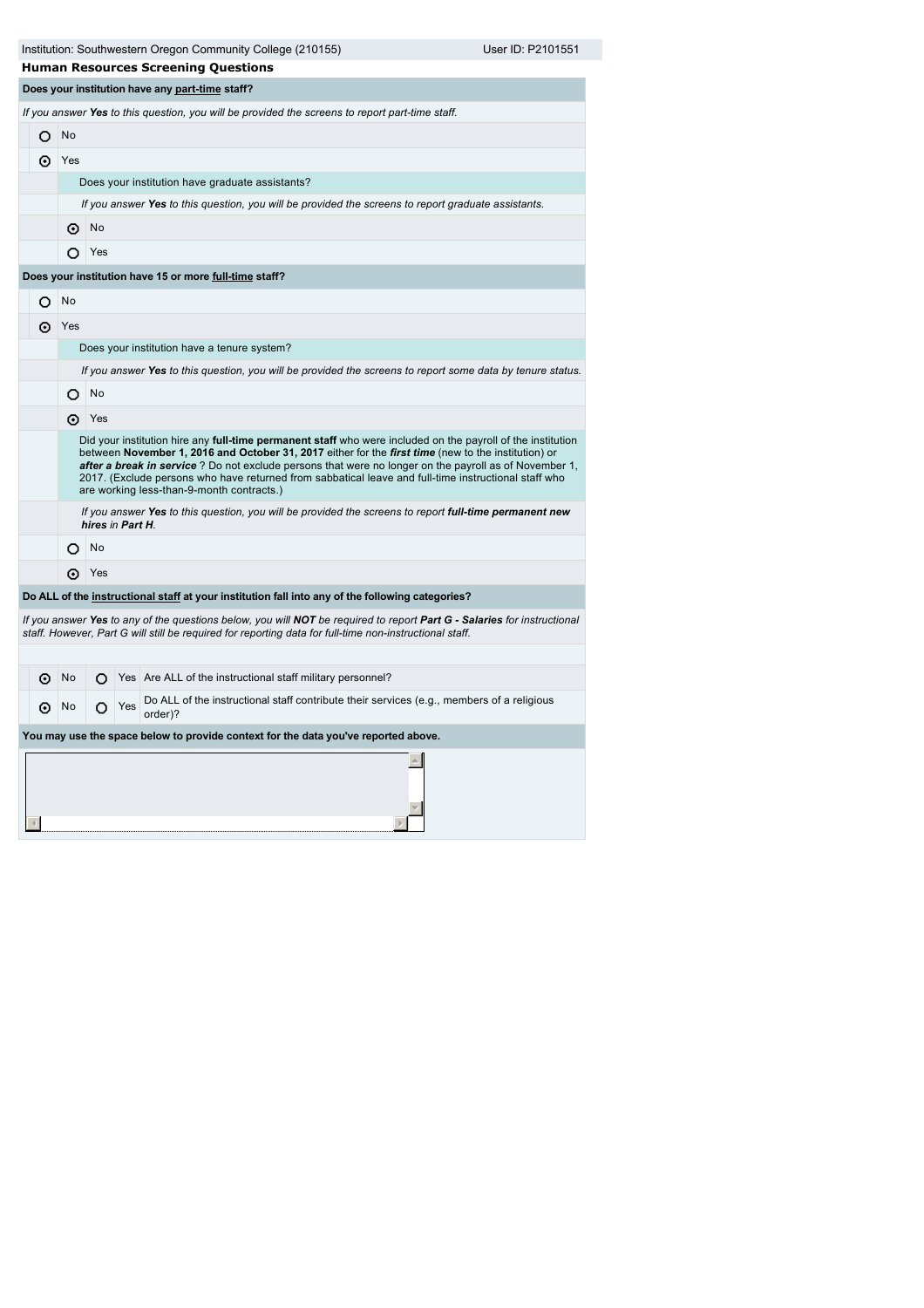# Institution: Southwestern Oregon Community College (210155) User ID: P2101551

# **Part A1 - Full-time Instructional Staff by Academic Rank and Tenure Status - Tenured**

# **Number of [Full-time](javascript:openglossary(257)) [Instructional Staff](javascript:openglossary(996))**

**With [Faculty Status](javascript:openglossary(1009))  [Tenured](javascript:openglossary(639))**

**As of November 1, 2017**

**Report Hispanic/Latino individuals of any race as Hispanic/Latino**

- **Report race for non-Hispanic/Latino individuals only**
- **Include both Primarily Instruction and Instruction Combined with Research and/or Public Service**
- **Men**

|                                              |    |                                                           | Academic Rank |   |             | <b>No</b>        |              |
|----------------------------------------------|----|-----------------------------------------------------------|---------------|---|-------------|------------------|--------------|
| Race/ethnicity                               |    | Associate<br>Professors professors professors Instructors | Assistant     |   | Lecturers   | academic<br>rank | Total        |
| Nonresident alien                            |    |                                                           |               |   |             |                  | $\Omega$     |
| Hispanic/Latino                              |    |                                                           |               |   |             |                  | $\mathbf{0}$ |
| American Indian or Alaska Native             |    |                                                           |               |   |             |                  | $\mathbf{0}$ |
| Asian                                        |    |                                                           |               |   |             |                  | $\mathbf{0}$ |
| <b>Black or African American</b>             |    |                                                           |               |   |             |                  | $\mathbf{0}$ |
| Native Hawaiian or Other Pacific<br>Islander |    |                                                           |               |   |             |                  | $\mathbf{0}$ |
| White                                        | 9  | 3                                                         | 3             |   |             |                  | 15           |
| Two or more races                            |    |                                                           |               |   |             |                  | $\Omega$     |
| Race and ethnicity unknown                   | 1  |                                                           |               |   |             |                  |              |
| <b>Total men</b>                             | 10 | 3                                                         | 3             | 0 | $\mathbf 0$ | 0                | 16           |

|                                              |                |                                    | <b>Academic Rank</b> |                                  |                | <b>No</b>        |                |
|----------------------------------------------|----------------|------------------------------------|----------------------|----------------------------------|----------------|------------------|----------------|
| Race/ethnicity                               |                | Associate<br>Professors professors | Assistant            | professors Instructors Lecturers |                | academic<br>rank | Total          |
| Nonresident alien                            |                |                                    |                      |                                  |                |                  | $\Omega$       |
| Hispanic/Latino                              |                |                                    |                      |                                  |                |                  | $\mathbf{0}$   |
| American Indian or Alaska Native             | $\mathbf{1}$   |                                    | $\mathbf{1}$         |                                  |                |                  | $\overline{2}$ |
| Asian                                        |                |                                    |                      |                                  |                |                  | $\mathbf{0}$   |
| <b>Black or African American</b>             |                |                                    |                      |                                  |                |                  | $\mathbf{0}$   |
| Native Hawaiian or Other Pacific<br>Islander |                |                                    |                      |                                  |                |                  | $\mathbf{0}$   |
| White                                        | $\mathbf{1}$   | 3                                  | $\overline{4}$       |                                  |                |                  | 8              |
| Two or more races                            |                |                                    |                      |                                  |                |                  | $\mathbf{0}$   |
| Race and ethnicity unknown                   |                |                                    |                      | $\mathbf{1}$                     |                |                  | $\mathbf 1$    |
| <b>Total women</b>                           | $\overline{2}$ | 3                                  | 5                    | 1                                | $\overline{0}$ | $\Omega$         | 11             |
|                                              |                |                                    |                      |                                  |                |                  |                |
| Total (men+women)                            | 12             | 6                                  | 8                    | $\mathbf{1}$                     | $\mathbf{0}$   | $\Omega$         | 27             |
| Total from prior year                        |                |                                    |                      |                                  |                |                  | 23             |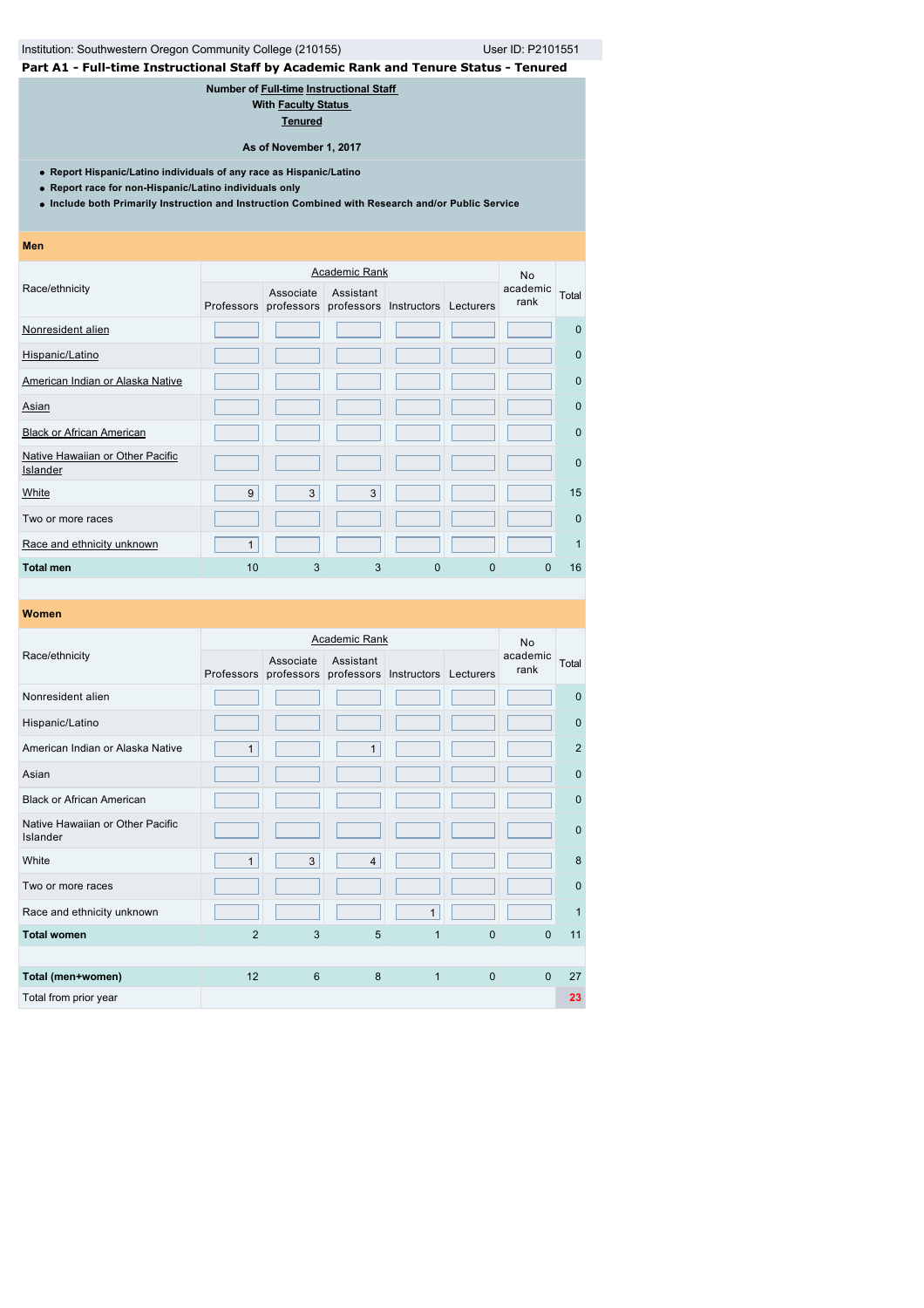**Part A1 - Full-time Instructional Staff by Academic Rank and Tenure Status - On Tenure Track**

#### **Number of [Full-time](javascript:openglossary(257)) [Instructional Staff](javascript:openglossary(996))  With Faculty Status [On Tenure Track](javascript:openglossary(641))**

**As of November 1, 2017**

- **Report Hispanic/Latino individuals of any race as Hispanic/Latino**
- **Report race for non-Hispanic/Latino individuals only**
- **Include both Primarily Instruction and Instruction Combined with Research and/or Public Service**

| <b>Men</b>                                   |   |                                    |           |                                  |   |                  |                |
|----------------------------------------------|---|------------------------------------|-----------|----------------------------------|---|------------------|----------------|
|                                              |   | <b>No</b>                          |           |                                  |   |                  |                |
| Race/ethnicity                               |   | Associate<br>Professors professors | Assistant | professors Instructors Lecturers |   | academic<br>rank | Total          |
| Nonresident alien                            |   |                                    |           | $\mathbf{1}$                     |   |                  | 1              |
| Hispanic/Latino                              |   |                                    |           |                                  |   |                  | $\mathbf 0$    |
| American Indian or Alaska Native             |   |                                    |           |                                  |   |                  | $\mathbf 0$    |
| Asian                                        |   |                                    |           |                                  |   |                  | $\Omega$       |
| <b>Black or African American</b>             |   |                                    |           |                                  |   |                  | $\mathbf 0$    |
| Native Hawaiian or Other Pacific<br>Islander |   |                                    |           |                                  |   |                  | $\mathbf 0$    |
| White                                        |   | $\mathbf{1}$                       |           | $6\phantom{1}6$                  |   |                  | $\overline{7}$ |
| Two or more races                            |   |                                    |           |                                  |   |                  | $\mathbf 0$    |
| Race and ethnicity unknown                   |   |                                    |           |                                  |   |                  | $\mathbf 0$    |
| <b>Total men</b>                             | 0 | 1                                  | $\Omega$  | $\overline{7}$                   | 0 | <sup>0</sup>     | 8              |

# **Women** Race/ethnicity Academic Rank No academic rank Total Professors professors professors Instructors Lecturers Associate Assistant Nonresident alien **1986 beginning and structure of the contract of the contract of the contract of the contract o** Hispanic/Latino 0 American Indian or Alaska Native **0 19 and 19 and 19 and 19 and 19 and 19 and 19 and 19 and 19 and 19 and 19 and 19 and 19 and 19 and 19 and 19 and 19 and 19 and 19 and 19 and 19 and 19 and 19 and 19 and 19 and 19 and 19 a** Asian and the second control of the second control of the second control of the second control of the second c Black or African American **Designation of the Contract of Contract of Contract of Contract or** O Native Hawaiian or Other Pacific<br>Islander Islander<sup>0</sup> White 1 9 10 Two or more races **1986 and 1997 and 1998 and 1997 and 1998 and 1997 and 1998 and 1998 and 1999 and 1999 and 1999 and 1999 and 1999 and 1999 and 1999 and 1999 and 1999 and 1999 and 1999 and 1999 and 1999 and 1999 and 1999** Race and ethnicity unknown 1 1 **Total women** 0 0 0 1 10 0 0 11 **Total (men+women)** 0 1 1 1 17 0 0 19 Total from prior year **22**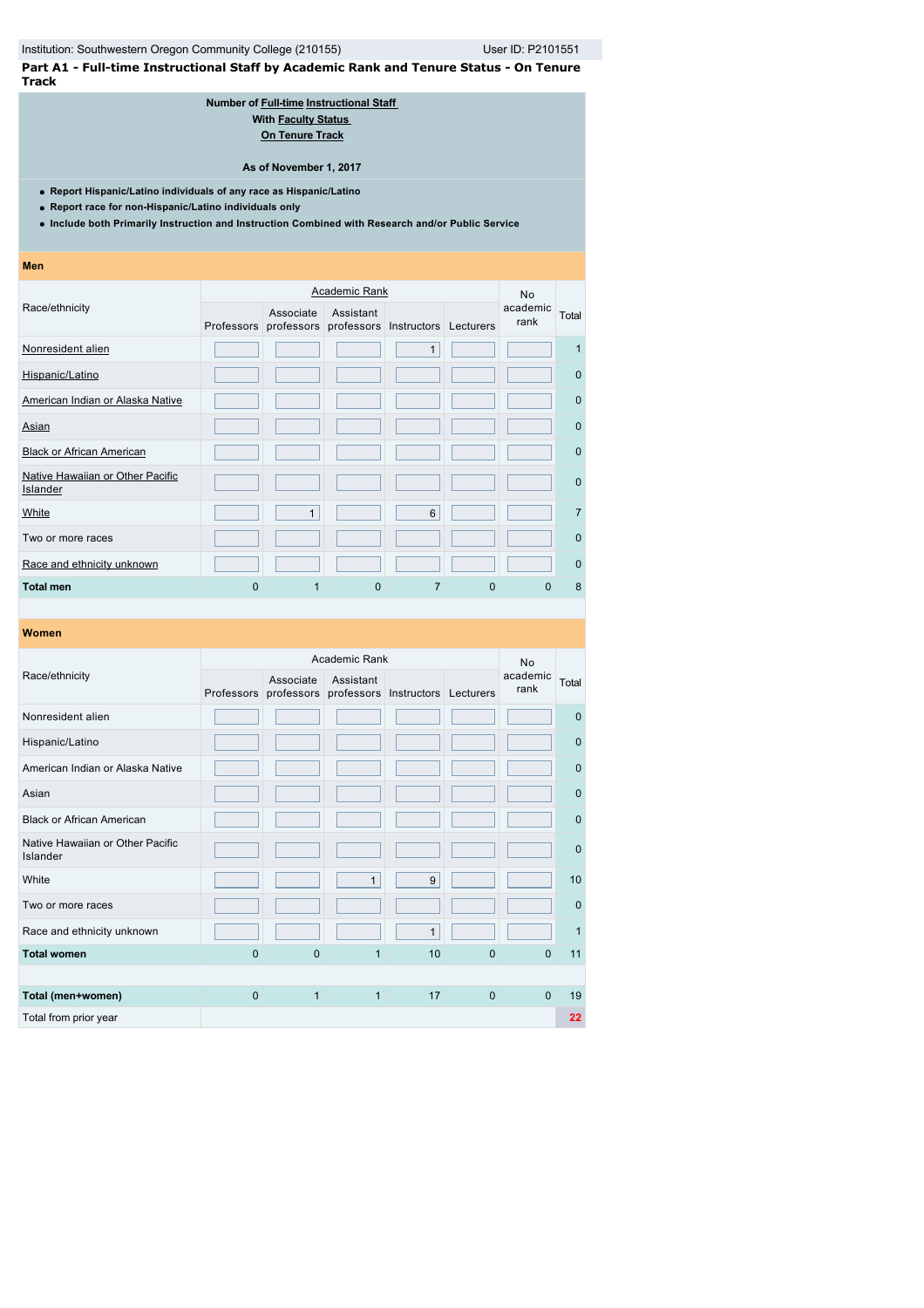**Part A1 - Full-time Instructional Staff by Academic Rank and Tenure Status - Multi-Year Contract**

#### **Number of [Full-time](javascript:openglossary(257)) [Instructional Staff](javascript:openglossary(996))  With [Faculty Status](javascript:openglossary(1009))  [Not on Tenure Track](javascript:openglossary(966)) - [Multi-Year Contract](javascript:openglossary(981))**

**As of November 1, 2017**

**Report Hispanic/Latino individuals of any race as Hispanic/Latino**

**Report race for non-Hispanic/Latino individuals only**

**Include both Primarily Instruction and Instruction Combined with Research and/or Public Service**

**Men**

|                                              |   |                                                           | Academic Rank |              |           | <b>No</b>        |             |
|----------------------------------------------|---|-----------------------------------------------------------|---------------|--------------|-----------|------------------|-------------|
| Gender and race/ethnicity                    |   | Associate<br>Professors professors professors Instructors | Assistant     |              | Lecturers | academic<br>rank | Total       |
| Nonresident alien                            |   |                                                           |               |              |           |                  | $\Omega$    |
| Hispanic/Latino                              |   |                                                           |               | $\mathbf{0}$ |           |                  | $\mathbf 0$ |
| American Indian or Alaska Native             |   |                                                           |               |              |           |                  | $\mathbf 0$ |
| Asian                                        |   |                                                           |               |              |           |                  | $\Omega$    |
| <b>Black or African American</b>             |   |                                                           |               |              |           |                  | $\Omega$    |
| Native Hawaiian or Other Pacific<br>Islander |   |                                                           |               |              |           |                  | $\Omega$    |
| White                                        |   |                                                           |               | $\mathbf{0}$ |           |                  | $\Omega$    |
| Two or more races                            |   |                                                           |               |              |           |                  | $\mathbf 0$ |
| Race and ethnicity unknown                   |   |                                                           |               |              |           |                  | $\mathbf 0$ |
| Total men                                    | O | 0                                                         | 0             | 0            | 0         | O                | $\Omega$    |

|                                              |              |                                                                     | Academic Rank |              |          | <b>No</b>        |              |
|----------------------------------------------|--------------|---------------------------------------------------------------------|---------------|--------------|----------|------------------|--------------|
| Gender and race/ethnicity                    |              | Associate<br>Professors professors professors Instructors Lecturers | Assistant     |              |          | academic<br>rank | Total        |
| Nonresident alien                            |              |                                                                     |               |              |          |                  | $\mathbf{0}$ |
| Hispanic/Latino                              |              |                                                                     |               |              |          |                  | $\mathbf 0$  |
| American Indian or Alaska Native             |              |                                                                     |               |              |          |                  | $\mathbf 0$  |
| Asian                                        |              |                                                                     |               |              |          |                  | $\mathbf{0}$ |
| <b>Black or African American</b>             |              |                                                                     |               |              |          |                  | $\mathbf{0}$ |
| Native Hawaiian or Other Pacific<br>Islander |              |                                                                     |               |              |          |                  | $\mathbf{0}$ |
| White                                        | $\mathbf 0$  |                                                                     |               | $\pmb{0}$    |          |                  | $\mathbf{0}$ |
| Two or more races                            |              |                                                                     |               |              |          |                  | $\Omega$     |
| Race and ethnicity unknown                   |              |                                                                     |               |              |          |                  | $\mathbf{0}$ |
| <b>Total women</b>                           | $\mathbf{0}$ | $\overline{0}$                                                      | $\mathbf{0}$  | 0            | 0        | $\Omega$         | $\mathbf 0$  |
|                                              |              |                                                                     |               |              |          |                  |              |
| Total (men+women)                            | $\Omega$     | $\mathbf{0}$                                                        | $\mathbf{0}$  | $\mathbf{0}$ | $\Omega$ | $\Omega$         | $\Omega$     |
| Total from prior year                        |              |                                                                     |               |              |          |                  |              |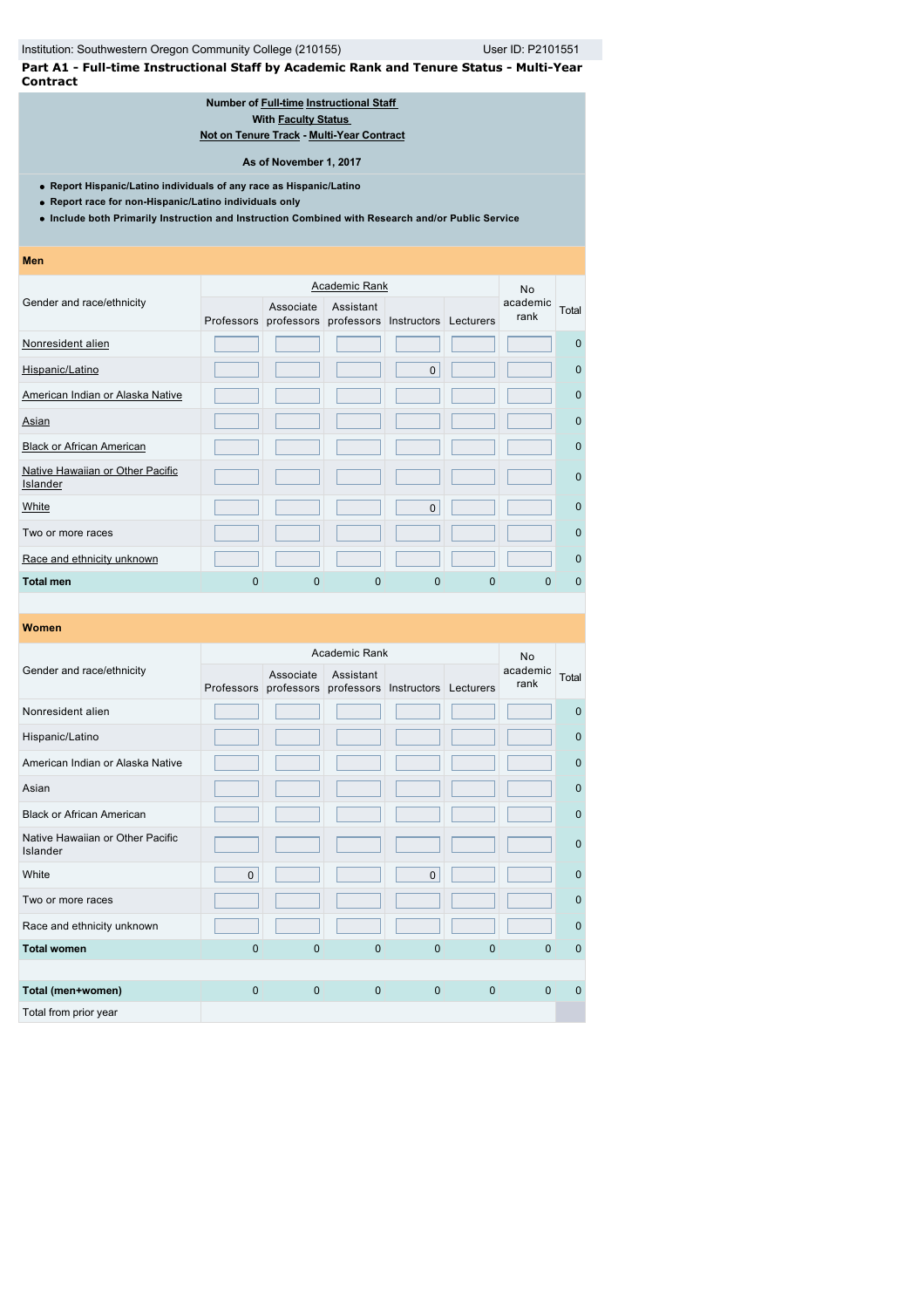**Part A1 - Full-time Instructional Staff by Academic Rank and Tenure Status - Annual Contract**

### **Number of [Full-time](javascript:openglossary(257)) [Instructional Staff](javascript:openglossary(996))  With [Faculty Status](javascript:openglossary(1009))  [Not on Tenure Track](javascript:openglossary(966)) - [Annual Contract](javascript:openglossary(979))**

#### **As of November 1, 2017**

- **Report Hispanic/Latino individuals of any race as Hispanic/Latino**
- **Report race for non-Hispanic/Latino individuals only**
- **Include both Primarily Instruction and Instruction Combined with Research and/or Public Service**

| Men                                          |          |                                    |           |                                  |          |                  |             |
|----------------------------------------------|----------|------------------------------------|-----------|----------------------------------|----------|------------------|-------------|
|                                              |          |                                    | <b>No</b> |                                  |          |                  |             |
| Race/ethnicity                               |          | Associate<br>Professors professors | Assistant | professors Instructors Lecturers |          | academic<br>rank | Total       |
| Nonresident alien                            |          |                                    |           |                                  |          |                  | $\Omega$    |
| Hispanic/Latino                              |          |                                    |           |                                  |          |                  | $\mathbf 0$ |
| American Indian or Alaska Native             |          |                                    |           |                                  |          |                  | $\Omega$    |
| Asian                                        |          |                                    |           |                                  |          |                  | $\Omega$    |
| <b>Black or African American</b>             |          |                                    |           |                                  |          |                  | $\mathbf 0$ |
| Native Hawaiian or Other Pacific<br>Islander |          |                                    |           |                                  |          |                  | $\mathbf 0$ |
| White                                        |          |                                    |           | 3                                |          |                  | 3           |
| Two or more races                            |          |                                    |           |                                  |          |                  | $\mathbf 0$ |
| Race and ethnicity unknown                   |          |                                    |           |                                  |          |                  | $\mathbf 0$ |
| <b>Total men</b>                             | $\Omega$ | $\Omega$                           | $\Omega$  | 3                                | $\Omega$ | <sup>0</sup>     | 3           |

| Women                                        |              |                         |               |                                  |             |                  |              |
|----------------------------------------------|--------------|-------------------------|---------------|----------------------------------|-------------|------------------|--------------|
|                                              |              |                         | Academic Rank |                                  |             | <b>No</b>        |              |
| Race/ethnicity                               | Professors   | Associate<br>professors | Assistant     | professors Instructors Lecturers |             | academic<br>rank | Total        |
| Nonresident alien                            |              |                         |               |                                  |             |                  | $\mathbf 0$  |
| Hispanic/Latino                              |              |                         |               |                                  |             |                  | $\mathbf{0}$ |
| American Indian or Alaska Native             |              |                         |               |                                  |             |                  | $\mathbf{0}$ |
| Asian                                        |              |                         |               |                                  |             |                  | $\Omega$     |
| <b>Black or African American</b>             |              |                         |               |                                  |             |                  | $\mathbf 0$  |
| Native Hawaiian or Other Pacific<br>Islander |              |                         |               |                                  |             |                  | $\mathbf 0$  |
| White                                        |              |                         |               | $\mathbf{1}$                     |             |                  | $\mathbf{1}$ |
| Two or more races                            |              |                         |               |                                  |             |                  | $\mathbf{0}$ |
| Race and ethnicity unknown                   |              |                         |               |                                  |             |                  | $\Omega$     |
| <b>Total women</b>                           | $\mathbf{0}$ | $\Omega$                | $\Omega$      | 1                                | $\mathbf 0$ | $\Omega$         | 1            |
|                                              |              |                         |               |                                  |             |                  |              |
| Total (men+women)                            | $\mathbf{0}$ | $\mathbf{0}$            | $\mathbf{0}$  | $\overline{4}$                   | $\mathbf 0$ | $\Omega$         | 4            |
| Total from prior year                        |              |                         |               |                                  |             |                  | 4            |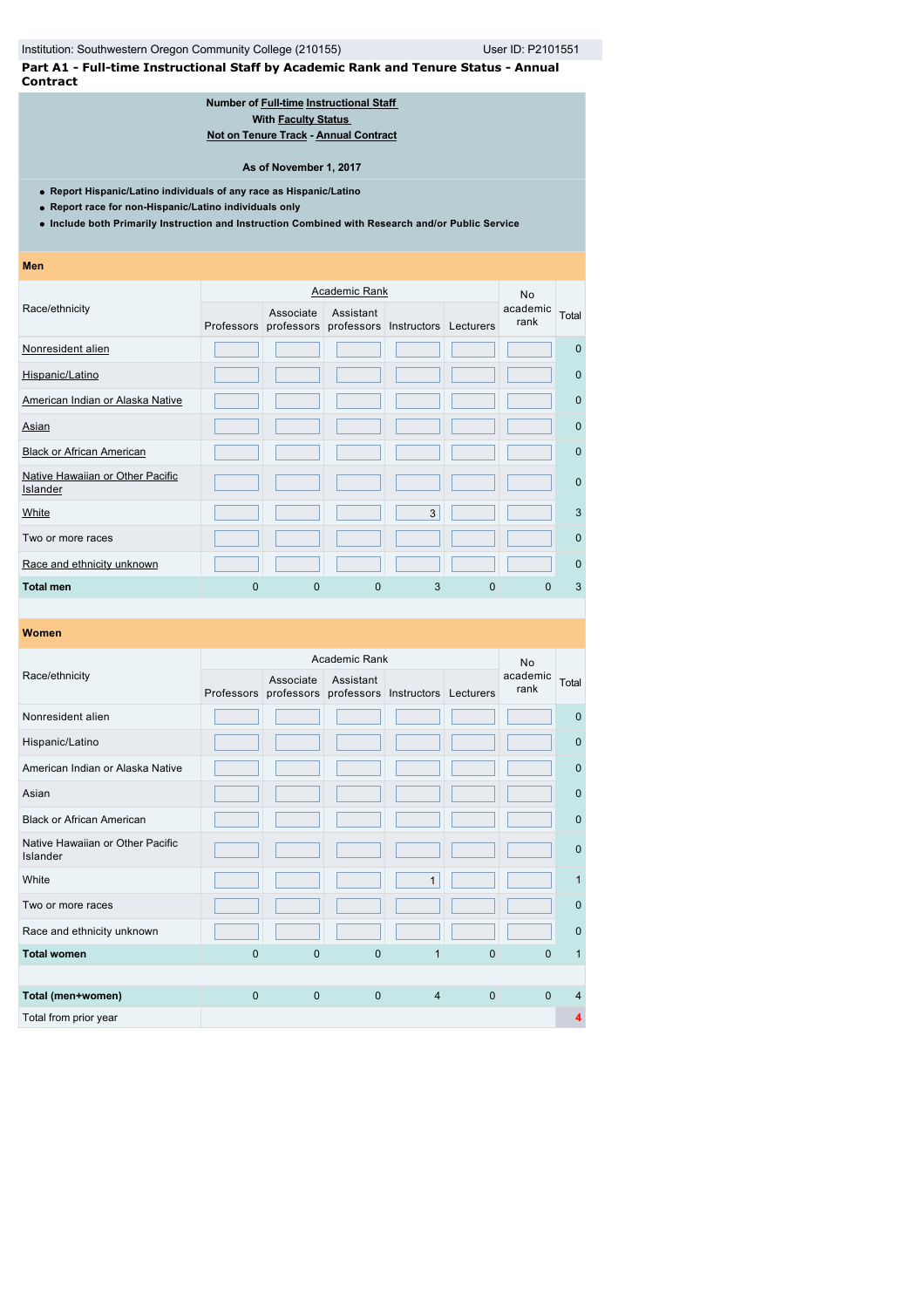**Part A1 - Full-time Instructional Staff by Academic Rank and Tenure Status - Less-Than-Annual Contract**

### **Number of [Full-time](javascript:openglossary(257)) [Instructional Staff](javascript:openglossary(996))  With [Faculty Status](javascript:openglossary(1009))**

**[Not on Tenure Track](javascript:openglossary(966)) - [Less-than-annual Contract](javascript:openglossary(980))**

**As of November 1, 2017**

- **Report Hispanic/Latino individuals of any race as Hispanic/Latino**
- **Report race for non-Hispanic/Latino individuals only**
- **Include both Primarily Instruction and Instruction Combined with Research and/or Public Service**
- **Men**

|                                              |   |                                                           | <b>Academic Rank</b> |   |           | <b>No</b>        |             |
|----------------------------------------------|---|-----------------------------------------------------------|----------------------|---|-----------|------------------|-------------|
| Race/ethnicity                               |   | Associate<br>Professors professors professors Instructors | Assistant            |   | Lecturers | academic<br>rank | Total       |
| Nonresident alien                            |   |                                                           |                      |   |           |                  | $\mathbf 0$ |
| Hispanic/Latino                              |   |                                                           |                      |   |           |                  | $\mathbf 0$ |
| American Indian or Alaska Native             |   |                                                           |                      |   |           |                  | $\mathbf 0$ |
| Asian                                        |   |                                                           |                      |   |           |                  | $\mathbf 0$ |
| <b>Black or African American</b>             |   |                                                           |                      |   |           |                  | $\mathbf 0$ |
| Native Hawaiian or Other Pacific<br>Islander |   |                                                           |                      |   |           |                  | $\mathbf 0$ |
| White                                        |   |                                                           |                      |   |           |                  | $\mathbf 0$ |
| Two or more races                            |   |                                                           |                      |   |           |                  | $\mathbf 0$ |
| Race and ethnicity unknown                   |   |                                                           |                      |   |           | 0                | $\mathbf 0$ |
| <b>Total men</b>                             | 0 | 0                                                         | 0                    | 0 | 0         | O                | $\Omega$    |

|                                              |                |                         | Academic Rank |                                  |              | <b>No</b>        |              |
|----------------------------------------------|----------------|-------------------------|---------------|----------------------------------|--------------|------------------|--------------|
| Race/ethnicity                               | Professors     | Associate<br>professors | Assistant     | professors Instructors Lecturers |              | academic<br>rank | Total        |
| Nonresident alien                            |                |                         |               |                                  |              |                  | $\Omega$     |
| Hispanic/Latino                              |                |                         |               |                                  |              |                  | $\mathbf 0$  |
| American Indian or Alaska Native             |                |                         |               |                                  |              |                  | $\mathbf 0$  |
| Asian                                        |                |                         |               |                                  |              |                  | $\mathbf 0$  |
| <b>Black or African American</b>             |                |                         |               |                                  |              |                  | $\mathbf 0$  |
| Native Hawaiian or Other Pacific<br>Islander |                |                         |               |                                  |              |                  | $\mathbf{0}$ |
| White                                        |                |                         |               |                                  |              |                  | $\mathbf{0}$ |
| Two or more races                            |                |                         |               |                                  |              |                  | $\mathbf{0}$ |
| Race and ethnicity unknown                   |                |                         |               |                                  |              | $\mathbf 0$      | $\mathbf{0}$ |
| <b>Total women</b>                           | $\overline{0}$ | $\mathbf{0}$            | $\mathbf{0}$  | $\mathbf{0}$                     | $\mathbf{0}$ | $\Omega$         | $\mathbf 0$  |
|                                              |                |                         |               |                                  |              |                  |              |
| Total (men+women)                            | $\Omega$       | $\mathbf{0}$            | $\mathbf{0}$  | $\mathbf{0}$                     | $\mathbf{0}$ | $\Omega$         | $\Omega$     |
| Total from prior year                        |                |                         |               |                                  |              |                  |              |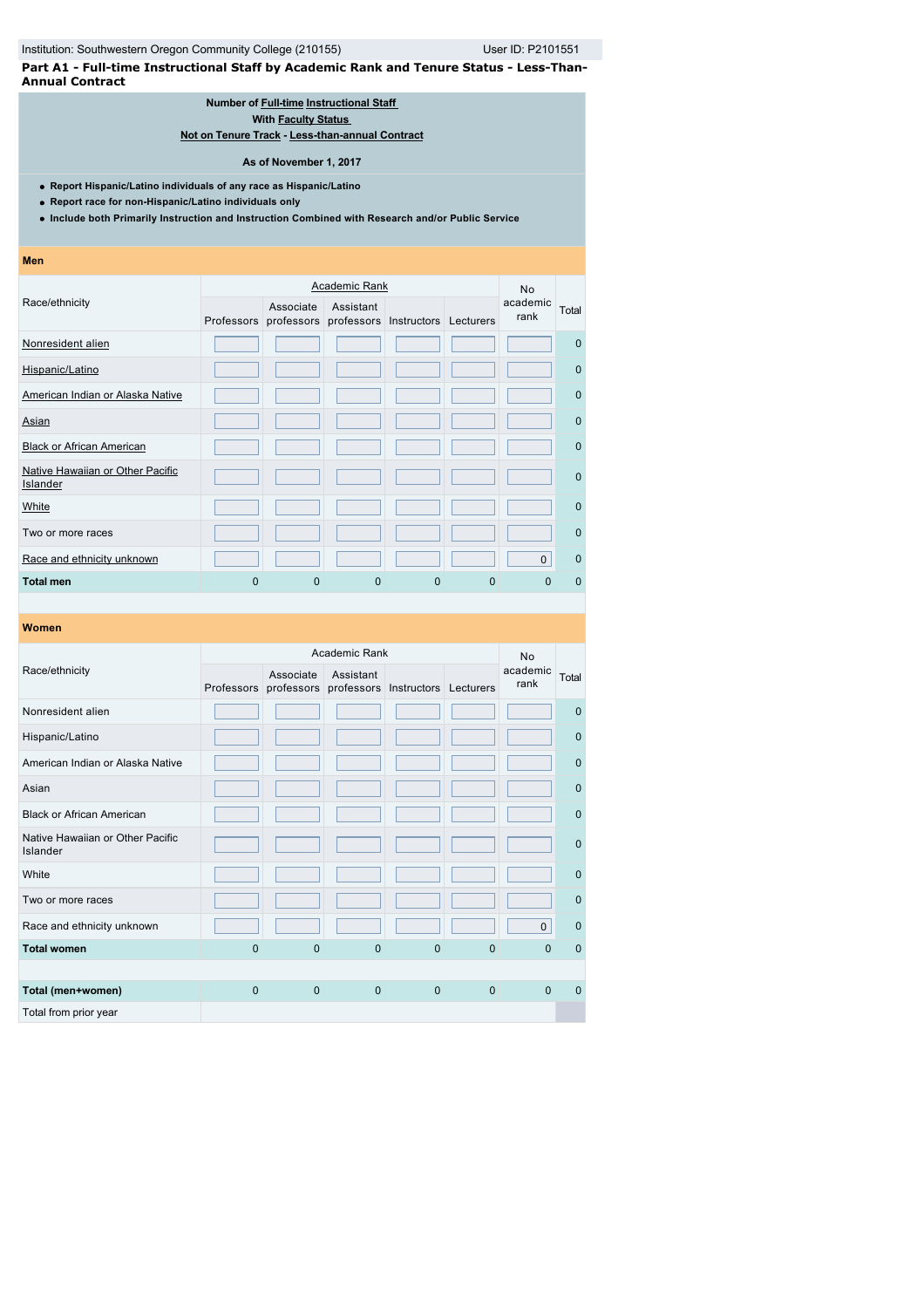**Part A1 - Full-time Instructional Staff by Academic Rank and Tenure Status - Indefinite duration contract**

# **Number of [Full-time](javascript:openglossary(257)) [Instructional Staff](javascript:openglossary(996))**

**With [Faculty Status](javascript:openglossary(1009))** 

**[Not on Tenure Track](javascript:openglossary(966)) - [Indefinite duration contract](javascript:openglossary(1075))**

#### **As of November 1, 2017**

**Report Hispanic/Latino individuals of any race as Hispanic/Latino**

**Report race for non-Hispanic/Latino individuals only**

**Include both Primarily Instruction and Instruction Combined with Research and/or Public Service**

**Men**

|                                                     |              |                                    | <b>Academic Rank</b> |                        |           | <b>No</b>        |             |
|-----------------------------------------------------|--------------|------------------------------------|----------------------|------------------------|-----------|------------------|-------------|
| Gender and race/ethnicity                           |              | Associate<br>Professors professors | Assistant            | professors Instructors | Lecturers | academic<br>rank | Total       |
| Nonresident alien                                   |              |                                    |                      |                        |           |                  | $\mathbf 0$ |
| Hispanic/Latino                                     |              |                                    |                      | $\mathbf{1}$           |           |                  | 1           |
| American Indian or Alaska Native                    |              |                                    |                      |                        |           |                  | $\mathbf 0$ |
| Asian                                               |              |                                    |                      |                        |           |                  | $\mathbf 0$ |
| <b>Black or African American</b>                    |              |                                    |                      |                        |           |                  | $\Omega$    |
| Native Hawaiian or Other Pacific<br><b>Islander</b> |              |                                    |                      |                        |           |                  | $\Omega$    |
| White                                               | $\mathbf{1}$ |                                    |                      | 1                      |           |                  | 2           |
| Two or more races                                   |              |                                    |                      |                        |           |                  | $\Omega$    |
| Race and ethnicity unknown                          |              |                                    |                      |                        |           |                  | $\Omega$    |
| Total men                                           |              | $\Omega$                           | 0                    | 2                      | 0         | O                | 3           |

|                                              |              |                                    | Academic Rank |                                  |              | <b>No</b>        |              |
|----------------------------------------------|--------------|------------------------------------|---------------|----------------------------------|--------------|------------------|--------------|
| Gender and race/ethnicity                    |              | Associate<br>Professors professors | Assistant     | professors Instructors Lecturers |              | academic<br>rank | Total        |
| Nonresident alien                            |              |                                    |               |                                  |              |                  | $\Omega$     |
| Hispanic/Latino                              |              |                                    |               |                                  |              |                  | $\mathbf 0$  |
| American Indian or Alaska Native             |              |                                    |               |                                  |              |                  | $\mathbf 0$  |
| Asian                                        |              |                                    |               |                                  |              |                  | $\mathbf 0$  |
| <b>Black or African American</b>             |              |                                    |               |                                  |              |                  | $\mathbf 0$  |
| Native Hawaiian or Other Pacific<br>Islander |              |                                    |               |                                  |              |                  | $\mathbf{0}$ |
| White                                        | $\mathbf{1}$ |                                    |               |                                  |              |                  | 1            |
| Two or more races                            |              |                                    |               |                                  |              |                  | $\Omega$     |
| Race and ethnicity unknown                   |              |                                    |               |                                  |              |                  | $\mathbf{0}$ |
| <b>Total women</b>                           | 1            | $\overline{0}$                     | $\mathbf{0}$  | $\mathbf{0}$                     | $\mathbf{0}$ | $\Omega$         | 1            |
|                                              |              |                                    |               |                                  |              |                  |              |
| Total (men+women)                            | 2            | $\mathbf{0}$                       | $\mathbf{0}$  | 2                                | $\mathbf{0}$ | $\Omega$         | 4            |
| Total from prior year                        |              |                                    |               |                                  |              |                  | 4            |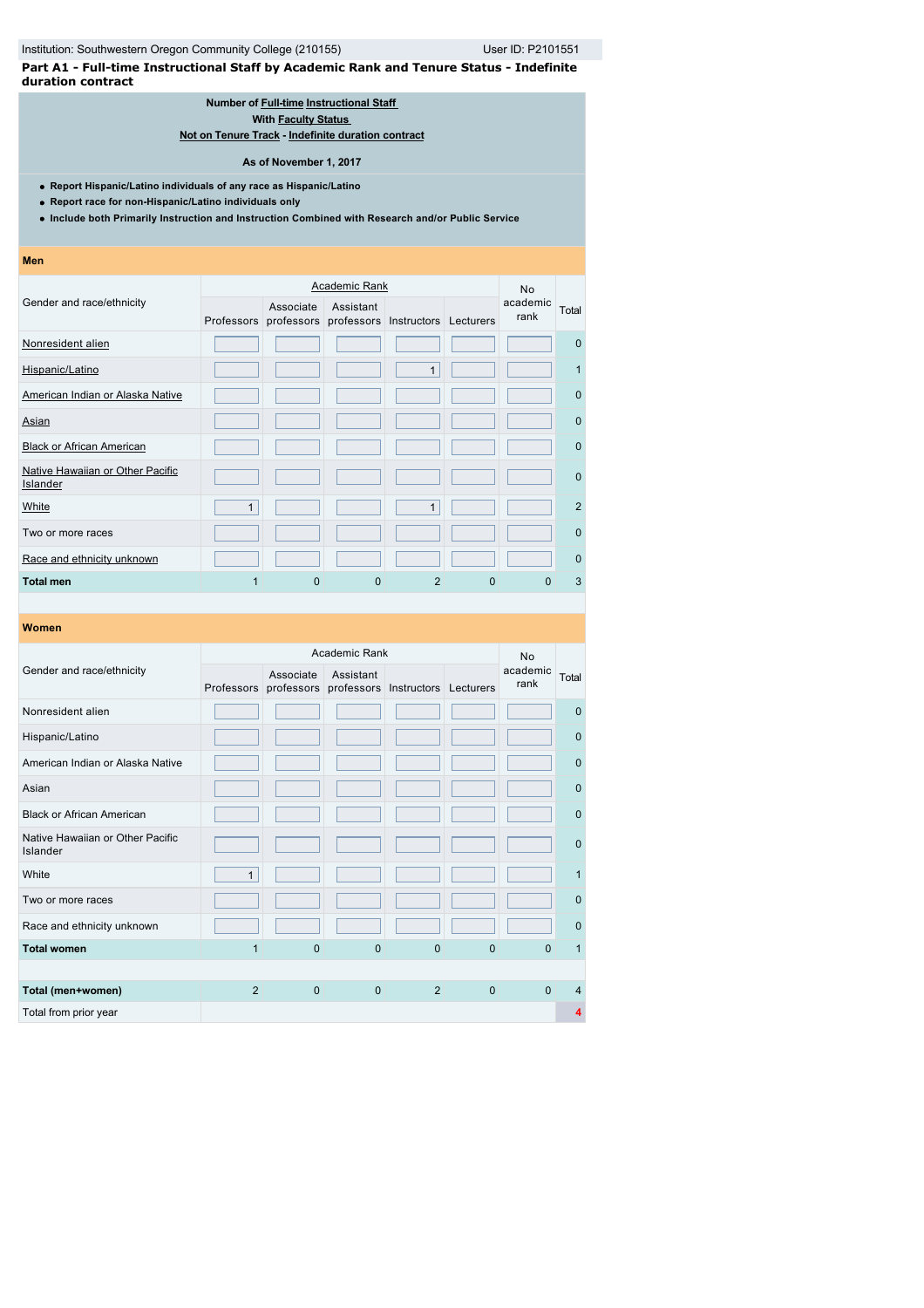| Institution: Southwestern Oregon Community College (210155)<br>User ID: P2101551                                                                                                                                                   |                               |  |  |  |
|------------------------------------------------------------------------------------------------------------------------------------------------------------------------------------------------------------------------------------|-------------------------------|--|--|--|
| Part A1 - Full-time Instructional Staff - Without Faculty Status                                                                                                                                                                   |                               |  |  |  |
| Number of Full-time Instructional Staff<br><b>Without Faculty Status</b><br>As of November 1, 2017                                                                                                                                 |                               |  |  |  |
| • Report Hispanic/Latino individuals of any race as Hispanic/Latino<br>• Report race for non-Hispanic/Latino individuals only<br>. Include both Primarily Instruction and Instruction Combined with Research and/or Public Service |                               |  |  |  |
| <b>Men</b>                                                                                                                                                                                                                         |                               |  |  |  |
| Race/ethnicity                                                                                                                                                                                                                     | <b>Without Faculty Status</b> |  |  |  |
| Nonresident alien                                                                                                                                                                                                                  |                               |  |  |  |
| Hispanic/Latino                                                                                                                                                                                                                    |                               |  |  |  |
| American Indian or Alaska Native                                                                                                                                                                                                   |                               |  |  |  |
| Asian                                                                                                                                                                                                                              |                               |  |  |  |
| <b>Black or African American</b>                                                                                                                                                                                                   |                               |  |  |  |
| Native Hawaiian or Other Pacific Islander                                                                                                                                                                                          |                               |  |  |  |
| White                                                                                                                                                                                                                              |                               |  |  |  |

Two or more races [Race and ethnicity unknown](javascript:openglossary(543)) **comparison** control to the control of the control of the control of the control of the control of the control of the control of the control of the control of the control of the control of the co **Total men** 0

| <b>Women</b>                              |                               |
|-------------------------------------------|-------------------------------|
| Race/ethnicity                            | <b>Without Faculty Status</b> |
| Nonresident alien                         |                               |
| Hispanic/Latino                           |                               |
| American Indian or Alaska Native          |                               |
| Asian                                     |                               |
| <b>Black or African American</b>          |                               |
| Native Hawaiian or Other Pacific Islander |                               |
| White                                     |                               |
| Two or more races                         |                               |
| Race and ethnicity unknown                | $\pmb{0}$                     |
| <b>Total women</b>                        | $\mathbf{0}$                  |
|                                           |                               |
| Total (men+women)                         | $\mathbf{0}$                  |
| Total from prior year                     |                               |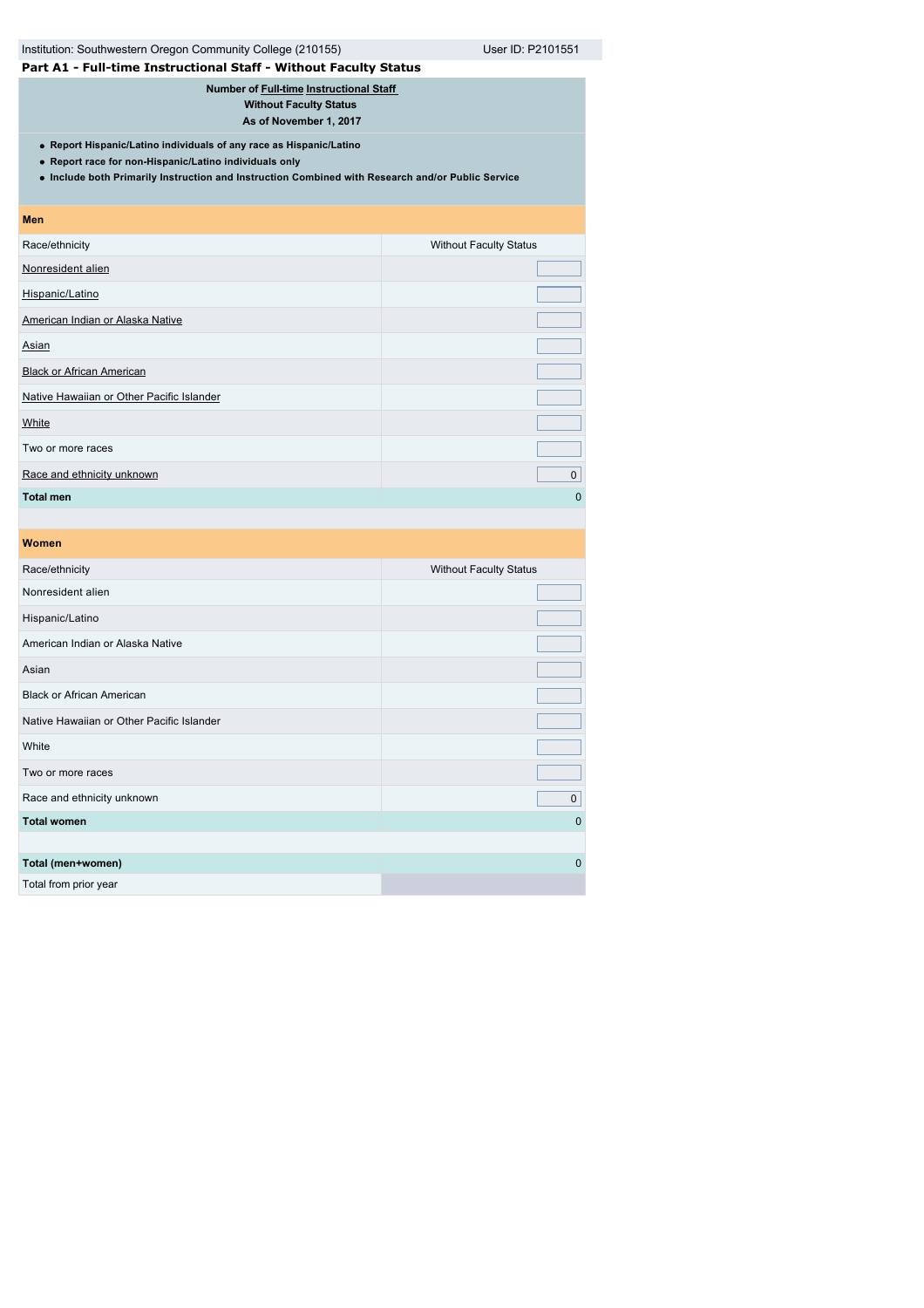# **Part A2 - Full-time Instructional Staff by Function**

# **Number of [Full-time](javascript:openglossary(257)) [Instructional Staff](javascript:openglossary(996))**

# **As of November 1, 2017**

**Report Primarily Instruction and Instruction Combined with Research and/or Public Service separately, as indicated below**

|                                                | <b>With Faculty Status</b> |                              |            |                    |                                      |                                                      |                          |              |
|------------------------------------------------|----------------------------|------------------------------|------------|--------------------|--------------------------------------|------------------------------------------------------|--------------------------|--------------|
|                                                |                            |                              |            |                    | Not on Tenure Track                  |                                                      | <b>Without</b>           |              |
|                                                | Tenured                    | Qn<br>Tenure<br><b>Track</b> | Multi-year | Annual<br>contract | Less-<br>than-<br>annual<br>contract | Indefinite<br>duration<br>(continuing<br>or at-will) | Faculty<br><b>Status</b> | Total        |
| Instructional staff                            | 27                         | 19                           | $\Omega$   | $\overline{4}$     | $\mathbf{0}$                         | $\overline{4}$                                       | $\mathbf{0}$             | 54           |
| Total carried forward from<br>previous screens | 27                         | 19                           | 0          | $\overline{4}$     | $\mathbf 0$                          | $\overline{4}$                                       | $\mathbf{0}$             | 54           |
| <b>Primarily Instruction</b>                   | 27                         | 19                           | $\Omega$   | $\overline{4}$     | $\mathbf{0}$                         | $\overline{4}$                                       | $\Omega$                 | 54           |
| Exclusively credit                             | 27                         | 19                           |            | $\overline{4}$     |                                      | $\overline{4}$                                       |                          | 54           |
| Exclusively not-for-<br>credit                 |                            |                              |            |                    |                                      |                                                      |                          | $\Omega$     |
| Combined credit/not-for-<br>credit             |                            |                              |            |                    |                                      |                                                      |                          | $\mathbf{0}$ |
| Instruction/research/public<br>service staff   |                            |                              |            |                    |                                      |                                                      |                          | $\mathbf{0}$ |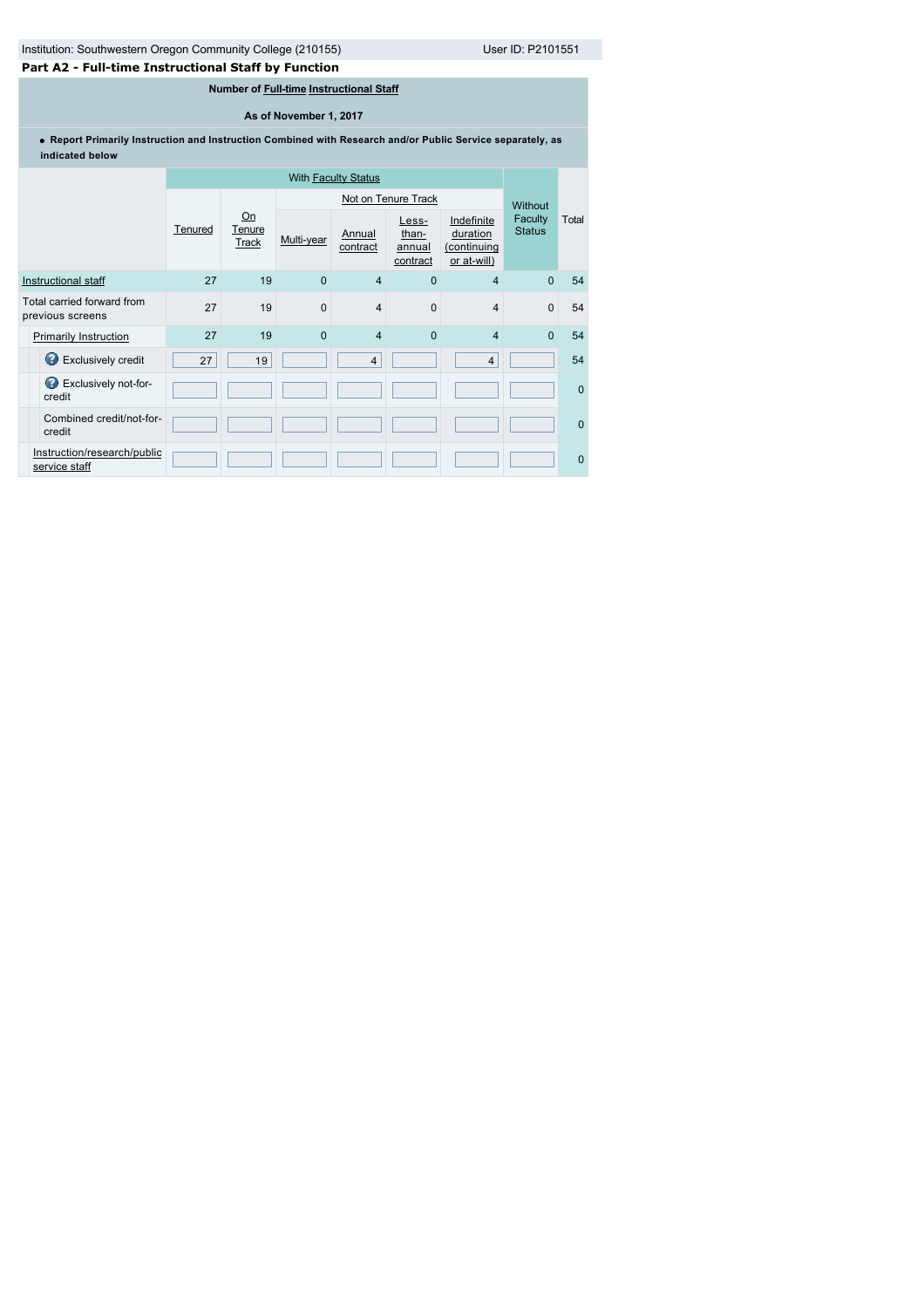Institution: Southwestern Oregon Community College (210155) User ID: P2101551

| Part A3 - Full-time Instructional Staff - Totals |  |
|--------------------------------------------------|--|
|--------------------------------------------------|--|

| <b>Total number of Full-time Instructional Staff</b> |                |                |                   |  |  |  |
|------------------------------------------------------|----------------|----------------|-------------------|--|--|--|
| As of November 1, 2017                               |                |                |                   |  |  |  |
| Race/ethnicity                                       | Total men      | Total women    | Total (men+women) |  |  |  |
| Nonresident alien                                    |                | 0              |                   |  |  |  |
| Hispanic/Latino                                      |                | 0              |                   |  |  |  |
| American Indian or Alaska Native                     | $\Omega$       | $\overline{2}$ | $\overline{2}$    |  |  |  |
| Asian                                                | 0              | 0              | 0                 |  |  |  |
| <b>Black or African American</b>                     | $\Omega$       | $\Omega$       | 0                 |  |  |  |
| Native Hawaiian or Other Pacific Islander            | 0              | 0              | 0                 |  |  |  |
| White                                                | 27             | 20             | 47                |  |  |  |
| Two or more races                                    | $\overline{0}$ | $\overline{0}$ | 0                 |  |  |  |
| Race and ethnicity unknown                           | 1              | $\overline{2}$ | 3                 |  |  |  |
| <b>Total</b>                                         | 30             | 24             | 54                |  |  |  |
| Total from prior year                                |                |                | 53                |  |  |  |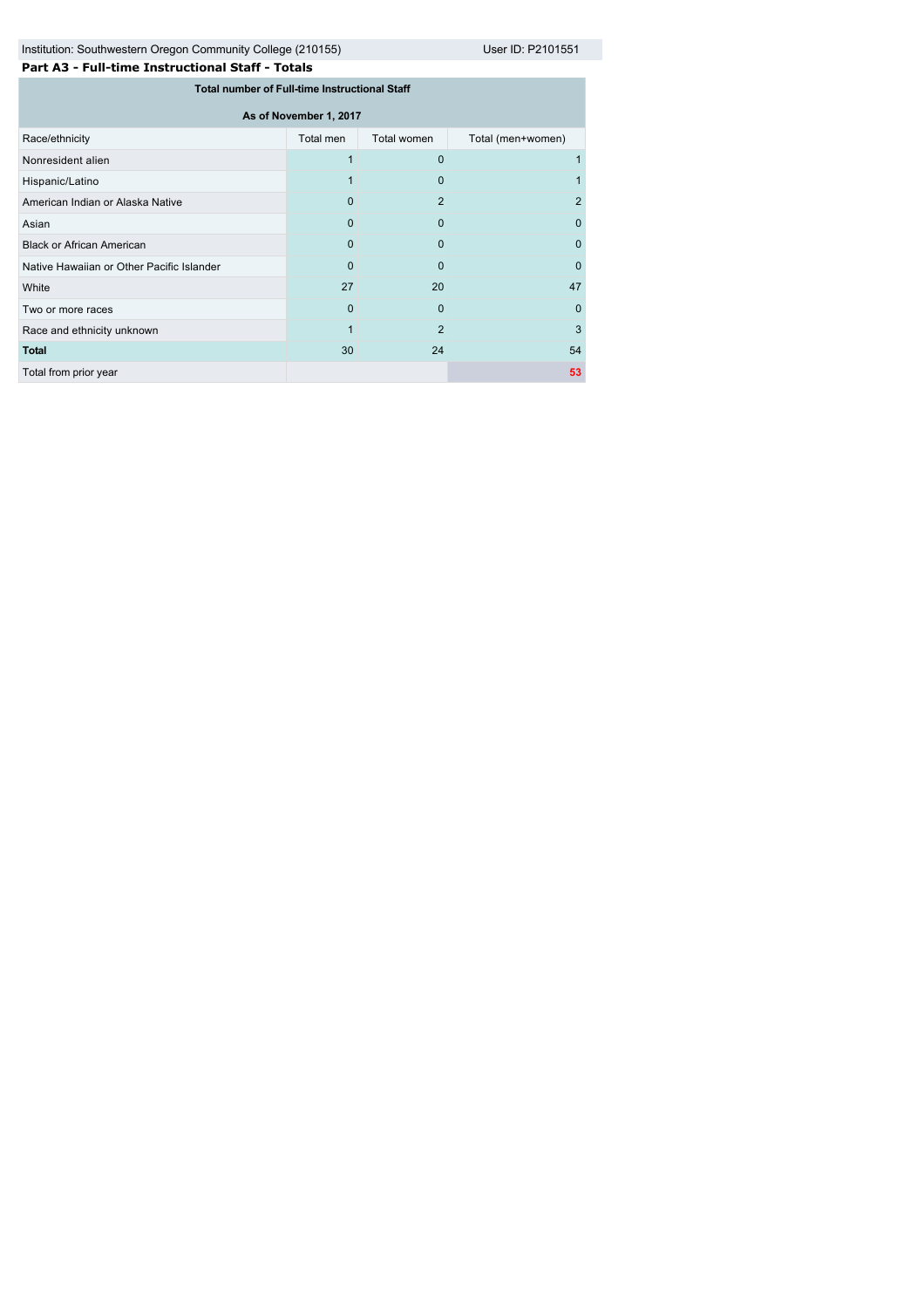# Institution: Southwestern Oregon Community College (210155) User ID: P2101551

# **Part B1 - Full-time Non-instructional Staff by Occupational Category**

**Number of [Full-time](javascript:openglossary(257)) Non-instructional Staff** 

**by Occupational Category**

### **As of November 1, 2017**

**Report Hispanic/Latino individuals of any race as Hispanic/Latino**

**Report race for non-Hispanic/Latino individuals only**

#### **Men**

| <b>Instructional Staff</b><br>(carried forward<br>from Part A) | Research staff | <b>Public Service staff</b> |
|----------------------------------------------------------------|----------------|-----------------------------|
| 1                                                              |                |                             |
| 1                                                              |                | 1                           |
| 0                                                              |                |                             |
| 0                                                              |                |                             |
| 0                                                              |                |                             |
| 0                                                              |                |                             |
| 27                                                             |                | 9                           |
| 0                                                              |                |                             |
| 1                                                              |                |                             |
| 30                                                             | 0              | 10                          |
|                                                                |                |                             |

| Race/ethnicity                            | <b>Instructional Staff</b><br>(carried forward<br>from Part A) | Research staff | <b>Public Service staff</b> |
|-------------------------------------------|----------------------------------------------------------------|----------------|-----------------------------|
| Nonresident alien                         | $\Omega$                                                       |                |                             |
| Hispanic/Latino                           | $\Omega$                                                       |                |                             |
| American Indian or Alaska Native          | $\overline{2}$                                                 |                |                             |
| Asian                                     | $\Omega$                                                       |                |                             |
| <b>Black or African American</b>          | $\Omega$                                                       |                |                             |
| Native Hawaiian or Other Pacific Islander | $\Omega$                                                       |                |                             |
| White                                     | 20                                                             |                | 11                          |
| Two or more races                         | $\mathbf 0$                                                    |                |                             |
| Race and ethnicity unknown                | $\overline{2}$                                                 |                | $\overline{2}$              |
| <b>Total women</b>                        | 24                                                             | 0              | 13                          |
|                                           |                                                                |                |                             |
| Total (men+women)                         | 54                                                             | 0              | 23                          |
| Total from prior year                     | 53                                                             |                | 20                          |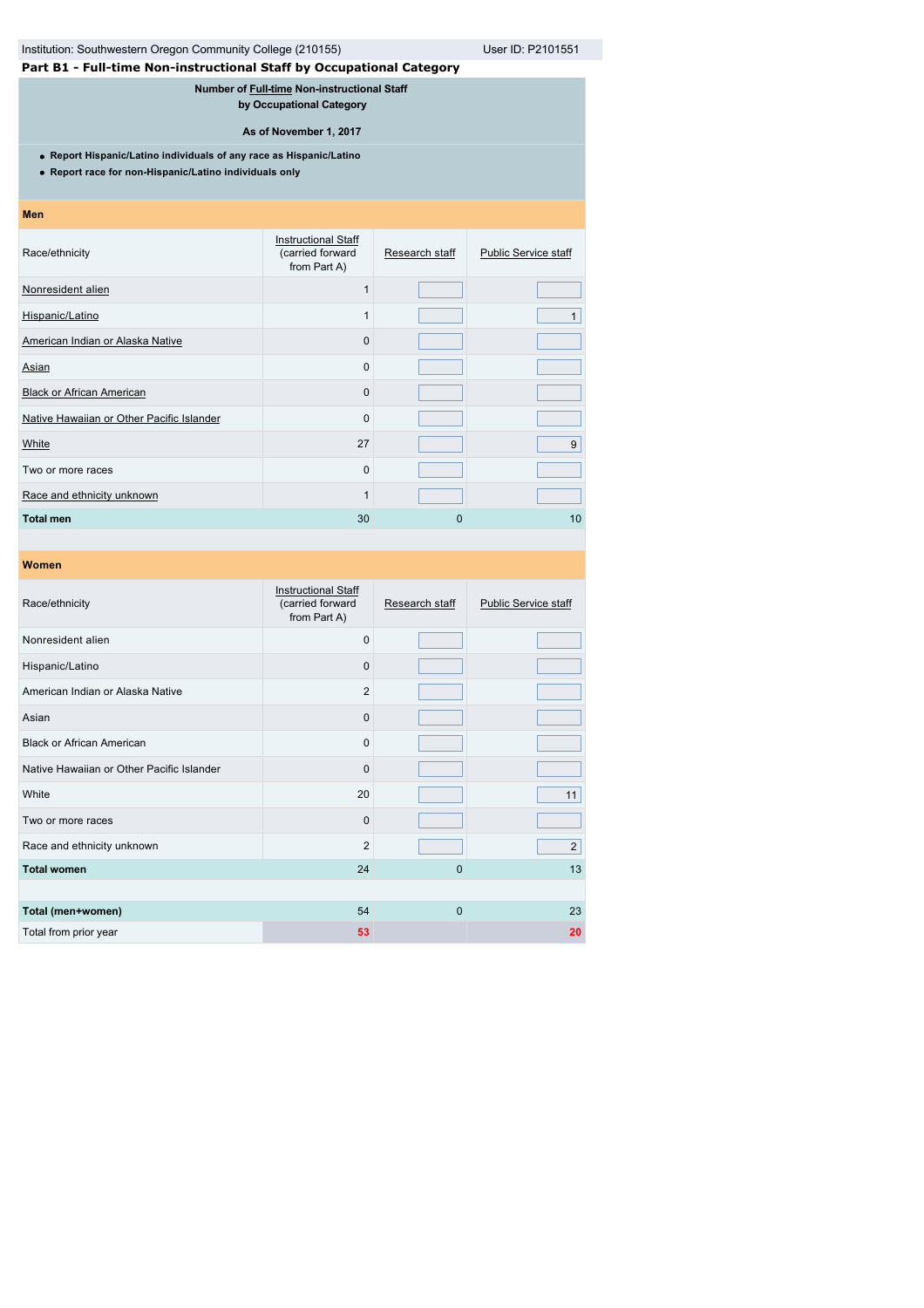| User ID: P2101551<br>Institution: Southwestern Oregon Community College (210155)                                              |                                                                      |                       |                                   |                                                                                                                           |  |  |  |
|-------------------------------------------------------------------------------------------------------------------------------|----------------------------------------------------------------------|-----------------------|-----------------------------------|---------------------------------------------------------------------------------------------------------------------------|--|--|--|
|                                                                                                                               | Part B1 - Full-time Non-instructional Staff by Occupational Category |                       |                                   |                                                                                                                           |  |  |  |
| Number of Full-time Non-instructional Staff<br>by Occupational Category                                                       |                                                                      |                       |                                   |                                                                                                                           |  |  |  |
| As of November 1, 2017                                                                                                        |                                                                      |                       |                                   |                                                                                                                           |  |  |  |
| • Report Hispanic/Latino individuals of any race as Hispanic/Latino<br>• Report race for non-Hispanic/Latino individuals only |                                                                      |                       |                                   |                                                                                                                           |  |  |  |
| Men                                                                                                                           |                                                                      |                       |                                   |                                                                                                                           |  |  |  |
| Race/ethnicity                                                                                                                | Archivists, Curators, and<br><b>Museum Technicians</b><br>25-4010    | Librarians<br>25-4020 | Library<br>Technicians<br>25-4030 | Student and Academic Affairs and<br><b>Other Education Services</b><br>Occupations<br>$25 - 2000 + 25 - 3000 + 25 - 9000$ |  |  |  |
| Nonresident alien                                                                                                             |                                                                      |                       |                                   |                                                                                                                           |  |  |  |
| Hispanic/Latino                                                                                                               |                                                                      |                       |                                   |                                                                                                                           |  |  |  |
| American Indian or<br>Alaska Native                                                                                           |                                                                      |                       |                                   |                                                                                                                           |  |  |  |
| Asian                                                                                                                         |                                                                      |                       |                                   |                                                                                                                           |  |  |  |
| <b>Black or African</b><br>American                                                                                           |                                                                      |                       |                                   |                                                                                                                           |  |  |  |
| Native Hawaiian or<br><b>Other Pacific Islander</b>                                                                           |                                                                      |                       |                                   |                                                                                                                           |  |  |  |
| White                                                                                                                         |                                                                      |                       |                                   |                                                                                                                           |  |  |  |
| Two or more races                                                                                                             |                                                                      |                       |                                   |                                                                                                                           |  |  |  |
| Race and ethnicity<br>unknown                                                                                                 |                                                                      |                       |                                   |                                                                                                                           |  |  |  |
| <b>Total men</b>                                                                                                              | $\Omega$                                                             | $\Omega$              | 0                                 | $\Omega$                                                                                                                  |  |  |  |

| Race/ethnicity                               | Archivists, Curators, and<br><b>Museum Technicians</b><br>25-4010 | Librarians<br>25-4020 | Library<br>Technicians<br>25-4030 | Student and Academic Affairs and<br><b>Other Education Services</b><br>Occupations<br>$25 - 2000 + 25 - 3000 + 25 - 9000$ |
|----------------------------------------------|-------------------------------------------------------------------|-----------------------|-----------------------------------|---------------------------------------------------------------------------------------------------------------------------|
| Nonresident alien                            |                                                                   |                       |                                   |                                                                                                                           |
| Hispanic/Latino                              |                                                                   |                       |                                   |                                                                                                                           |
| American Indian or<br>Alaska Native          |                                                                   |                       |                                   | $\mathbf{1}$                                                                                                              |
| Asian                                        |                                                                   |                       |                                   |                                                                                                                           |
| <b>Black or African</b><br>American          |                                                                   |                       |                                   |                                                                                                                           |
| Native Hawaiian or<br>Other Pacific Islander |                                                                   |                       |                                   |                                                                                                                           |
| White                                        |                                                                   |                       | 3                                 | $\mathbf{1}$                                                                                                              |
| Two or more races                            |                                                                   |                       |                                   |                                                                                                                           |
| Race and ethnicity<br>unknown                |                                                                   |                       |                                   |                                                                                                                           |
| <b>Total women</b>                           | $\mathbf 0$                                                       | 0                     | 3                                 | $\overline{2}$                                                                                                            |
|                                              |                                                                   |                       |                                   |                                                                                                                           |
| Total (men+women)                            | $\mathbf 0$                                                       | $\mathbf{0}$          | 3                                 | $\overline{2}$                                                                                                            |
| Total from prior year                        |                                                                   |                       | $\overline{2}$                    | $\overline{2}$                                                                                                            |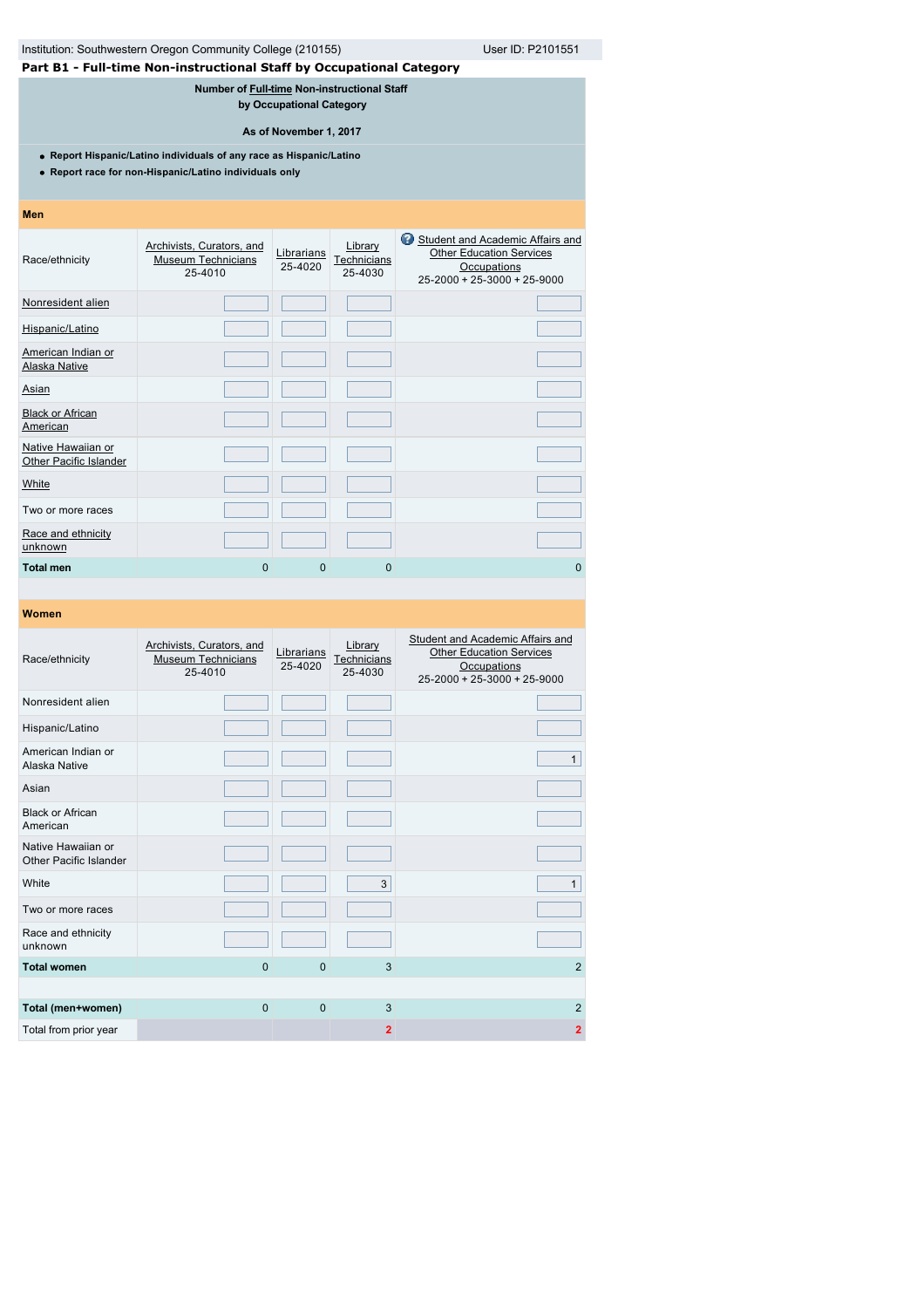| User ID: P2101551<br>Part B1 - Full-time Non-instructional Staff by Occupational Category<br>Number of Full-time Non-instructional Staff<br>by Occupational Category<br>As of November 1, 2017<br>• Report Hispanic/Latino individuals of any race as Hispanic/Latino<br>• Report race for non-Hispanic/Latino individuals only<br>Men<br>Computer,<br>Engineering,<br><b>Business and</b><br>Community, Social Service,<br>Healthcare<br>Financial<br>and Science<br>Legal, Arts, Design,<br>Practitioners<br>Management<br>Race/ethnicity<br>Occupations<br>Operations<br>Occupations<br>Entertainment, Sports, and<br>and Technical<br>11-0000<br>Occupations<br>$15 - 0000 +$<br><b>Media Occupations</b><br>Occupations<br>$21-0000 + 23-0000 + 27-0000$<br>29-0000<br>13-0000<br>$17 - 0000 +$<br>19-0000<br>Nonresident<br>alien<br>Hispanic/Latino<br>$\mathbf{1}$<br>American<br>$\mathbf{1}$<br>Indian or<br>Alaska Native<br>Asian<br><b>Black or African</b><br>American<br>Native<br>Hawaiian or<br>8<br>3<br>$\overline{4}$<br>Two or more<br>races<br>3<br>$\overline{2}$<br>ethnicity<br>unknown<br>12<br><b>Total men</b><br>$\Omega$<br>$\overline{7}$<br>3<br>$\Omega$ |                                                             |  |  |  |  |  |  |  |  |
|-------------------------------------------------------------------------------------------------------------------------------------------------------------------------------------------------------------------------------------------------------------------------------------------------------------------------------------------------------------------------------------------------------------------------------------------------------------------------------------------------------------------------------------------------------------------------------------------------------------------------------------------------------------------------------------------------------------------------------------------------------------------------------------------------------------------------------------------------------------------------------------------------------------------------------------------------------------------------------------------------------------------------------------------------------------------------------------------------------------------------------------------------------------------------------------------|-------------------------------------------------------------|--|--|--|--|--|--|--|--|
|                                                                                                                                                                                                                                                                                                                                                                                                                                                                                                                                                                                                                                                                                                                                                                                                                                                                                                                                                                                                                                                                                                                                                                                           | Institution: Southwestern Oregon Community College (210155) |  |  |  |  |  |  |  |  |
|                                                                                                                                                                                                                                                                                                                                                                                                                                                                                                                                                                                                                                                                                                                                                                                                                                                                                                                                                                                                                                                                                                                                                                                           |                                                             |  |  |  |  |  |  |  |  |
|                                                                                                                                                                                                                                                                                                                                                                                                                                                                                                                                                                                                                                                                                                                                                                                                                                                                                                                                                                                                                                                                                                                                                                                           |                                                             |  |  |  |  |  |  |  |  |
|                                                                                                                                                                                                                                                                                                                                                                                                                                                                                                                                                                                                                                                                                                                                                                                                                                                                                                                                                                                                                                                                                                                                                                                           |                                                             |  |  |  |  |  |  |  |  |
|                                                                                                                                                                                                                                                                                                                                                                                                                                                                                                                                                                                                                                                                                                                                                                                                                                                                                                                                                                                                                                                                                                                                                                                           |                                                             |  |  |  |  |  |  |  |  |
|                                                                                                                                                                                                                                                                                                                                                                                                                                                                                                                                                                                                                                                                                                                                                                                                                                                                                                                                                                                                                                                                                                                                                                                           |                                                             |  |  |  |  |  |  |  |  |
|                                                                                                                                                                                                                                                                                                                                                                                                                                                                                                                                                                                                                                                                                                                                                                                                                                                                                                                                                                                                                                                                                                                                                                                           |                                                             |  |  |  |  |  |  |  |  |
|                                                                                                                                                                                                                                                                                                                                                                                                                                                                                                                                                                                                                                                                                                                                                                                                                                                                                                                                                                                                                                                                                                                                                                                           |                                                             |  |  |  |  |  |  |  |  |
|                                                                                                                                                                                                                                                                                                                                                                                                                                                                                                                                                                                                                                                                                                                                                                                                                                                                                                                                                                                                                                                                                                                                                                                           |                                                             |  |  |  |  |  |  |  |  |
|                                                                                                                                                                                                                                                                                                                                                                                                                                                                                                                                                                                                                                                                                                                                                                                                                                                                                                                                                                                                                                                                                                                                                                                           |                                                             |  |  |  |  |  |  |  |  |
|                                                                                                                                                                                                                                                                                                                                                                                                                                                                                                                                                                                                                                                                                                                                                                                                                                                                                                                                                                                                                                                                                                                                                                                           |                                                             |  |  |  |  |  |  |  |  |
|                                                                                                                                                                                                                                                                                                                                                                                                                                                                                                                                                                                                                                                                                                                                                                                                                                                                                                                                                                                                                                                                                                                                                                                           |                                                             |  |  |  |  |  |  |  |  |
|                                                                                                                                                                                                                                                                                                                                                                                                                                                                                                                                                                                                                                                                                                                                                                                                                                                                                                                                                                                                                                                                                                                                                                                           | <b>Other Pacific</b><br>Islander                            |  |  |  |  |  |  |  |  |
|                                                                                                                                                                                                                                                                                                                                                                                                                                                                                                                                                                                                                                                                                                                                                                                                                                                                                                                                                                                                                                                                                                                                                                                           | White                                                       |  |  |  |  |  |  |  |  |
|                                                                                                                                                                                                                                                                                                                                                                                                                                                                                                                                                                                                                                                                                                                                                                                                                                                                                                                                                                                                                                                                                                                                                                                           |                                                             |  |  |  |  |  |  |  |  |
|                                                                                                                                                                                                                                                                                                                                                                                                                                                                                                                                                                                                                                                                                                                                                                                                                                                                                                                                                                                                                                                                                                                                                                                           | Race and                                                    |  |  |  |  |  |  |  |  |
|                                                                                                                                                                                                                                                                                                                                                                                                                                                                                                                                                                                                                                                                                                                                                                                                                                                                                                                                                                                                                                                                                                                                                                                           |                                                             |  |  |  |  |  |  |  |  |

| Race/ethnicity                                            | Management<br>Occupations<br>11-0000 | <b>Business and</b><br>Financial<br>Operations<br>Occupations<br>13-0000 | Computer,<br>Engineering,<br>and Science<br>Occupations<br>$15 - 0000 +$<br>$17 - 0000 +$<br>19-0000 | Community, Social Service,<br>Legal, Arts, Design,<br>Entertainment, Sports, and<br><b>Media Occupations</b><br>$21 - 0000 + 23 - 0000 + 27 - 0000$ | Healthcare<br>Practitioners<br>and Technical<br>Occupations<br>29-0000 |
|-----------------------------------------------------------|--------------------------------------|--------------------------------------------------------------------------|------------------------------------------------------------------------------------------------------|-----------------------------------------------------------------------------------------------------------------------------------------------------|------------------------------------------------------------------------|
| Nonresident<br>alien                                      |                                      |                                                                          |                                                                                                      |                                                                                                                                                     |                                                                        |
| Hispanic/Latino                                           |                                      |                                                                          |                                                                                                      |                                                                                                                                                     |                                                                        |
| American<br>Indian or<br>Alaska Native                    | $\mathbf{1}$                         |                                                                          |                                                                                                      |                                                                                                                                                     |                                                                        |
| Asian                                                     |                                      |                                                                          |                                                                                                      |                                                                                                                                                     |                                                                        |
| <b>Black or African</b><br>American                       |                                      |                                                                          |                                                                                                      |                                                                                                                                                     |                                                                        |
| <b>Native</b><br>Hawaiian or<br>Other Pacific<br>Islander |                                      |                                                                          |                                                                                                      |                                                                                                                                                     |                                                                        |
| White                                                     | 20                                   | 3                                                                        | 3                                                                                                    |                                                                                                                                                     |                                                                        |
| Two or more<br>races                                      |                                      |                                                                          |                                                                                                      |                                                                                                                                                     |                                                                        |
| Race and<br>ethnicity<br>unknown                          |                                      |                                                                          |                                                                                                      |                                                                                                                                                     |                                                                        |
| <b>Total women</b>                                        | 21                                   | 3                                                                        | 3                                                                                                    | $\mathbf{0}$                                                                                                                                        | $\mathbf{0}$                                                           |
|                                                           |                                      |                                                                          |                                                                                                      |                                                                                                                                                     |                                                                        |
| <b>Total</b><br>(men+women)                               | 33                                   | 3                                                                        | 10                                                                                                   | 3                                                                                                                                                   | $\Omega$                                                               |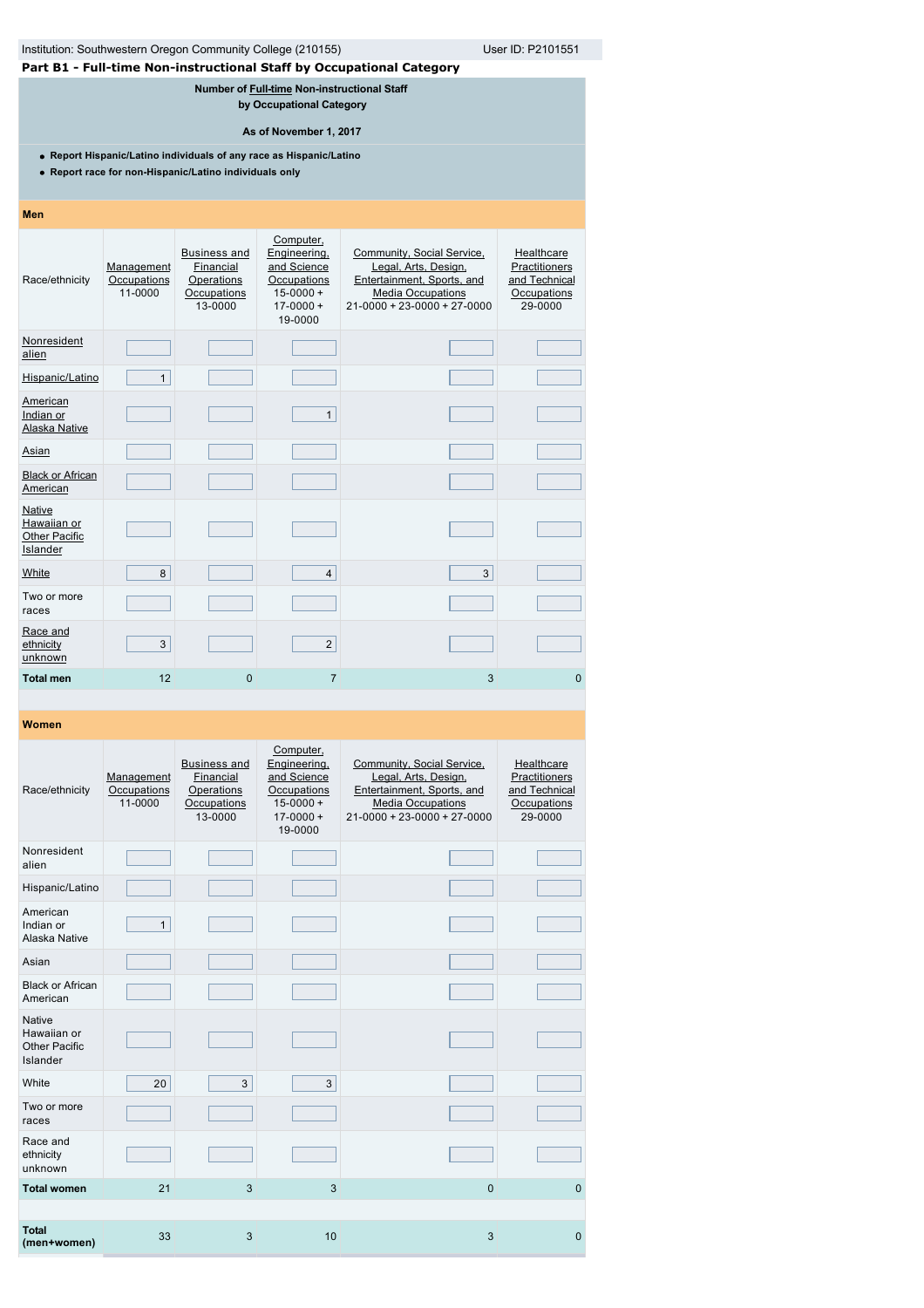| year | Total from prior |  |  |  |  |
|------|------------------|--|--|--|--|
|------|------------------|--|--|--|--|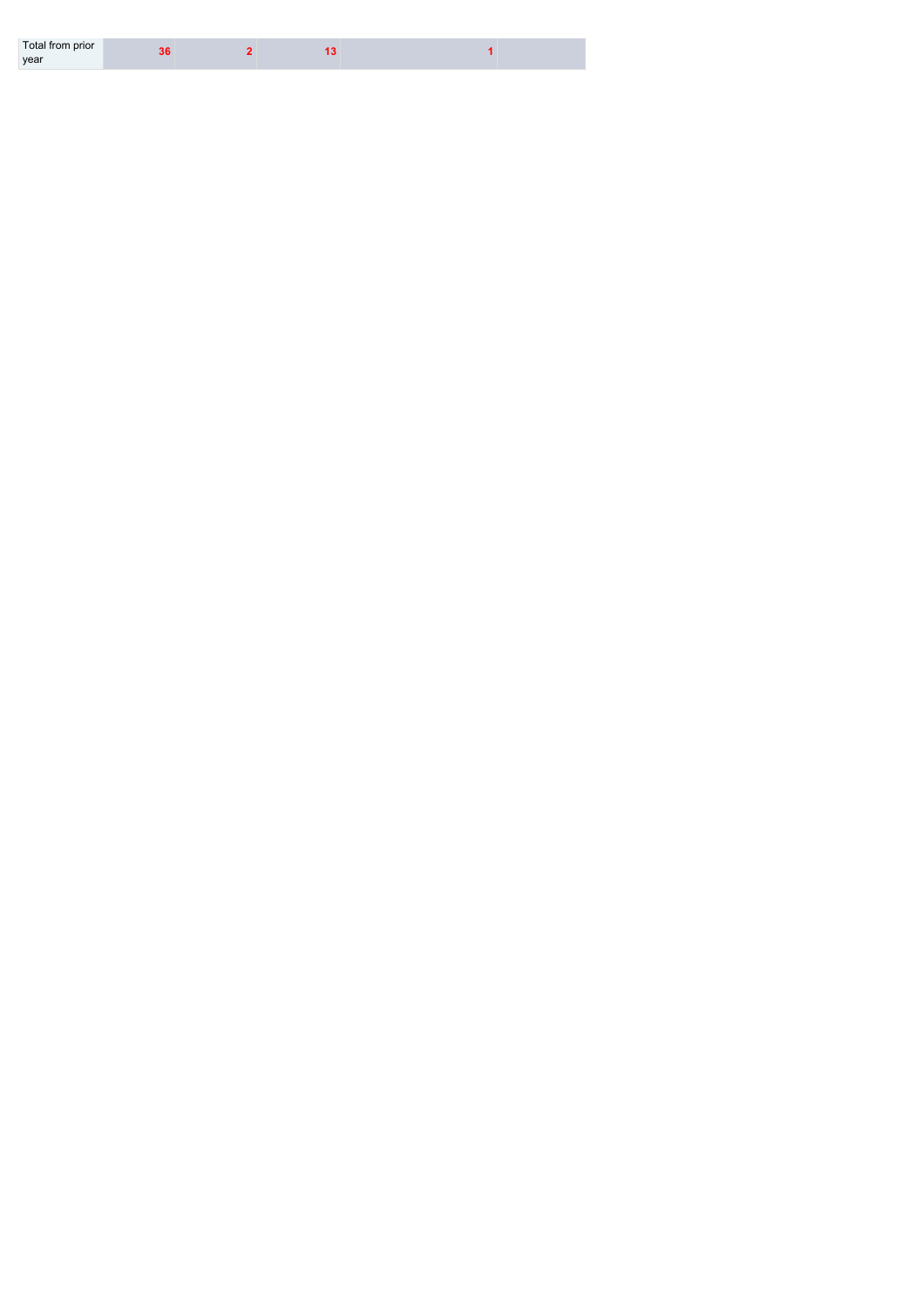| Institution: Southwestern Oregon Community College (210155)<br>User ID: P2101551<br>Part B1 - Full-time Non-instructional Staff by Occupational Category |                                                                                                                               |                                                |                                                                                                   |                                                                                                                |                                                                                                  |                                                   |  |  |  |  |
|----------------------------------------------------------------------------------------------------------------------------------------------------------|-------------------------------------------------------------------------------------------------------------------------------|------------------------------------------------|---------------------------------------------------------------------------------------------------|----------------------------------------------------------------------------------------------------------------|--------------------------------------------------------------------------------------------------|---------------------------------------------------|--|--|--|--|
|                                                                                                                                                          |                                                                                                                               |                                                |                                                                                                   |                                                                                                                |                                                                                                  |                                                   |  |  |  |  |
|                                                                                                                                                          |                                                                                                                               |                                                | Number of Full-time Non-instructional Staff<br>by Occupational Category<br>As of November 1, 2017 |                                                                                                                |                                                                                                  |                                                   |  |  |  |  |
|                                                                                                                                                          | • Report Hispanic/Latino individuals of any race as Hispanic/Latino<br>• Report race for non-Hispanic/Latino individuals only |                                                |                                                                                                   |                                                                                                                |                                                                                                  |                                                   |  |  |  |  |
| Men                                                                                                                                                      |                                                                                                                               |                                                |                                                                                                   |                                                                                                                |                                                                                                  |                                                   |  |  |  |  |
| Race/ethnicity                                                                                                                                           | Service<br>Occupations<br>$31 - 0000 +$<br>$33 - 0000 +$<br>$35 - 0000 +$<br>$37-0000 +$<br>39-0000                           | Sales and<br>Related<br>Occupations<br>41-0000 | Office and<br>Administrative<br>Support<br>Occupations<br>43-0000                                 | Natural Resources,<br>Construction, and<br>Maintenance<br>Occupations<br>$45 - 0000 + 47 - 0000$<br>$+49-0000$ | Production,<br>Transportation, and<br><b>Material Moving</b><br>Occupations<br>$51-0000+53-0000$ | Grand<br>Total<br>(All<br>full-<br>time<br>staff) |  |  |  |  |
| Nonresident<br>alien                                                                                                                                     |                                                                                                                               |                                                |                                                                                                   |                                                                                                                |                                                                                                  | 1                                                 |  |  |  |  |
| Hispanic/Latino                                                                                                                                          |                                                                                                                               |                                                |                                                                                                   |                                                                                                                |                                                                                                  | 3                                                 |  |  |  |  |
| American<br>Indian or<br><b>Alaska Native</b>                                                                                                            | $\mathbf{1}$                                                                                                                  |                                                |                                                                                                   |                                                                                                                |                                                                                                  | 2                                                 |  |  |  |  |
| Asian                                                                                                                                                    |                                                                                                                               |                                                |                                                                                                   |                                                                                                                |                                                                                                  | $\mathbf{0}$                                      |  |  |  |  |
| <b>Black or African</b><br>American                                                                                                                      |                                                                                                                               |                                                |                                                                                                   |                                                                                                                |                                                                                                  | $\mathbf{0}$                                      |  |  |  |  |
| <b>Native</b><br>Hawaiian or<br><b>Other Pacific</b><br>Islander                                                                                         | $\mathbf{1}$                                                                                                                  |                                                |                                                                                                   |                                                                                                                |                                                                                                  | $\mathbf{1}$                                      |  |  |  |  |
| White                                                                                                                                                    | 14                                                                                                                            |                                                | 10 <sup>1</sup>                                                                                   |                                                                                                                |                                                                                                  | 75                                                |  |  |  |  |
| Two or more<br>races                                                                                                                                     |                                                                                                                               |                                                |                                                                                                   |                                                                                                                |                                                                                                  | $\mathbf{0}$                                      |  |  |  |  |
| Race and<br>ethnicity<br>unknown                                                                                                                         |                                                                                                                               |                                                |                                                                                                   |                                                                                                                |                                                                                                  | 6                                                 |  |  |  |  |
| <b>Total men</b>                                                                                                                                         | 16                                                                                                                            | 0                                              | 10                                                                                                | 0                                                                                                              | $\Omega$                                                                                         | 88                                                |  |  |  |  |

| Race/ethnicity                                                   | Service<br>Occupations<br>$31 - 0000 +$<br>$33 - 0000 +$<br>$35 - 0000 +$<br>$37-0000+$<br>39-0000 | Sales and<br>Related<br>Occupations<br>41-0000 | Office and<br>Administrative<br>Support<br>Occupations<br>43-0000 | Natural Resources,<br>Construction, and<br>Maintenance<br>Occupations<br>$45 - 0000 + 47 - 0000$<br>$+49-0000$ | Production,<br>Transportation, and<br><b>Material Moving</b><br>Occupations<br>$51-0000 + 53-0000$ | Grand<br>Total<br>(All<br>full-<br>time<br>staff) |
|------------------------------------------------------------------|----------------------------------------------------------------------------------------------------|------------------------------------------------|-------------------------------------------------------------------|----------------------------------------------------------------------------------------------------------------|----------------------------------------------------------------------------------------------------|---------------------------------------------------|
| Nonresident<br>alien                                             |                                                                                                    |                                                |                                                                   |                                                                                                                |                                                                                                    | $\mathbf 0$                                       |
| Hispanic/Latino                                                  |                                                                                                    |                                                | $\mathbf{1}$                                                      |                                                                                                                |                                                                                                    | $\mathbf{1}$                                      |
| American<br>Indian or<br>Alaska Native                           | $\mathbf{1}$                                                                                       |                                                |                                                                   |                                                                                                                |                                                                                                    | 5                                                 |
| Asian                                                            |                                                                                                    |                                                |                                                                   |                                                                                                                |                                                                                                    | $\mathbf 0$                                       |
| <b>Black or African</b><br>American                              |                                                                                                    |                                                |                                                                   |                                                                                                                |                                                                                                    | $\mathbf 0$                                       |
| <b>Native</b><br>Hawaiian or<br><b>Other Pacific</b><br>Islander |                                                                                                    |                                                |                                                                   |                                                                                                                |                                                                                                    | $\mathbf 0$                                       |
| White                                                            | 5                                                                                                  | $\mathbf{1}$                                   | 33                                                                |                                                                                                                |                                                                                                    | 100                                               |
| Two or more<br>races                                             |                                                                                                    |                                                |                                                                   |                                                                                                                |                                                                                                    | $\mathbf 0$                                       |
| Race and<br>ethnicity<br>unknown                                 |                                                                                                    |                                                |                                                                   |                                                                                                                |                                                                                                    | $\overline{4}$                                    |
| <b>Total women</b>                                               | 6                                                                                                  | $\mathbf{1}$                                   | 34                                                                | $\overline{0}$                                                                                                 | $\mathbf{0}$                                                                                       | 110                                               |
|                                                                  |                                                                                                    |                                                |                                                                   |                                                                                                                |                                                                                                    |                                                   |
| <b>Total</b><br>(men+women)                                      | 22                                                                                                 | $\mathbf{1}$                                   | 44                                                                | $\overline{0}$                                                                                                 | $\Omega$                                                                                           | 198                                               |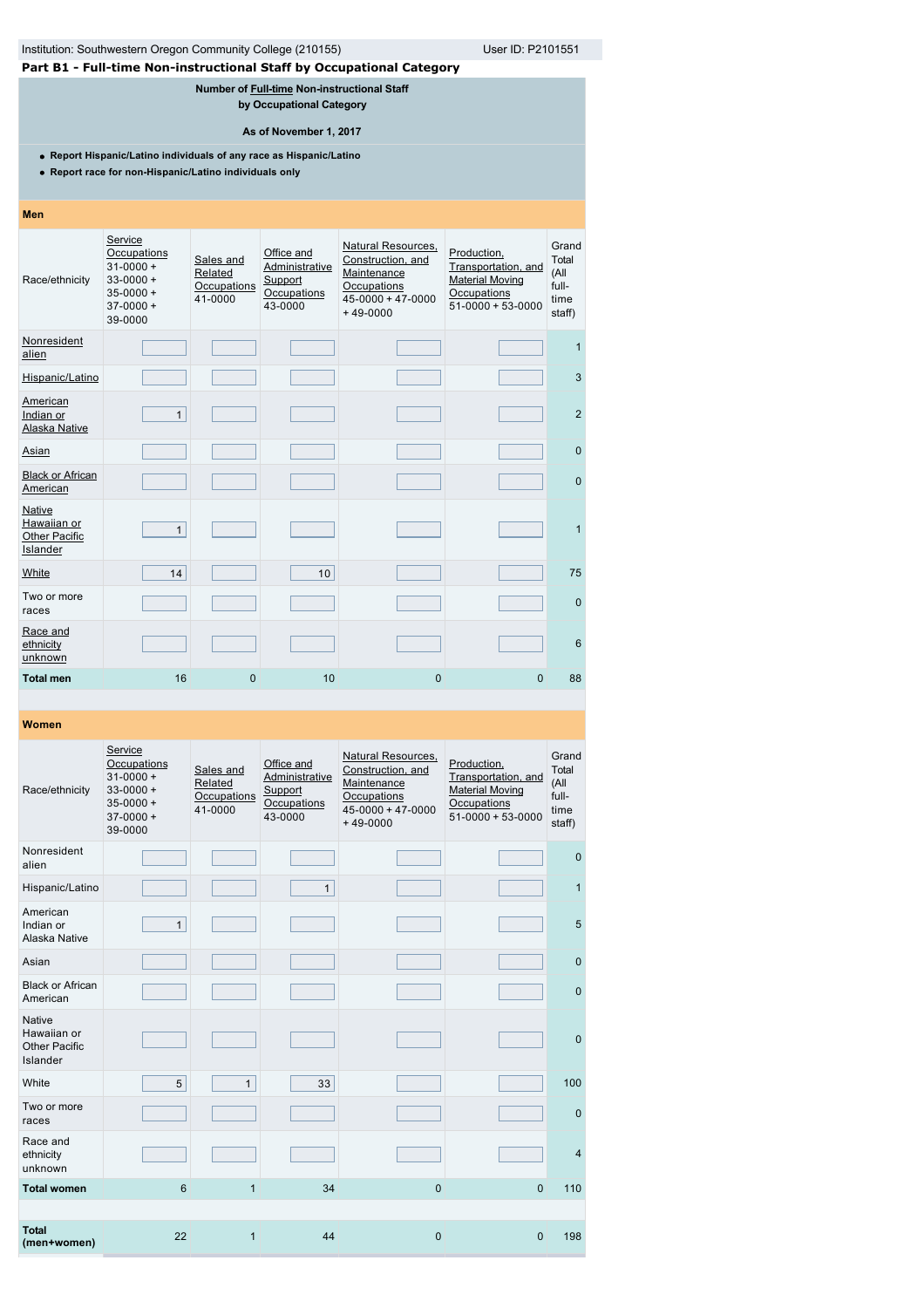| Total from prior |  |  | 202 |
|------------------|--|--|-----|
| year             |  |  |     |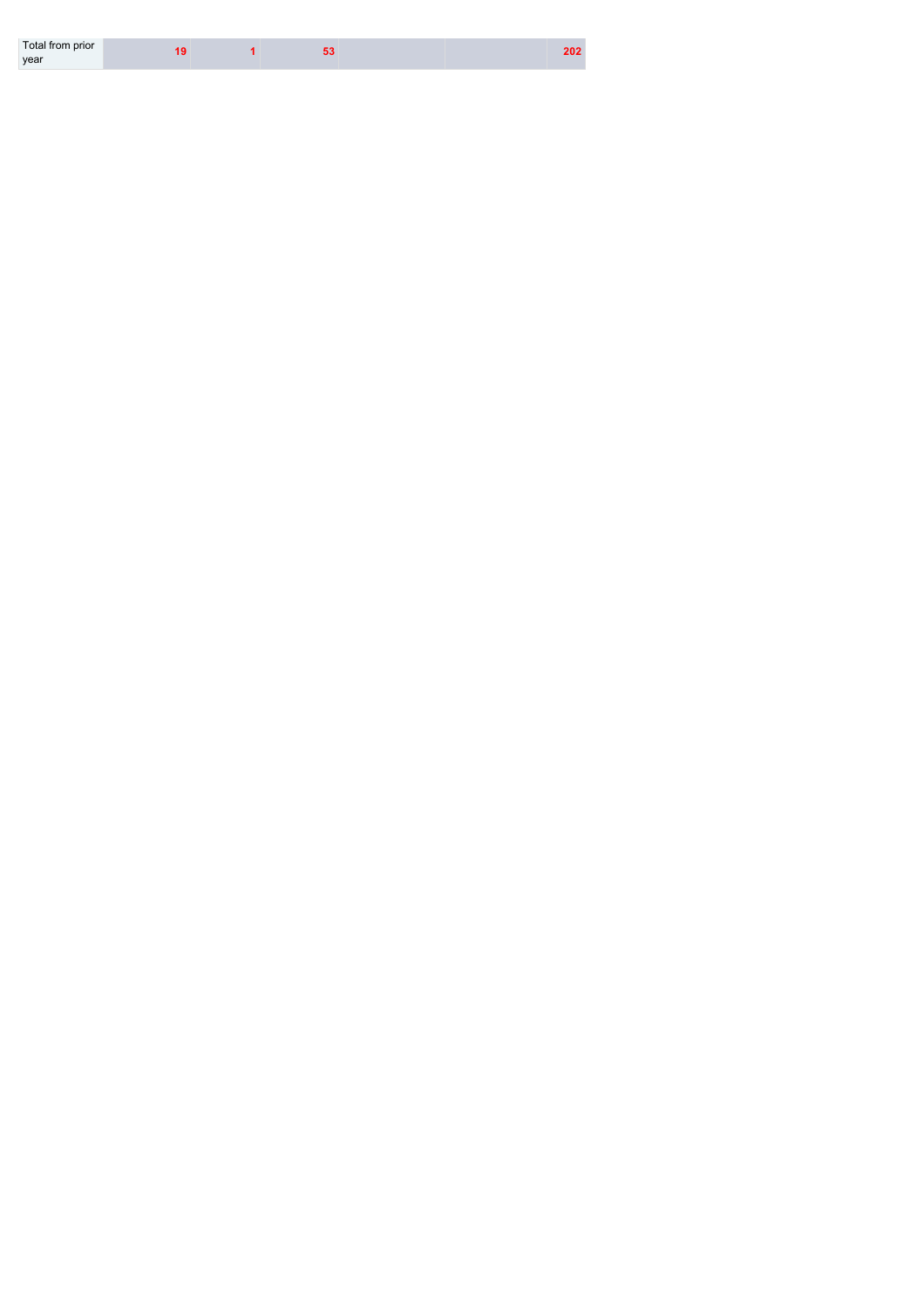|  | Part B2 - Full-time Non-instructional Staff by Occupational Category and Tenure Status |
|--|----------------------------------------------------------------------------------------|
|  |                                                                                        |

**Number of [Full-time](javascript:openglossary(257)) Non-instructional Staff**

**As of November 1, 2017**

|                                                                                                                                                      |          |                       |            |                    | Not on Tenure Track                  |                                                      | <b>Without</b>           |                |
|------------------------------------------------------------------------------------------------------------------------------------------------------|----------|-----------------------|------------|--------------------|--------------------------------------|------------------------------------------------------|--------------------------|----------------|
| Occupational category                                                                                                                                | Tenured  | On<br>Tenure<br>Track | Multi-year | Annual<br>contract | Less-<br>than-<br>annual<br>contract | Indefinite<br>duration<br>(continuing<br>or at-will) | Faculty<br><b>Status</b> | Total          |
| Research staff                                                                                                                                       |          |                       |            |                    |                                      |                                                      |                          | $\mathbf{0}$   |
| <b>Public Service staff</b>                                                                                                                          |          |                       |            |                    |                                      |                                                      | 23                       | 23             |
| Archivists, Curators, and<br><b>Museum Technicians</b><br>25-4010                                                                                    |          |                       |            |                    |                                      |                                                      |                          | $\mathbf{0}$   |
| Librarians<br>25-4020                                                                                                                                |          |                       |            |                    |                                      |                                                      |                          | $\mathbf 0$    |
| <b>Library Technicians</b><br>25-4030                                                                                                                |          |                       |            |                    |                                      |                                                      | 3                        | 3              |
| Student and Academic<br>Affairs and Other Education<br><b>Services Occupations</b><br>$25 - 2000 + 25 - 3000 +$<br>25-9000                           |          |                       |            |                    |                                      |                                                      | 2                        | $\overline{2}$ |
| <b>Management Occupations</b><br>11-0000                                                                                                             |          |                       |            |                    |                                      |                                                      | 33                       | 33             |
| <b>Business and Financial</b><br><b>Operations Occupations</b><br>13-0000                                                                            |          |                       |            |                    |                                      |                                                      | 3 <sup>1</sup>           | 3              |
| Computer, Engineering, and<br><b>Science Occupations</b><br>$15 - 0000 + 17 - 0000 +$<br>19-0000                                                     |          |                       |            |                    |                                      |                                                      | 10 <sup>1</sup>          | 10             |
| Community, Social Service,<br>Legal, Arts, Design,<br>Entertainment, Sports, and<br><b>Media Occupations</b><br>$21 - 0000 + 23 - 0000 +$<br>27-0000 |          |                       |            |                    |                                      |                                                      | 3                        | 3              |
| <b>Healthcare Practitioners</b><br>and Technical Occupations<br>29-0000                                                                              |          |                       |            |                    |                                      |                                                      |                          | $\mathbf{0}$   |
| Total                                                                                                                                                | $\Omega$ | $\Omega$              | $\Omega$   | $\Omega$           | $\mathbf{0}$                         | $\Omega$                                             | 77                       | 77             |
| Total from prior year                                                                                                                                |          |                       |            |                    |                                      |                                                      | 76                       | 76             |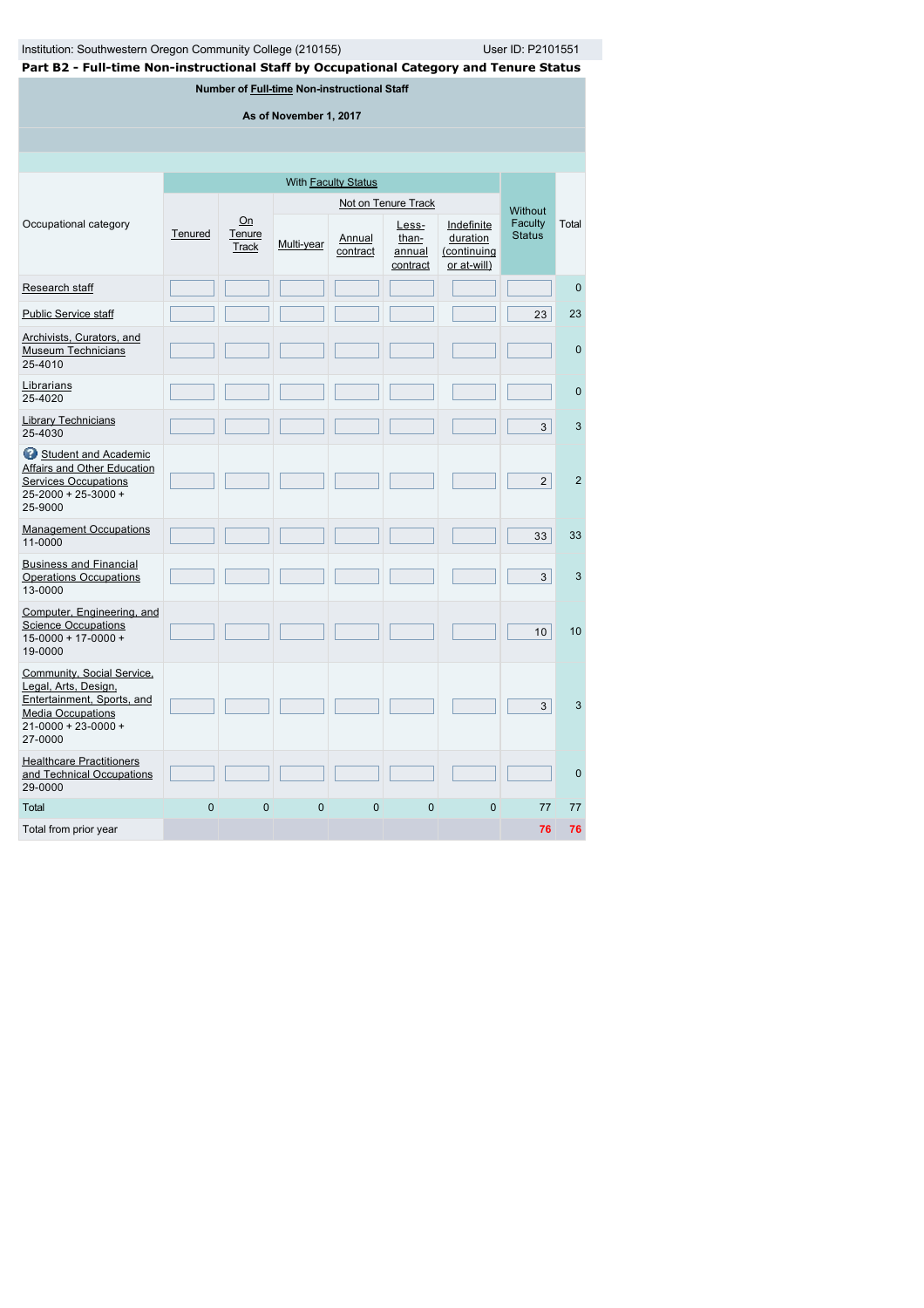| <b>Part C - Full-time Summary</b> |  |
|-----------------------------------|--|
|-----------------------------------|--|

# **Summary of Full-time Staff**

**As of November 1, 2017**

**Data will not be generated on this screen until the relevant screens in the previous section have been completed.**

|  |                                                                                                                                          | <b>With Faculty Status</b> |                       |                |                    |                                      |                                                      |                          |                |
|--|------------------------------------------------------------------------------------------------------------------------------------------|----------------------------|-----------------------|----------------|--------------------|--------------------------------------|------------------------------------------------------|--------------------------|----------------|
|  |                                                                                                                                          |                            |                       |                |                    | Not on Tenure Track                  |                                                      | <b>Without</b>           |                |
|  | Occupational category                                                                                                                    | Tenured                    | On<br>Tenure<br>Track | Multi-<br>year | Annual<br>contract | Less-<br>than-<br>annual<br>contract | Indefinite<br>duration<br>(continuing<br>or at-will) | Faculty<br><b>Status</b> | Total          |
|  | <b>Primarily Instruction</b>                                                                                                             | 27                         | 19                    | 0              | $\overline{4}$     | $\mathbf{0}$                         | 4                                                    | $\mathbf{0}$             | 54             |
|  | <b>Exclusively credit</b>                                                                                                                | 27                         | 19                    |                | $\overline{4}$     |                                      | 4                                                    |                          | 54             |
|  | Exclusively not-for-credit                                                                                                               |                            |                       |                |                    |                                      |                                                      |                          | $\mathbf 0$    |
|  | Combined credit/not-for-credit                                                                                                           |                            |                       |                |                    |                                      |                                                      |                          | $\mathbf 0$    |
|  | Instruction/research/public service staff                                                                                                |                            |                       |                |                    |                                      |                                                      |                          | $\mathbf 0$    |
|  | Research staff                                                                                                                           |                            |                       |                |                    |                                      |                                                      |                          | $\mathbf{0}$   |
|  | <b>Public Service staff</b>                                                                                                              |                            |                       |                |                    |                                      |                                                      | 23                       | 23             |
|  | Archivists, Curators, and Museum<br>Technicians<br>25-4010                                                                               |                            |                       |                |                    |                                      |                                                      |                          | $\mathbf{0}$   |
|  | Librarians<br>25-4020                                                                                                                    |                            |                       |                |                    |                                      |                                                      |                          | $\mathbf 0$    |
|  | <b>Library Technicians</b><br>25-4030                                                                                                    |                            |                       |                |                    |                                      |                                                      | 3                        | 3              |
|  | Student and Academic Affairs and Other<br><b>Education Services Occupations</b><br>25-2000 + 25-3000 + 25-9000                           |                            |                       |                |                    |                                      |                                                      | 2                        | $\overline{2}$ |
|  | <b>Management Occupations</b><br>11-0000                                                                                                 |                            |                       |                |                    |                                      |                                                      | 33                       | 33             |
|  | <b>Business and Financial Operations</b><br>Occupations<br>13-0000                                                                       |                            |                       |                |                    |                                      |                                                      | 3                        | 3              |
|  | Computer, Engineering, and Science<br>Occupations<br>15-0000 + 17-0000 + 19-0000                                                         |                            |                       |                |                    |                                      |                                                      | 10                       | 10             |
|  | Community, Social Service, Legal, Arts,<br>Design, Entertainment, Sports, and<br><b>Media Occupations</b><br>21-0000 + 23-0000 + 27-0000 |                            |                       |                |                    |                                      |                                                      | 3                        | 3              |
|  | Healthcare Practitioners and Technical<br>Occupations<br>29-0000                                                                         |                            |                       |                |                    |                                      |                                                      |                          | $\mathbf 0$    |
|  | <b>Service Occupations</b><br>31-0000 + 33-0000 + 35-0000 +<br>37-0000 + 39-0000                                                         |                            |                       |                |                    |                                      |                                                      |                          | 22             |
|  | Sales and Related Occupations<br>41-0000                                                                                                 |                            |                       |                |                    |                                      |                                                      |                          | 1              |
|  | Office and Administrative Support<br>Occupations<br>43-0000                                                                              |                            |                       |                |                    |                                      |                                                      |                          | 44             |
|  | Natural Resources, Construction, and<br>Maintenance Occupations<br>$45-0000 + 47-0000 + 49-0000$                                         |                            |                       |                |                    |                                      |                                                      |                          | $\mathbf 0$    |
|  | Production, Transportation, and Material<br><b>Moving Occupations</b><br>$51 - 0000 + 53 - 0000$                                         |                            |                       |                |                    |                                      |                                                      |                          | $\mathbf 0$    |
|  | Total                                                                                                                                    |                            |                       |                |                    |                                      |                                                      |                          | 198            |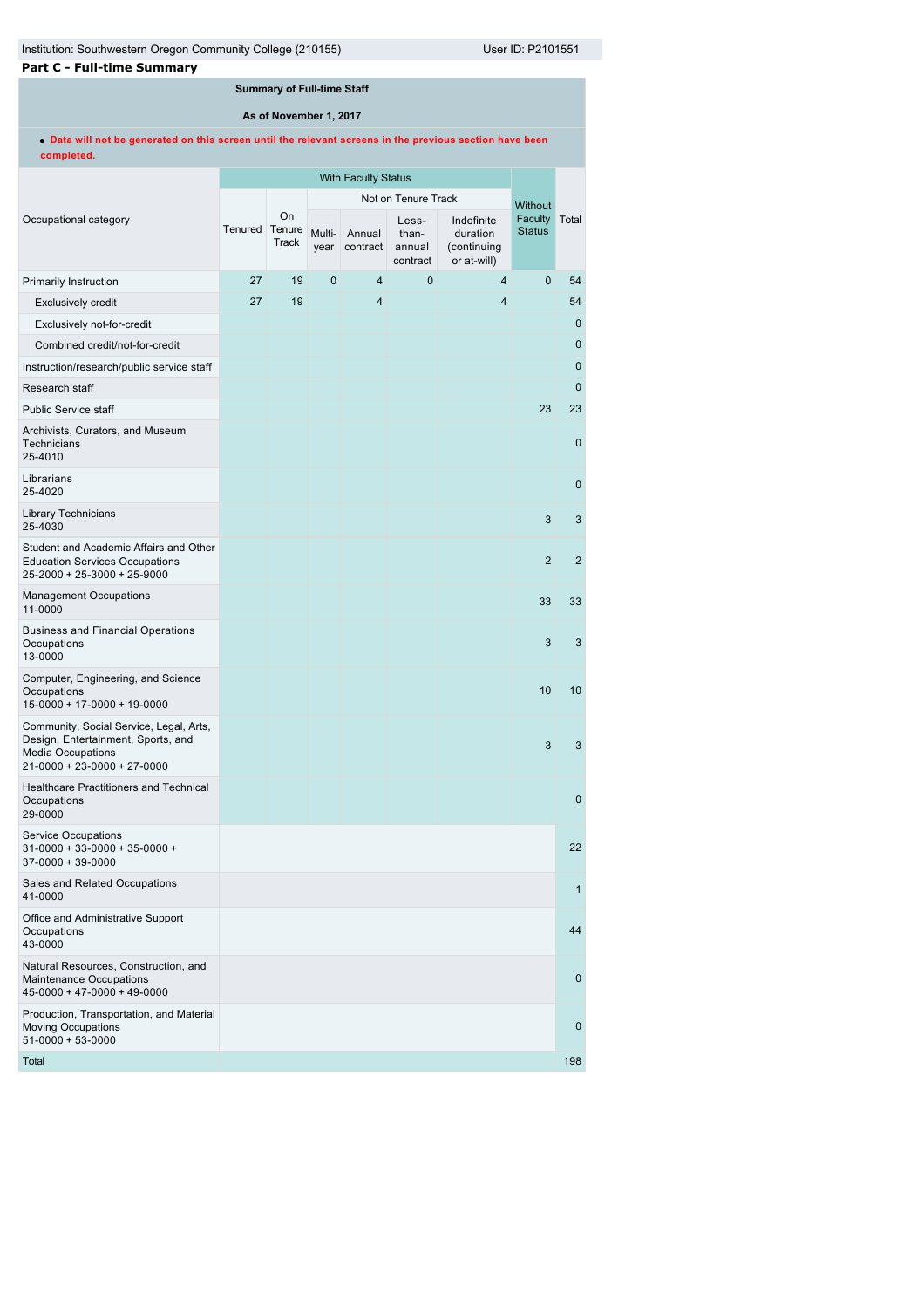# Institution: Southwestern Oregon Community College (210155) User ID: P2101551

### **Part G1 - Salaries Worksheet**

# **Number of [Full-time](javascript:openglossary(257)) [Instructional Staff](javascript:openglossary(996))**

**For Calculation of Total Number of Months**

#### **Annual Salary, 2017-18**

- **Report the number of instructional staff based on the number of months to be worked**
- **Months reported should correspond with the number of months that staff worked (which may differ from**
- **the number of months over which they are paid)**
- **Include ONLY full-time instructional staff**
- **Include instructional staff** *with* **faculty status and** *without* **faculty status**
- **Include instructional staff regardless of tenure status**

| Gender and academic                                          | ◶<br>Months worked |              |              |                |                    |                 | Total staff for salary |  |
|--------------------------------------------------------------|--------------------|--------------|--------------|----------------|--------------------|-----------------|------------------------|--|
| rank                                                         | 12<br>months       | 11<br>months | 10<br>months | 9 months       | $\leq 9$<br>months | Total<br>Staff  | reporting              |  |
| Men                                                          |                    |              |              |                |                    |                 |                        |  |
| Professors                                                   | $\mathbf{1}$       |              |              | 10             |                    | 11              | 11                     |  |
| Associate professors                                         |                    |              |              | 4              |                    | $\overline{4}$  | $\overline{4}$         |  |
| Assistant professors                                         |                    |              |              | 3              |                    | 3               | 3                      |  |
| Instructors                                                  | $\overline{2}$     |              |              | 10             |                    | 12              | 12                     |  |
| Lecturers                                                    |                    |              |              |                |                    | $\mathbf 0$     | $\mathbf{0}$           |  |
| No academic rank                                             |                    |              |              |                |                    | $\Omega$        | $\Omega$               |  |
| <b>Total men</b>                                             | 3                  | 0            | 0            | 27             | $\mathbf{0}$       | 30              | 30                     |  |
| Total men full-time instructional staff from Part A          |                    |              |              |                |                    | 30              |                        |  |
| Women                                                        |                    |              |              |                |                    |                 |                        |  |
| Professors                                                   | 1                  |              |              | $\overline{2}$ |                    | 3               | 3                      |  |
| Associate professors                                         | $\mathbf{1}$       |              |              | $\overline{2}$ |                    | 3               | 3                      |  |
| Assistant professors                                         | $\mathbf{1}$       |              |              | 5              |                    | $6\phantom{1}6$ | $6\phantom{1}6$        |  |
| Instructors                                                  | $\mathbf{1}$       |              |              | 11             |                    | 12              | 12                     |  |
| Lecturers                                                    |                    |              |              |                |                    | $\overline{0}$  | $\mathbf{0}$           |  |
| No academic rank                                             |                    |              |              |                |                    | $\mathbf 0$     | $\mathbf{0}$           |  |
| <b>Total women</b>                                           | 4                  | 0            | 0            | 20             | $\mathbf{0}$       | 24              | 24                     |  |
| Total women full-time instructional staff from Part A        |                    |              |              |                |                    | 24              |                        |  |
| Total (men + women)                                          | 7                  | $\mathbf{0}$ | $\mathbf{0}$ | 47             | $\mathbf{0}$       | 54              | 54                     |  |
| Total (men +women) full-time instructional staff from Part A |                    |              |              |                |                    | 54              |                        |  |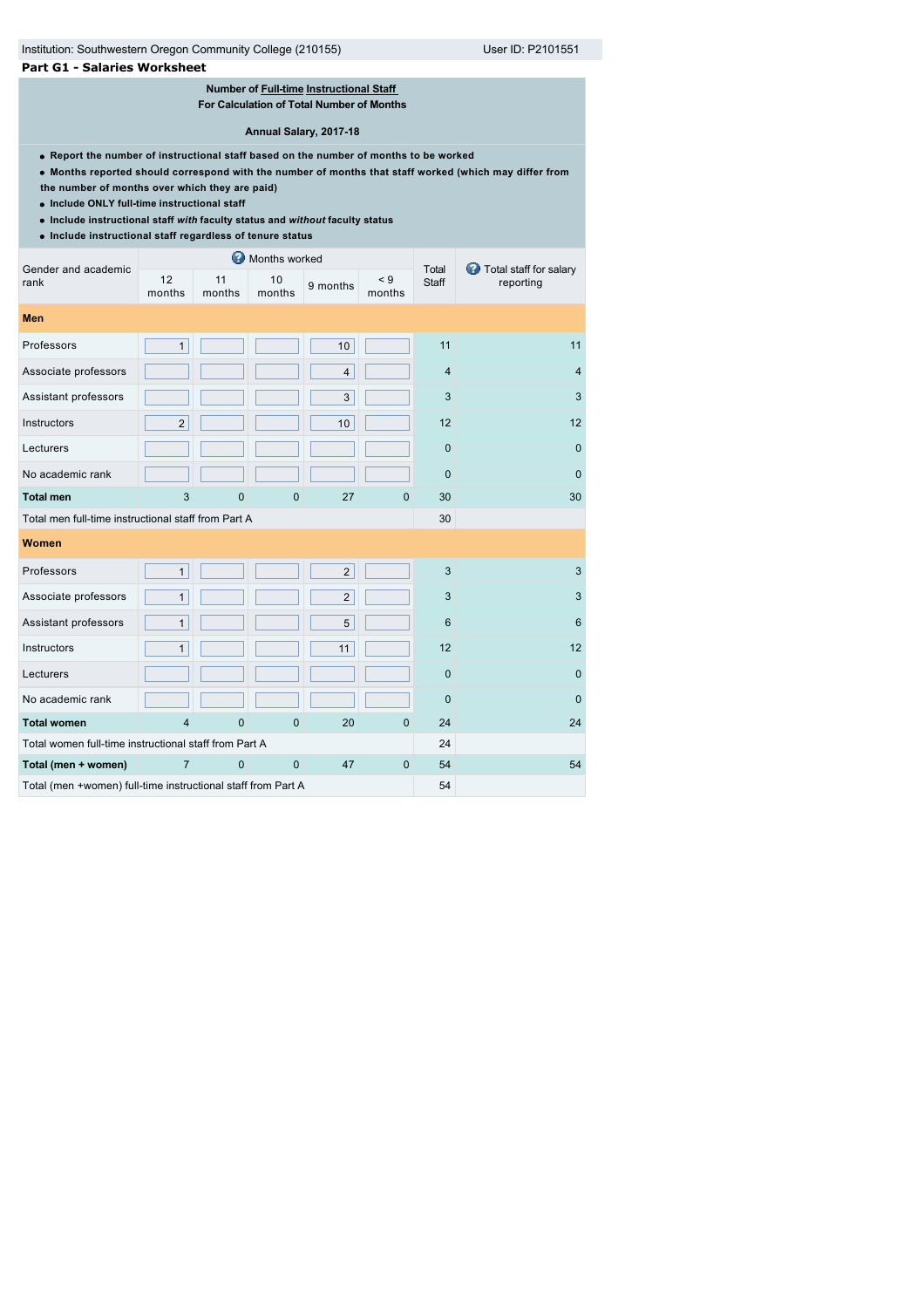# **Part G2 - Salary Outlays for Instructional Staff**

**Salary Outlays** 

**for [Full-time](javascript:openglossary(257)) [Instructional Staff](javascript:openglossary(996))**

**Annual Salary Outlays, 2017-18**

**Report the TOTAL ANNUAL salary outlays for the full-time instructional staff reported in the 12 months, 11 months, 10 months, and 9 months columns on the previous screen, Part G1 – Salaries Worksheet**

**Using the TOTAL ANNUAL salary outlays data provided, the system will calculate the Equated 9 months by academic rank and gender.**

|                                   | <b>Total staff</b>                                       |           |             | Salary Outlays |           |                          |
|-----------------------------------|----------------------------------------------------------|-----------|-------------|----------------|-----------|--------------------------|
| Gender<br>and<br>academic<br>rank | for salary<br>reporting<br>(from<br>Part G,<br>screen 1) | 12 months | 11 months   | 10 months      | 9 months  | ◉<br>Equated<br>9 months |
| <b>Men</b>                        |                                                          |           |             |                |           |                          |
| Professors                        | 11                                                       | 75,640    |             |                | 672,700   | 729,430                  |
| Associate<br>professors           | $\overline{4}$                                           |           |             |                | 246,300   | 246,300                  |
| Assistant<br>professors           | 3                                                        |           |             |                | 175,800   | 175,800                  |
| Instructors                       | 12                                                       | 147,132   |             |                | 516,300   | 626,649                  |
| Lecturers                         | $\mathbf 0$                                              |           |             |                |           | $\mathbf 0$              |
| No<br>academic<br>rank            | $\mathbf 0$                                              |           |             |                |           | $\mathbf 0$              |
| <b>Total men</b>                  | 30                                                       | 222,772   | 0           | $\mathbf 0$    | 1,611,100 | 1,778,179                |
|                                   |                                                          |           |             |                |           |                          |
| Women                             |                                                          |           |             |                |           |                          |
| Professors                        | 3                                                        | 75,640    |             |                | 125,700   | 182,430                  |
| Associate<br>professors           | 3                                                        | 69,418    |             |                | 120,600   | 172,664                  |
| Assistant<br>professors           | 6                                                        | 63,196    |             |                | 291,300   | 338,697                  |
| Instructors                       | 12                                                       | 67,344    |             |                | 564,700   | 615,208                  |
| Lecturers                         | $\mathbf 0$                                              |           |             |                |           | $\mathbf 0$              |
| No<br>academic<br>rank            | $\mathbf 0$                                              |           |             |                |           | $\mathbf 0$              |
| <b>Total</b><br>women             | 24                                                       | 275,598   | 0           | $\pmb{0}$      | 1,102,300 | 1,308,999                |
|                                   |                                                          |           |             |                |           |                          |
| <b>Total (men</b><br>+ women)     | 54                                                       | 498,370   | $\mathbf 0$ | $\mathbf 0$    | 2,713,400 | 3,087,178                |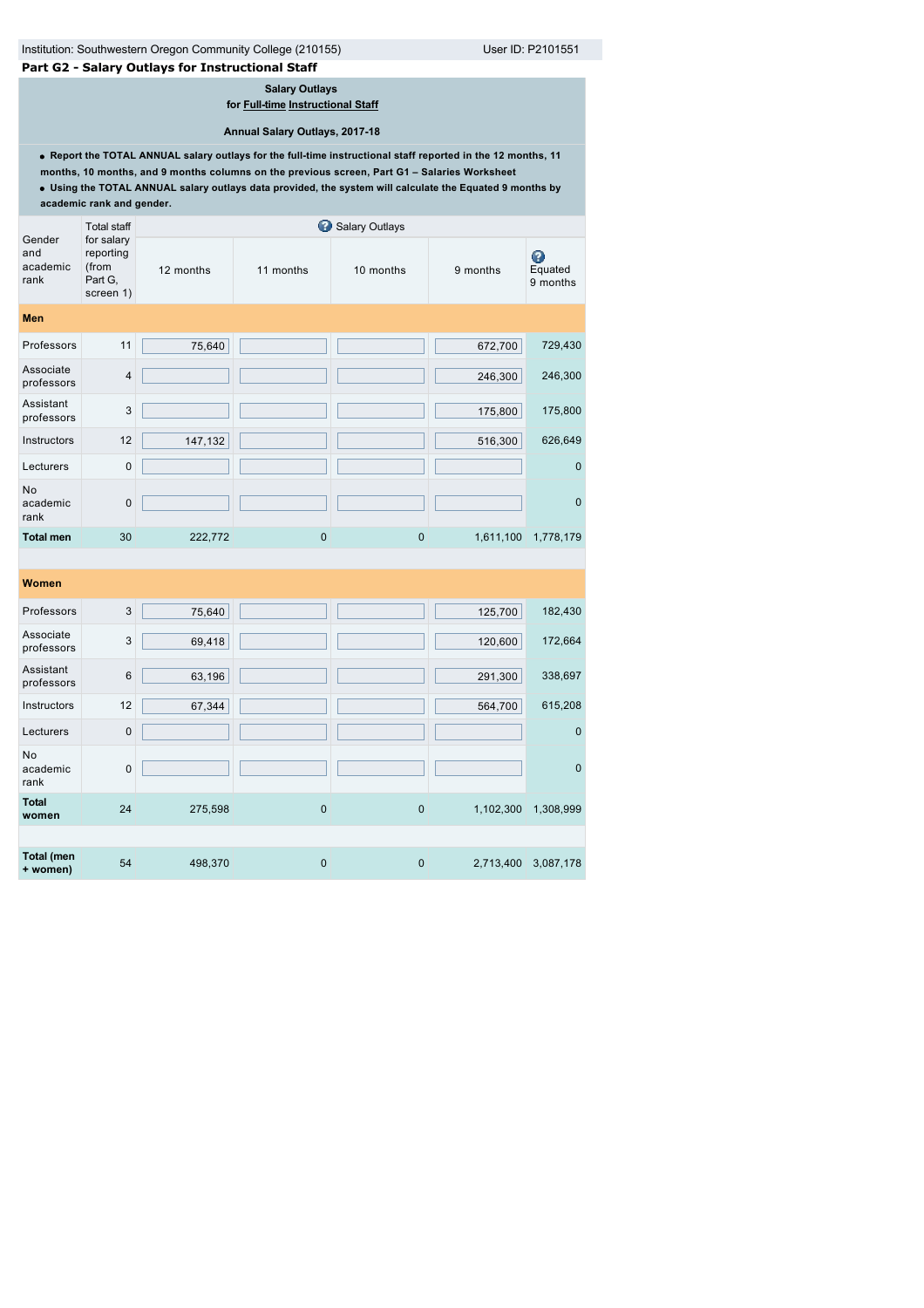# Institution: Southwestern Oregon Community College (210155) User ID: P2101551

**Part G3 - Average Salaries for Instructional Staff by Academic Rank**

**Average Salary by academic rank** 

**for [Full-time](javascript:openglossary(257)) [Instructional Staff](javascript:openglossary(996))**

| Annual Average Salaries, 2017-18 |                                      |                                |              |              |             |                              |  |  |
|----------------------------------|--------------------------------------|--------------------------------|--------------|--------------|-------------|------------------------------|--|--|
| Gender and academic              | Total staff for salary               | <b>Annual Average Salaries</b> |              |              |             |                              |  |  |
| rank                             | reporting<br>(from Part G, screen 1) | 12<br>months                   | 11<br>months | 10<br>months | 9<br>months | <b>B</b> Equated 9<br>months |  |  |
| <b>Men</b>                       |                                      |                                |              |              |             |                              |  |  |
| Professors                       | 11                                   | 75,640                         |              |              | 67,270      | 66,312                       |  |  |
| Associate professors             | $\overline{4}$                       |                                |              |              | 61,575      | 61,575                       |  |  |
| Assistant professors             | 3                                    |                                |              |              | 58,600      | 58,600                       |  |  |
| Instructors                      | 12                                   | 73,566                         |              |              | 51,630      | 52,221                       |  |  |
| Lecturers                        | 0                                    |                                |              |              |             |                              |  |  |
| No academic rank                 | $\pmb{0}$                            |                                |              |              |             |                              |  |  |
| <b>Total men</b>                 | 30                                   | 74,257                         |              |              | 59,670      | 59,273                       |  |  |
|                                  |                                      |                                |              |              |             |                              |  |  |
| Women                            |                                      |                                |              |              |             |                              |  |  |
| Professors                       | 3                                    | 75,640                         |              |              | 62,850      | 60,810                       |  |  |
| Associate professors             | 3                                    | 69,418                         |              |              | 60,300      | 57,555                       |  |  |
| Assistant professors             | 6                                    | 63,196                         |              |              | 58,260      | 56,450                       |  |  |
| Instructors                      | 12                                   | 67,344                         |              |              | 51,336      | 51,267                       |  |  |
| Lecturers                        | $\pmb{0}$                            |                                |              |              |             |                              |  |  |
| No academic rank                 | 0                                    |                                |              |              |             |                              |  |  |
| <b>Total women</b>               | 24                                   | 68,900                         |              |              | 55,115      | 54,542                       |  |  |
|                                  |                                      |                                |              |              |             |                              |  |  |
| Total (men + women)              | 54                                   | 71,196                         |              |              | 57,732      | 57,170                       |  |  |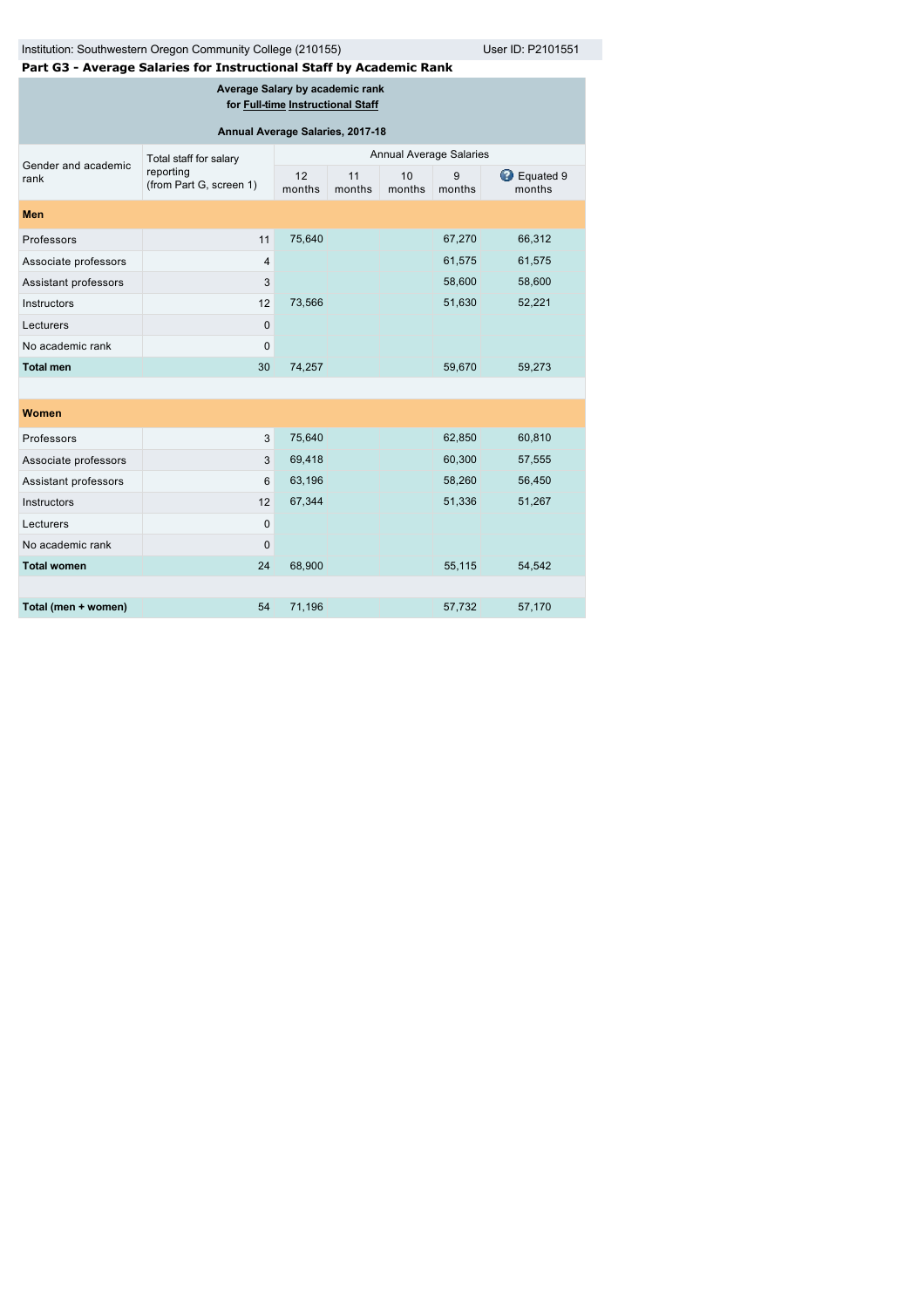| Institution: Southwestern Oregon Community College (210155)                                                                          | User ID: P2101551                                                                                                   |                                         |  |  |  |  |
|--------------------------------------------------------------------------------------------------------------------------------------|---------------------------------------------------------------------------------------------------------------------|-----------------------------------------|--|--|--|--|
| Part G4 - Salary Outlays for Non-instructional Staff                                                                                 |                                                                                                                     |                                         |  |  |  |  |
| <b>Salary Outlays</b><br>for Full-time Non-instructional Staff                                                                       |                                                                                                                     |                                         |  |  |  |  |
|                                                                                                                                      | Annual Salary Outlays, 2017-18                                                                                      |                                         |  |  |  |  |
| Occupational category                                                                                                                | <b>D</b> Number of<br>full-time staff<br>(carried forward from the Part B - FT,<br>non-instructional staff screens) | <b>B</b> Total annual<br>salary outlays |  |  |  |  |
| Research staff                                                                                                                       | 0                                                                                                                   |                                         |  |  |  |  |
| <b>Public Service staff</b>                                                                                                          | 23                                                                                                                  | 931,104                                 |  |  |  |  |
| Library and Student and Academic Affairs and Other<br><b>Education Services Occupations</b><br>25-4000 + 25-2000 + 25-3000 + 25-9000 | 5                                                                                                                   | 168,230                                 |  |  |  |  |
| <b>Management Occupations</b><br>11-0000                                                                                             | 33                                                                                                                  | 2,240,235                               |  |  |  |  |
| <b>Business and Financial Operations Occupations</b><br>13-0000                                                                      | 3                                                                                                                   | 172,639                                 |  |  |  |  |
| Computer, Engineering, and Science Occupations<br>$15 - 0000 + 17 - 0000 + 19 - 0000$                                                | 10                                                                                                                  | 532,758                                 |  |  |  |  |
| Community, Social Service, Legal, Arts, Design,<br>Entertainment, Sports, and Media Occupations<br>$21-0000 + 23-0000 + 27-0000$     | 3                                                                                                                   | 118,914                                 |  |  |  |  |
| <b>Healthcare Practitioners and Technical Occupations</b><br>29-0000                                                                 | $\overline{0}$                                                                                                      |                                         |  |  |  |  |
| <b>Service Occupations</b><br>$31-0000+33-0000+35-0000+37-0000+39-0000$                                                              | 22                                                                                                                  | 800,619                                 |  |  |  |  |
| <b>Sales and Related Occupations</b><br>41-0000                                                                                      | 1                                                                                                                   | 36,525                                  |  |  |  |  |
| Office and Administrative Support Occupations<br>43-0000                                                                             | 44                                                                                                                  | 1,970,883                               |  |  |  |  |
| Natural Resources, Construction, and Maintenance<br>Occupations<br>$45 - 0000 + 47 - 0000 + 49 - 0000$                               | $\Omega$                                                                                                            |                                         |  |  |  |  |
| Production, Transportation, and Material Moving<br>Occupations<br>$51-0000+53-0000$                                                  | $\overline{0}$                                                                                                      |                                         |  |  |  |  |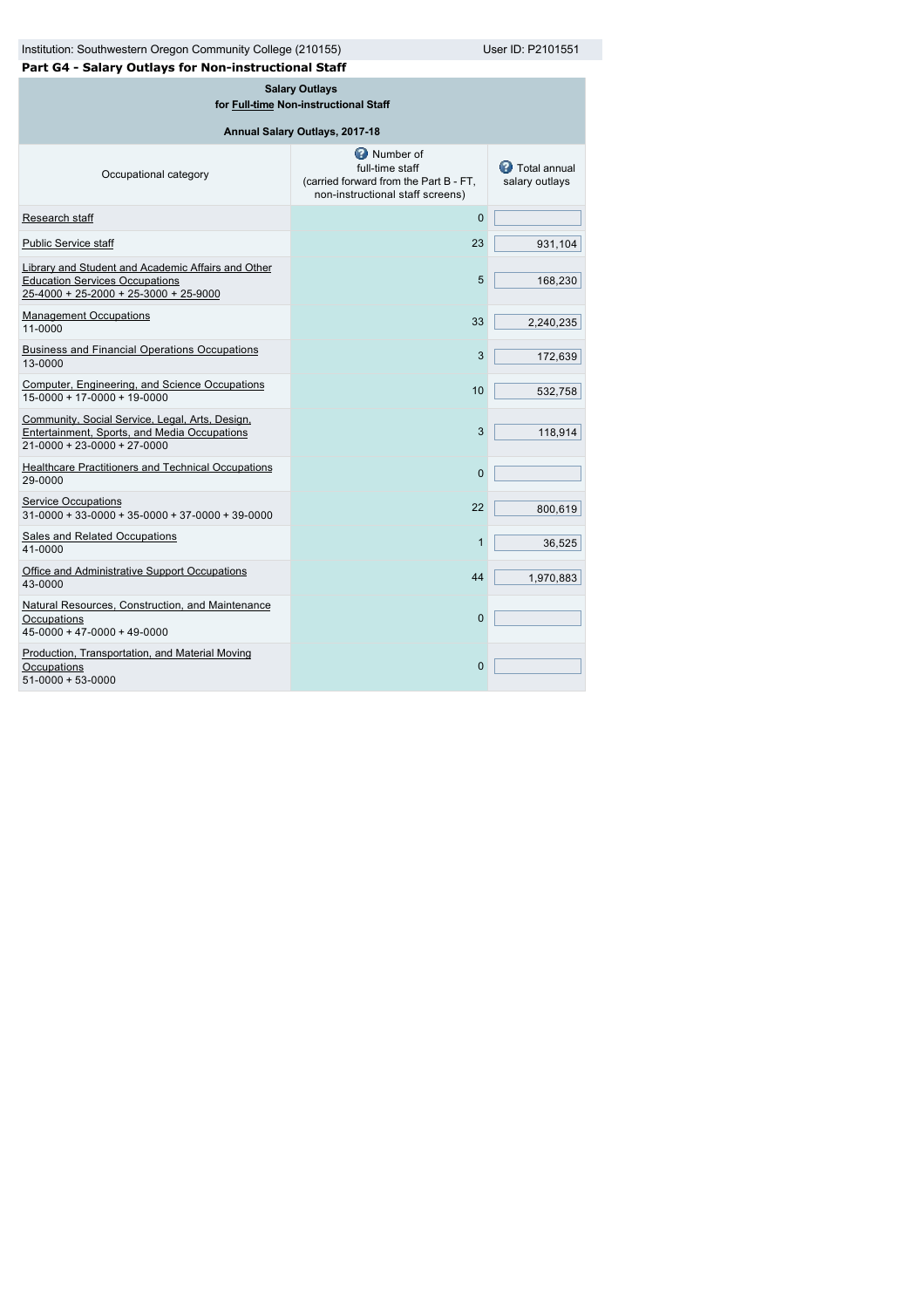# **Part D - Part-time Staff by Occupational Category**

# **Number of [Part-time Staff](javascript:openglossary(467)) by Occupational Category**

**As of November 1, 2017**

**Report Hispanic/Latino individuals of any race as Hispanic/Latino**

**Report race for non-Hispanic/Latino individuals only**

| Men                                       |                     |                |                             |
|-------------------------------------------|---------------------|----------------|-----------------------------|
| Race/ethnicity                            | Instructional staff | Research staff | <b>Public Service staff</b> |
| Nonresident alien                         |                     |                |                             |
| Hispanic/Latino                           |                     |                |                             |
| American Indian or Alaska Native          | $\overline{2}$      |                |                             |
| Asian                                     |                     |                |                             |
| <b>Black or African American</b>          | $\overline{2}$      |                |                             |
| Native Hawaiian or Other Pacific Islander | $\mathbf{1}$        |                |                             |
| White                                     | 36                  |                |                             |
| Two or more races                         |                     |                |                             |
| Race and ethnicity unknown                | 11                  |                |                             |
| <b>Total men</b>                          | 52                  | 0              | $\Omega$                    |

| Women                                     |                     |                |                             |
|-------------------------------------------|---------------------|----------------|-----------------------------|
| Race/ethnicity                            | Instructional staff | Research staff | <b>Public Service staff</b> |
| Nonresident alien                         |                     |                |                             |
| Hispanic/Latino                           |                     |                |                             |
| American Indian or Alaska Native          | $\overline{2}$      |                |                             |
| Asian                                     | $\mathbf{1}$        |                |                             |
| <b>Black or African American</b>          |                     |                |                             |
| Native Hawaiian or Other Pacific Islander |                     |                | $\mathbf{1}$                |
| White                                     | 54                  |                | $\overline{7}$              |
| Two or more races                         | $\mathbf{1}$        |                |                             |
| Race and ethnicity unknown                | 9                   |                |                             |
| <b>Total women</b>                        | 67                  | $\overline{0}$ | 8                           |
|                                           |                     |                |                             |
| Total (men+women)                         | 119                 | $\mathbf 0$    | 8                           |
| Total from prior year                     | 119                 |                | 8                           |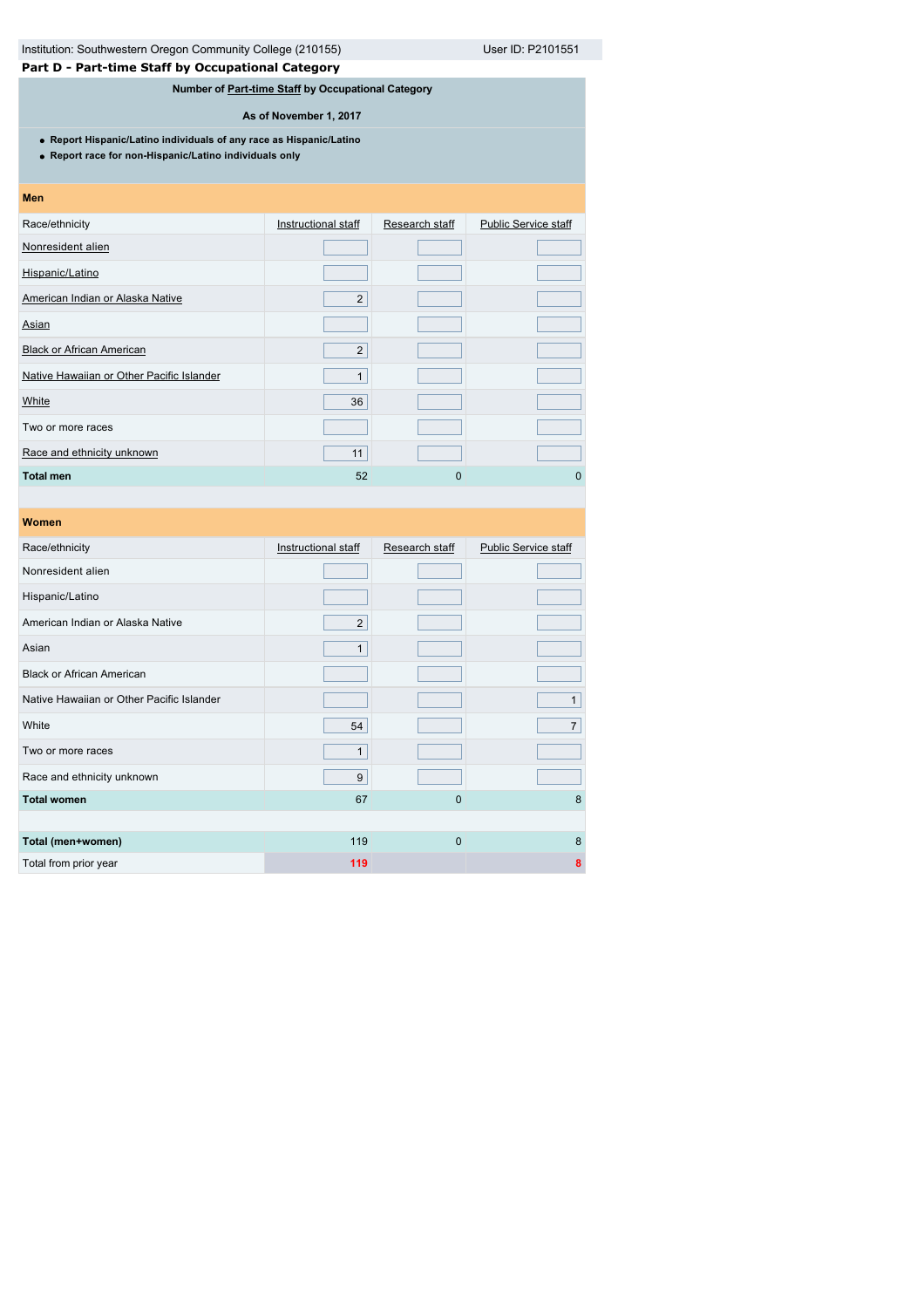# **Part D - Part-time Staff by Occupational Category**

# **Number of [Part-time Staff](javascript:openglossary(467)) by Occupational Category**

**As of November 1, 2017**

**Report Hispanic/Latino individuals of any race as Hispanic/Latino**

**Report race for non-Hispanic/Latino individuals only**

| Men                                                       |                                                                  |                       |                                   |                                                                                                                                      |                                                                                                   |
|-----------------------------------------------------------|------------------------------------------------------------------|-----------------------|-----------------------------------|--------------------------------------------------------------------------------------------------------------------------------------|---------------------------------------------------------------------------------------------------|
| Race/ethnicity                                            | Archivists,<br>Curators, and<br>Museum<br>Technicians<br>25-4010 | Librarians<br>25-4020 | Library<br>Technicians<br>25-4030 | <b>Student and Academic</b><br>Affairs and Other<br><b>Education Services</b><br>Occupations<br>$25 - 2000 + 25 - 3000 +$<br>25-9000 | Library and Student and<br>Academic Affairs and Other<br><b>Education Services</b><br>Occupations |
| Nonresident<br>alien                                      |                                                                  |                       |                                   |                                                                                                                                      | $\mathbf{0}$                                                                                      |
| Hispanic/Latino                                           |                                                                  |                       |                                   |                                                                                                                                      | $\mathbf{0}$                                                                                      |
| American<br>Indian or<br>Alaska Native                    |                                                                  |                       |                                   |                                                                                                                                      | $\mathbf{0}$                                                                                      |
| Asian                                                     |                                                                  |                       |                                   |                                                                                                                                      | $\mathbf{0}$                                                                                      |
| <b>Black or African</b><br>American                       |                                                                  |                       |                                   |                                                                                                                                      | $\mathbf{0}$                                                                                      |
| Native<br>Hawaiian or<br><b>Other Pacific</b><br>Islander |                                                                  |                       |                                   |                                                                                                                                      | $\mathbf{0}$                                                                                      |
| White                                                     |                                                                  |                       |                                   |                                                                                                                                      | $\mathbf{0}$                                                                                      |
| Two or more<br>races                                      |                                                                  |                       |                                   |                                                                                                                                      | $\mathbf{0}$                                                                                      |
| Race and<br>ethnicity<br>unknown                          |                                                                  |                       |                                   |                                                                                                                                      | $\mathbf{0}$                                                                                      |
| <b>Total men</b>                                          | $\overline{0}$                                                   | $\overline{0}$        | $\mathbf{0}$                      | $\mathbf 0$                                                                                                                          | $\mathbf 0$                                                                                       |

| Race/ethnicity                                                   | Archivists,<br>Curators, and<br>Museum<br>Technicians<br>25-4010 | Librarians<br>25-4020 | Library<br>Technicians<br>25-4030 | <b>Student and Academic</b><br>Affairs and Other<br><b>Education Services</b><br>Occupations<br>25-2000 + 25-3000 +<br>25-9000 | Library and Student and<br>Academic Affairs and Other<br><b>Education Services</b><br>Occupations |
|------------------------------------------------------------------|------------------------------------------------------------------|-----------------------|-----------------------------------|--------------------------------------------------------------------------------------------------------------------------------|---------------------------------------------------------------------------------------------------|
| Nonresident<br>alien                                             |                                                                  |                       |                                   |                                                                                                                                | $\mathbf{0}$                                                                                      |
| Hispanic/Latino                                                  |                                                                  |                       |                                   |                                                                                                                                | $\mathbf 0$                                                                                       |
| American<br>Indian or<br>Alaska Native                           |                                                                  |                       |                                   |                                                                                                                                | $\overline{0}$                                                                                    |
| Asian                                                            |                                                                  |                       |                                   |                                                                                                                                | $\mathbf{0}$                                                                                      |
| <b>Black or African</b><br>American                              |                                                                  |                       |                                   |                                                                                                                                | $\mathbf 0$                                                                                       |
| <b>Native</b><br>Hawaiian or<br><b>Other Pacific</b><br>Islander |                                                                  |                       |                                   |                                                                                                                                | $\mathbf{0}$                                                                                      |
| White                                                            |                                                                  |                       |                                   | $\mathbf{1}$                                                                                                                   | $\mathbf{1}$                                                                                      |
| Two or more<br>races                                             |                                                                  |                       |                                   |                                                                                                                                | $\mathbf 0$                                                                                       |
| Race and<br>ethnicity<br>unknown                                 |                                                                  |                       |                                   | $\mathbf{1}$                                                                                                                   | $\mathbf{1}$                                                                                      |
| <b>Total women</b>                                               | $\mathbf 0$                                                      | $\overline{0}$        | $\mathbf 0$                       | $\overline{2}$                                                                                                                 | 2                                                                                                 |
|                                                                  |                                                                  |                       |                                   |                                                                                                                                |                                                                                                   |
| <b>Total</b><br>(men+women)                                      | $\mathbf 0$                                                      | $\mathbf 0$           | $\mathbf 0$                       | $\overline{2}$                                                                                                                 | $\overline{2}$                                                                                    |
| Total from prior<br>year                                         |                                                                  |                       |                                   | $\overline{2}$                                                                                                                 | $\overline{2}$                                                                                    |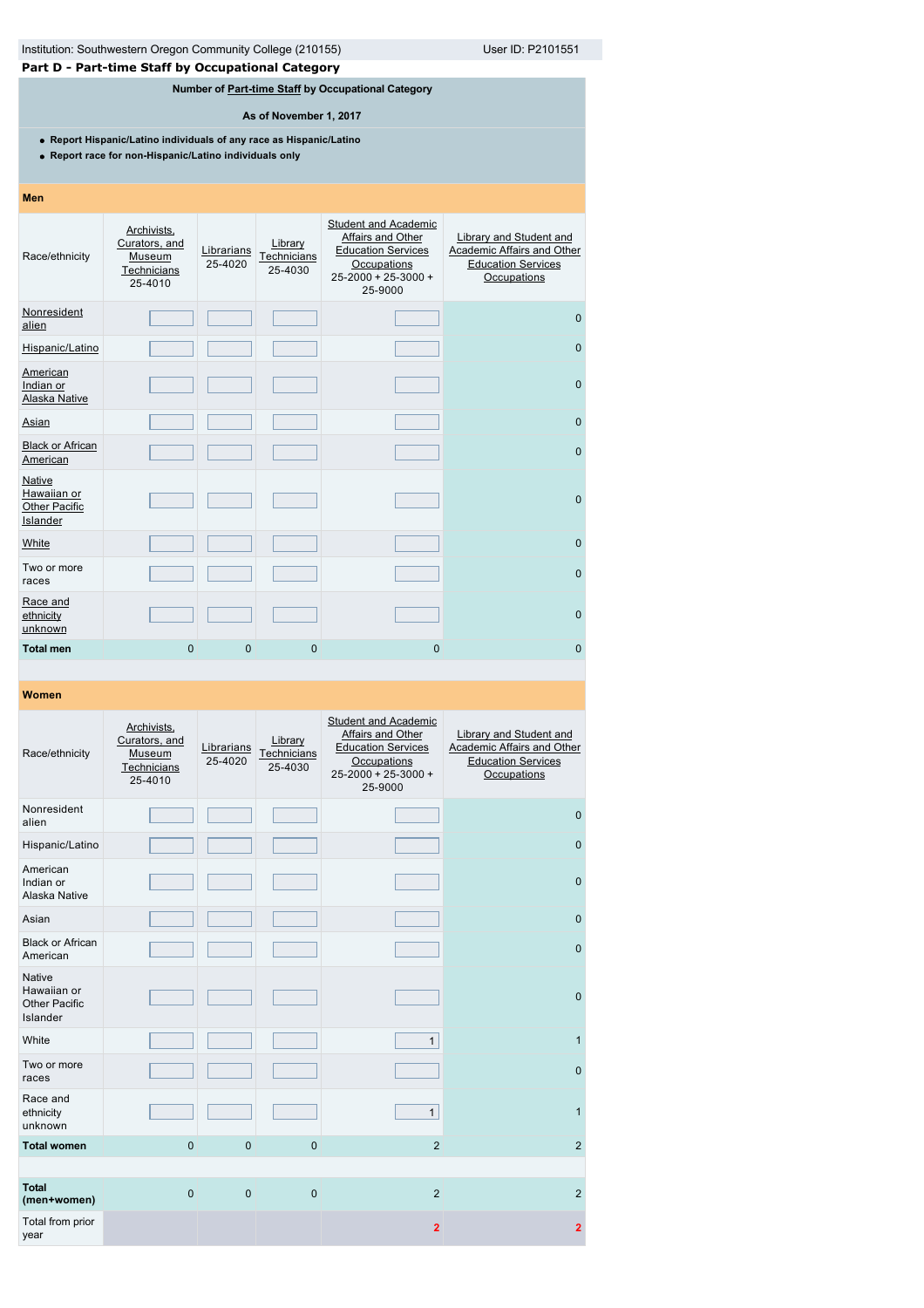|                                                                                                                               | User ID: P2101551<br>Institution: Southwestern Oregon Community College (210155)<br>Part D - Part-time Staff by Occupational Category |                                                                          |                                                                                                      |                                                                                                                                               |                                                                        |  |  |  |  |  |
|-------------------------------------------------------------------------------------------------------------------------------|---------------------------------------------------------------------------------------------------------------------------------------|--------------------------------------------------------------------------|------------------------------------------------------------------------------------------------------|-----------------------------------------------------------------------------------------------------------------------------------------------|------------------------------------------------------------------------|--|--|--|--|--|
| Number of Part-time Staff                                                                                                     |                                                                                                                                       |                                                                          |                                                                                                      |                                                                                                                                               |                                                                        |  |  |  |  |  |
| As of November 1, 2017                                                                                                        |                                                                                                                                       |                                                                          |                                                                                                      |                                                                                                                                               |                                                                        |  |  |  |  |  |
| • Report Hispanic/Latino individuals of any race as Hispanic/Latino<br>• Report race for non-Hispanic/Latino individuals only |                                                                                                                                       |                                                                          |                                                                                                      |                                                                                                                                               |                                                                        |  |  |  |  |  |
| <b>Men</b>                                                                                                                    |                                                                                                                                       |                                                                          |                                                                                                      |                                                                                                                                               |                                                                        |  |  |  |  |  |
| Race/ethnicity                                                                                                                | Management<br>Occupations<br>11-0000                                                                                                  | <b>Business and</b><br>Financial<br>Operations<br>Occupations<br>13-0000 | Computer,<br>Engineering,<br>and Science<br>Occupations<br>$15 - 0000 +$<br>$17 - 0000 +$<br>19-0000 | Community, Social Service,<br>Legal, Arts, Design,<br>Entertainment, Sports, and<br><b>Media Occupations</b><br>$21-0000 + 23-0000 + 27-0000$ | Healthcare<br>Practitioners<br>and Technical<br>Occupations<br>29-0000 |  |  |  |  |  |
| Nonresident<br>alien                                                                                                          |                                                                                                                                       |                                                                          |                                                                                                      |                                                                                                                                               |                                                                        |  |  |  |  |  |
| Hispanic/Latino                                                                                                               |                                                                                                                                       |                                                                          |                                                                                                      |                                                                                                                                               |                                                                        |  |  |  |  |  |
| American<br>Indian or<br>Alaska Native                                                                                        |                                                                                                                                       |                                                                          |                                                                                                      |                                                                                                                                               |                                                                        |  |  |  |  |  |
| Asian                                                                                                                         |                                                                                                                                       |                                                                          |                                                                                                      |                                                                                                                                               |                                                                        |  |  |  |  |  |
| <b>Black or African</b><br>American                                                                                           |                                                                                                                                       |                                                                          |                                                                                                      |                                                                                                                                               |                                                                        |  |  |  |  |  |
| Native<br>Hawaiian or<br><b>Other Pacific</b><br>Islander                                                                     |                                                                                                                                       |                                                                          |                                                                                                      |                                                                                                                                               |                                                                        |  |  |  |  |  |
| White                                                                                                                         |                                                                                                                                       |                                                                          |                                                                                                      |                                                                                                                                               |                                                                        |  |  |  |  |  |
| Two or more<br>races                                                                                                          |                                                                                                                                       |                                                                          |                                                                                                      |                                                                                                                                               |                                                                        |  |  |  |  |  |
| Race and<br>ethnicity<br>unknown                                                                                              |                                                                                                                                       |                                                                          |                                                                                                      |                                                                                                                                               |                                                                        |  |  |  |  |  |
| <b>Total men</b>                                                                                                              | 0                                                                                                                                     | $\mathbf{0}$                                                             | 0                                                                                                    | 0                                                                                                                                             | 0                                                                      |  |  |  |  |  |

| Race/ethnicity                                                   | Management<br>Occupations<br>11-0000 | <b>Business and</b><br>Financial<br>Operations<br>Occupations<br>13-0000 | Computer,<br>Engineering,<br>and Science<br>Occupations<br>$15 - 0000 +$<br>$17 - 0000 +$<br>19-0000 | Community, Social Service,<br>Legal, Arts, Design,<br>Entertainment, Sports, and<br><b>Media Occupations</b><br>$21 - 0000 + 23 - 0000 + 27 - 0000$ | Healthcare<br>Practitioners<br>and Technical<br>Occupations<br>29-0000 |
|------------------------------------------------------------------|--------------------------------------|--------------------------------------------------------------------------|------------------------------------------------------------------------------------------------------|-----------------------------------------------------------------------------------------------------------------------------------------------------|------------------------------------------------------------------------|
| Nonresident<br>alien                                             |                                      |                                                                          |                                                                                                      |                                                                                                                                                     |                                                                        |
| Hispanic/Latino                                                  |                                      |                                                                          |                                                                                                      |                                                                                                                                                     |                                                                        |
| American<br>Indian or<br>Alaska Native                           |                                      |                                                                          |                                                                                                      |                                                                                                                                                     |                                                                        |
| Asian                                                            |                                      |                                                                          |                                                                                                      |                                                                                                                                                     |                                                                        |
| <b>Black or African</b><br>American                              |                                      |                                                                          |                                                                                                      |                                                                                                                                                     |                                                                        |
| <b>Native</b><br>Hawaiian or<br><b>Other Pacific</b><br>Islander |                                      |                                                                          |                                                                                                      |                                                                                                                                                     |                                                                        |
| White                                                            |                                      | 1                                                                        |                                                                                                      |                                                                                                                                                     |                                                                        |
| Two or more<br>races                                             |                                      |                                                                          |                                                                                                      |                                                                                                                                                     |                                                                        |
| Race and<br>ethnicity<br>unknown                                 |                                      |                                                                          |                                                                                                      |                                                                                                                                                     |                                                                        |
| <b>Total women</b>                                               | $\Omega$                             | $\mathbf{1}$                                                             | $\mathbf{0}$                                                                                         | $\overline{0}$                                                                                                                                      | $\mathbf 0$                                                            |
|                                                                  |                                      |                                                                          |                                                                                                      |                                                                                                                                                     |                                                                        |
| <b>Total</b><br>(men+women)                                      | $\Omega$                             | $\mathbf{1}$                                                             | $\overline{0}$                                                                                       | $\mathbf 0$                                                                                                                                         | $\mathbf 0$                                                            |
| Total from prior<br>year                                         |                                      | 1                                                                        |                                                                                                      |                                                                                                                                                     |                                                                        |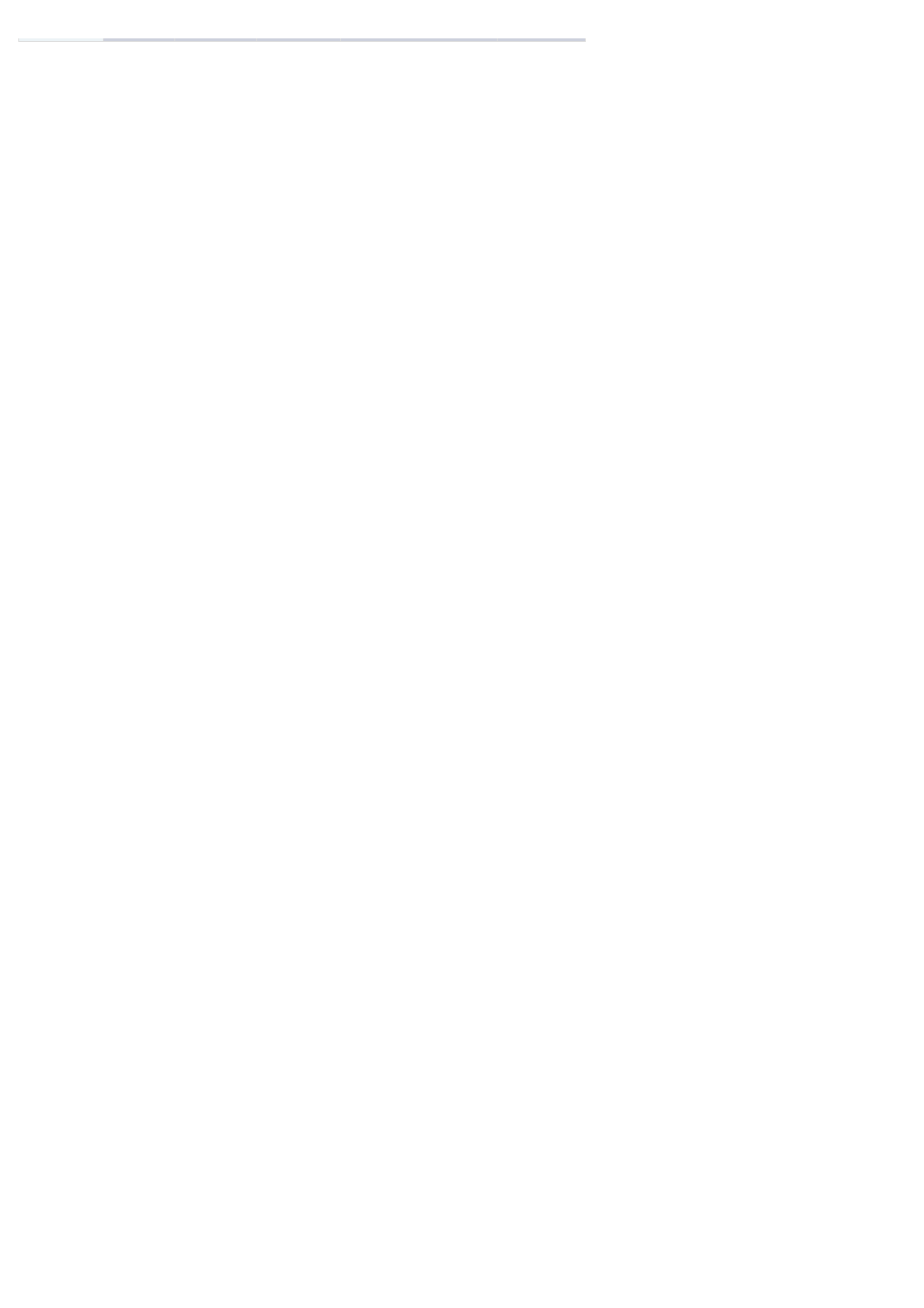| Institution: Southwestern Oregon Community College (210155) | User ID: P2101551 |
|-------------------------------------------------------------|-------------------|

**Part D - Part-time Staff by Occupational Category**

# **Number of [Part-time Staff](javascript:openglossary(467))**

**As of November 1, 2017**

**Report Hispanic/Latino individuals of any race as Hispanic/Latino**

**Report race for non-Hispanic/Latino individuals only**

| <b>Men</b>                                                |                                                                                                    |                                                |                                                                   |                                                                                                                       |                                                                                                        |                                                   |
|-----------------------------------------------------------|----------------------------------------------------------------------------------------------------|------------------------------------------------|-------------------------------------------------------------------|-----------------------------------------------------------------------------------------------------------------------|--------------------------------------------------------------------------------------------------------|---------------------------------------------------|
| Race/ethnicity                                            | Service<br>Occupations<br>$31 - 0000 +$<br>$33 - 0000 +$<br>$35 - 0000 +$<br>$37-0000+$<br>39-0000 | Sales and<br>Related<br>Occupations<br>41-0000 | Office and<br>Administrative<br>Support<br>Occupations<br>43-0000 | <b>Natural Resources,</b><br>Construction, and<br>Maintenance<br>Occupations<br>$45 - 0000 + 47 - 0000$<br>$+49-0000$ | Production,<br>Transportation, and<br><b>Material Moving</b><br>Occupations<br>$51 - 0000 + 53 - 0000$ | Grand<br>Total<br>(All<br>part-<br>time<br>staff) |
| Nonresident<br>alien                                      |                                                                                                    |                                                |                                                                   |                                                                                                                       |                                                                                                        | $\mathbf{0}$                                      |
| Hispanic/Latino                                           |                                                                                                    |                                                |                                                                   |                                                                                                                       |                                                                                                        | $\mathbf 0$                                       |
| American<br>Indian or<br>Alaska Native                    |                                                                                                    |                                                |                                                                   |                                                                                                                       |                                                                                                        | $\overline{2}$                                    |
| Asian                                                     |                                                                                                    |                                                |                                                                   |                                                                                                                       |                                                                                                        | $\mathbf{0}$                                      |
| <b>Black or African</b><br>American                       |                                                                                                    |                                                |                                                                   |                                                                                                                       |                                                                                                        | $\overline{2}$                                    |
| Native<br>Hawaiian or<br><b>Other Pacific</b><br>Islander |                                                                                                    |                                                |                                                                   |                                                                                                                       |                                                                                                        | $\mathbf{1}$                                      |
| White                                                     | 6                                                                                                  |                                                | $\overline{2}$                                                    |                                                                                                                       |                                                                                                        | 44                                                |
| Two or more<br>races                                      |                                                                                                    |                                                |                                                                   |                                                                                                                       |                                                                                                        | $\mathbf{0}$                                      |
| Race and<br>ethnicity<br>unknown                          |                                                                                                    |                                                |                                                                   |                                                                                                                       |                                                                                                        | 11                                                |
| <b>Total men</b>                                          | 6                                                                                                  | 0                                              | $\overline{2}$                                                    | $\mathbf{0}$                                                                                                          | $\Omega$                                                                                               | 60                                                |

| Race/ethnicity                                            | Service<br>Occupations<br>$31 - 0000 +$<br>$33 - 0000 +$<br>$35 - 0000 +$<br>$37-0000+$<br>39-0000 | Sales and<br>Related<br>Occupations<br>41-0000 | Office and<br>Administrative<br>Support<br>Occupations<br>43-0000 | Natural Resources,<br>Construction, and<br>Maintenance<br>Occupations<br>$45 - 0000 + 47 - 0000$<br>$+49-0000$ | Production,<br>Transportation, and<br><b>Material Moving</b><br>Occupations<br>$51 - 0000 + 53 - 0000$ | Grand<br>Total<br>(All<br>part-<br>time<br>staff) |
|-----------------------------------------------------------|----------------------------------------------------------------------------------------------------|------------------------------------------------|-------------------------------------------------------------------|----------------------------------------------------------------------------------------------------------------|--------------------------------------------------------------------------------------------------------|---------------------------------------------------|
| Nonresident<br>alien                                      |                                                                                                    |                                                |                                                                   |                                                                                                                |                                                                                                        | $\mathbf 0$                                       |
| Hispanic/Latino                                           |                                                                                                    |                                                |                                                                   |                                                                                                                |                                                                                                        | $\mathbf{0}$                                      |
| American<br>Indian or<br>Alaska Native                    |                                                                                                    |                                                |                                                                   |                                                                                                                |                                                                                                        | $\overline{2}$                                    |
| Asian                                                     |                                                                                                    |                                                |                                                                   |                                                                                                                |                                                                                                        | $\mathbf{1}$                                      |
| <b>Black or African</b><br>American                       |                                                                                                    |                                                |                                                                   |                                                                                                                |                                                                                                        | $\mathbf{0}$                                      |
| <b>Native</b><br>Hawaiian or<br>Other Pacific<br>Islander |                                                                                                    |                                                |                                                                   |                                                                                                                |                                                                                                        | $\mathbf{1}$                                      |
| White                                                     | $\overline{4}$                                                                                     |                                                | $\overline{7}$                                                    |                                                                                                                |                                                                                                        | 74                                                |
| Two or more<br>races                                      |                                                                                                    |                                                |                                                                   |                                                                                                                |                                                                                                        | $\mathbf{1}$                                      |
| Race and<br>ethnicity<br>unknown                          | $\overline{2}$                                                                                     |                                                |                                                                   |                                                                                                                |                                                                                                        | 12                                                |
| <b>Total women</b>                                        | $6\phantom{1}$                                                                                     | $\mathbf 0$                                    | $\overline{7}$                                                    | $\overline{0}$                                                                                                 | $\Omega$                                                                                               | 91                                                |
|                                                           |                                                                                                    |                                                |                                                                   |                                                                                                                |                                                                                                        |                                                   |
| <b>Total</b><br>(men+women)                               | 12                                                                                                 | $\mathbf 0$                                    | 9                                                                 | $\mathbf 0$                                                                                                    | $\mathbf{0}$                                                                                           | 151                                               |
| Total from prior<br>year                                  | 12                                                                                                 |                                                | 9                                                                 |                                                                                                                |                                                                                                        | 151                                               |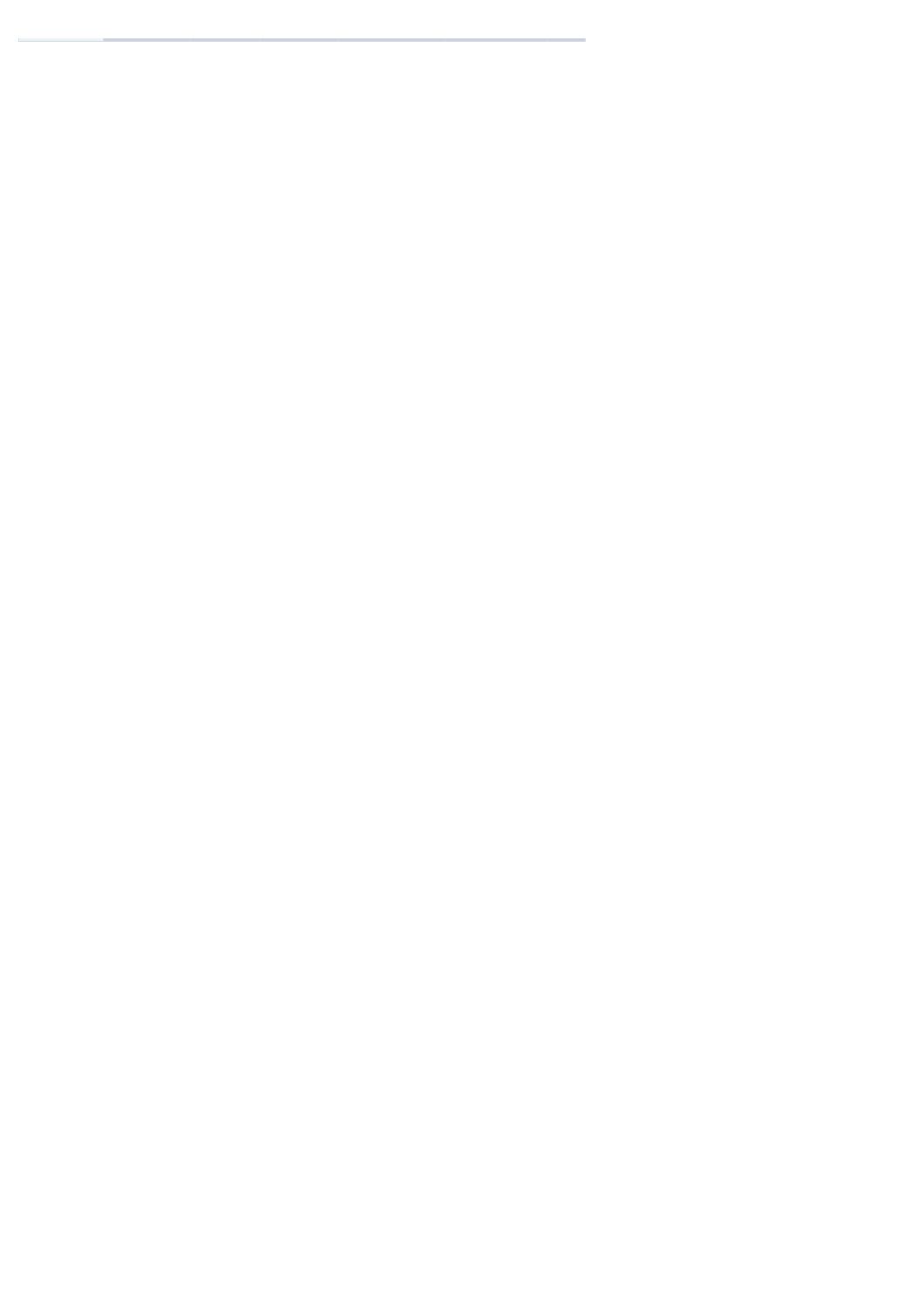| Institution: Southwestern Oregon Community College (210155)<br>User ID: P2101551                                                                     |                |                              |                |                            |                                      |             |                          |                |  |  |  |
|------------------------------------------------------------------------------------------------------------------------------------------------------|----------------|------------------------------|----------------|----------------------------|--------------------------------------|-------------|--------------------------|----------------|--|--|--|
| Part E - Part-time Staff by Occupational Category and Tenure Status<br>Number of Part-time Staff                                                     |                |                              |                |                            |                                      |             |                          |                |  |  |  |
| As of November 1, 2017                                                                                                                               |                |                              |                |                            |                                      |             |                          |                |  |  |  |
|                                                                                                                                                      |                |                              |                |                            |                                      |             |                          |                |  |  |  |
|                                                                                                                                                      |                |                              |                |                            |                                      |             |                          |                |  |  |  |
|                                                                                                                                                      |                |                              |                | With <b>Faculty Status</b> |                                      |             |                          |                |  |  |  |
|                                                                                                                                                      |                |                              |                |                            | Not on Tenure Track                  |             | Without                  |                |  |  |  |
| Occupational category                                                                                                                                | Tenured        | Qn<br>Tenure<br><b>Track</b> | Multi-year     | Annual<br>contract         | Less-<br>than-<br>annual<br>contract |             | Faculty<br><b>Status</b> | Total          |  |  |  |
| <b>Primarily Instruction</b>                                                                                                                         | $\mathbf 0$    | $\overline{0}$               | $\mathbf{0}$   | $\mathbf{0}$               | $\mathbf 0$                          | 0           | 119                      | 119            |  |  |  |
| Exclusively credit                                                                                                                                   |                |                              |                |                            |                                      |             |                          | 0              |  |  |  |
| Exclusively not-for-<br>credit                                                                                                                       |                |                              |                |                            |                                      |             |                          | $\mathbf 0$    |  |  |  |
| Combined credit/not-for-<br>credit                                                                                                                   |                |                              |                |                            |                                      |             | 119                      | 119            |  |  |  |
| Instruction/research/public<br>service staff                                                                                                         |                |                              |                |                            |                                      |             |                          | $\mathbf{0}$   |  |  |  |
| Research staff                                                                                                                                       |                |                              |                |                            |                                      |             |                          | $\mathbf 0$    |  |  |  |
| <b>Public Service staff</b>                                                                                                                          |                |                              |                |                            |                                      |             | 8                        | 8              |  |  |  |
| Archivists, Curators, and<br><b>Museum Technicians</b><br>25-4010                                                                                    |                |                              |                |                            |                                      |             |                          | $\mathbf 0$    |  |  |  |
| Librarians<br>25-4020                                                                                                                                |                |                              |                |                            |                                      |             |                          | $\mathbf 0$    |  |  |  |
| <b>Library Technicians</b><br>25-4030                                                                                                                |                |                              |                |                            |                                      |             |                          | $\mathbf 0$    |  |  |  |
| Student and Academic<br><b>Affairs and Other Education</b><br><b>Services Occupations</b><br>25-2000 + 25-3000 +<br>25-9000                          |                |                              |                |                            |                                      |             | $\overline{2}$           | $\overline{2}$ |  |  |  |
| <b>Management Occupations</b><br>11-0000                                                                                                             |                |                              |                |                            |                                      |             |                          | $\mathbf 0$    |  |  |  |
| <b>Business and Financial</b><br><b>Operations Occupations</b><br>13-0000                                                                            |                |                              |                |                            |                                      |             | $\mathbf{1}$             | $\mathbf{1}$   |  |  |  |
| Computer, Engineering, and<br><b>Science Occupations</b><br>$15 - 0000 + 17 - 0000 +$<br>19-0000                                                     |                |                              |                |                            |                                      |             |                          | $\mathbf{0}$   |  |  |  |
| Community, Social Service,<br>Legal, Arts, Design,<br>Entertainment, Sports, and<br><b>Media Occupations</b><br>$21 - 0000 + 23 - 0000 +$<br>27-0000 |                |                              |                |                            |                                      |             |                          | $\mathbf{0}$   |  |  |  |
| <b>Healthcare Practitioners</b><br>and Technical Occupations<br>29-0000                                                                              |                |                              |                |                            |                                      |             |                          | $\mathbf{0}$   |  |  |  |
| Total                                                                                                                                                | $\overline{0}$ | $\overline{0}$               | $\overline{0}$ | $\mathbf{0}$               | $\mathbf 0$                          | $\mathbf 0$ | 130                      | 130            |  |  |  |
| Total from prior year                                                                                                                                | $\mathbf{0}$   | $\bf{0}$                     |                | 0                          |                                      | 0           | 130                      | 130            |  |  |  |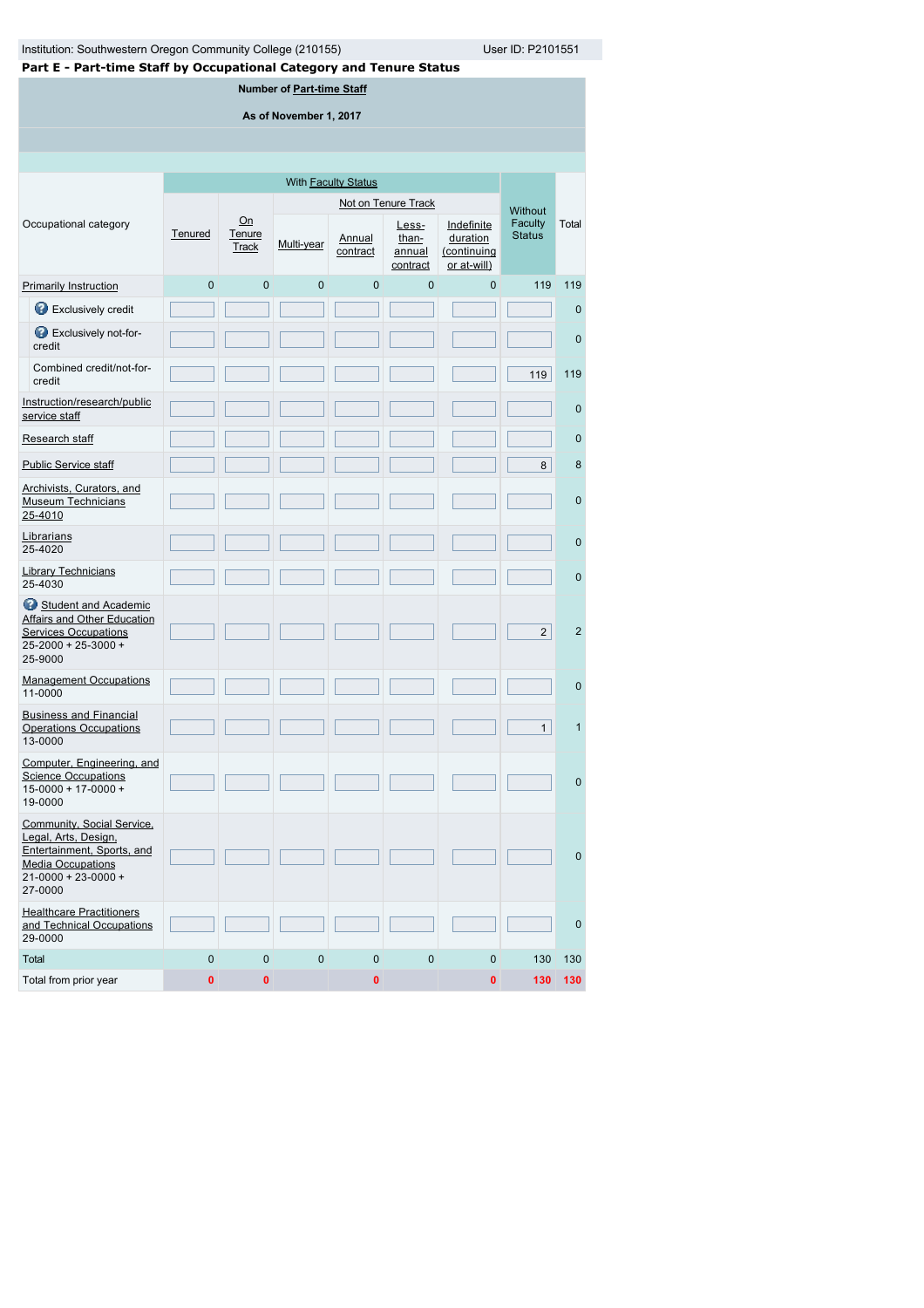| <b>Part F - Part-time Summary</b>                                                                                                        |                            |                                   |        |                         |                                      |                                                      |                          |              |
|------------------------------------------------------------------------------------------------------------------------------------------|----------------------------|-----------------------------------|--------|-------------------------|--------------------------------------|------------------------------------------------------|--------------------------|--------------|
|                                                                                                                                          |                            | <b>Summary of Part-time Staff</b> |        |                         |                                      |                                                      |                          |              |
|                                                                                                                                          |                            | As of November 1, 2017            |        |                         |                                      |                                                      |                          |              |
|                                                                                                                                          |                            |                                   |        |                         |                                      |                                                      |                          |              |
|                                                                                                                                          | <b>With Faculty Status</b> |                                   |        |                         |                                      |                                                      |                          |              |
|                                                                                                                                          |                            |                                   |        |                         | Not on Tenure Track                  |                                                      | <b>Without</b>           |              |
| Occupational category                                                                                                                    | Tenured                    | On<br>Tenure<br><b>Track</b>      | Multi- | Annual<br>year contract | Less-<br>than-<br>annual<br>contract | Indefinite<br>duration<br>(continuing<br>or at-will) | Faculty<br><b>Status</b> | Total        |
| Primarily Instruction                                                                                                                    | 0                          | $\mathbf 0$                       | 0      | $\mathbf 0$             | 0                                    | 0                                                    | 119                      | 119          |
| <b>Exclusively credit</b>                                                                                                                |                            |                                   |        |                         |                                      |                                                      |                          | $\mathbf{0}$ |
| Exclusively not-for-credit                                                                                                               |                            |                                   |        |                         |                                      |                                                      |                          | $\mathbf 0$  |
| Combined credit/not-for-credit                                                                                                           |                            |                                   |        |                         |                                      |                                                      | 119                      | 119          |
| Instruction/research/public service staff                                                                                                |                            |                                   |        |                         |                                      |                                                      |                          | $\mathbf 0$  |
| Research staff                                                                                                                           |                            |                                   |        |                         |                                      |                                                      |                          | $\mathbf{0}$ |
| <b>Public Service staff</b>                                                                                                              |                            |                                   |        |                         |                                      |                                                      | 8                        | 8            |
| Archivists, Curators, and Museum<br>Technicians<br>25-4010                                                                               |                            |                                   |        |                         |                                      |                                                      |                          | $\mathbf{0}$ |
| Librarians<br>25-4020                                                                                                                    |                            |                                   |        |                         |                                      |                                                      |                          | $\mathbf 0$  |
| <b>Library Technicians</b><br>25-4030                                                                                                    |                            |                                   |        |                         |                                      |                                                      |                          | $\mathbf 0$  |
| Student and Academic Affairs and Other<br><b>Education Services Occupations</b><br>25-2000 + 25-3000 + 25-9000                           |                            |                                   |        |                         |                                      |                                                      | 2                        | 2            |
| <b>Management Occupations</b><br>11-0000                                                                                                 |                            |                                   |        |                         |                                      |                                                      |                          | $\mathbf 0$  |
| <b>Business and Financial Operations</b><br>Occupations<br>13-0000                                                                       |                            |                                   |        |                         |                                      |                                                      | $\mathbf{1}$             | $\mathbf{1}$ |
| Computer, Engineering, and Science<br>Occupations<br>15-0000 + 17-0000 + 19-0000                                                         |                            |                                   |        |                         |                                      |                                                      |                          | $\mathbf 0$  |
| Community, Social Service, Legal, Arts,<br>Design, Entertainment, Sports, and<br><b>Media Occupations</b><br>21-0000 + 23-0000 + 27-0000 |                            |                                   |        |                         |                                      |                                                      |                          | $\mathbf{0}$ |
| Healthcare Practitioners and Technical<br>Occupations<br>29-0000                                                                         |                            |                                   |        |                         |                                      |                                                      |                          | $\mathbf{0}$ |
| <b>Service Occupations</b><br>$31 - 0000 + 33 - 0000 + 35 - 0000 +$<br>$37 - 0000 + 39 - 0000$                                           |                            |                                   |        |                         |                                      |                                                      |                          | 12           |
| Sales and Related Occupations<br>41-0000                                                                                                 |                            |                                   |        |                         |                                      |                                                      |                          | $\mathbf{0}$ |
| Office and Administrative Support<br>Occupations<br>43-0000                                                                              |                            |                                   |        |                         |                                      |                                                      |                          | 9            |
| Natural Resources, Construction, and<br>Maintenance Occupations<br>$45 - 0000 + 47 - 0000 + 49 - 0000$                                   |                            |                                   |        |                         |                                      |                                                      |                          | $\mathbf{0}$ |
| Production, Transportation, and Material<br><b>Moving Occupations</b><br>$51-0000+53-0000$                                               |                            |                                   |        |                         |                                      |                                                      |                          | $\mathbf 0$  |

Total 151 | 151 | 152 | 152 | 152 | 153 | 153 | 154 | 155 | 156 | 157 | 158 | 159 | 151 | 151 | 151 | 151 | 15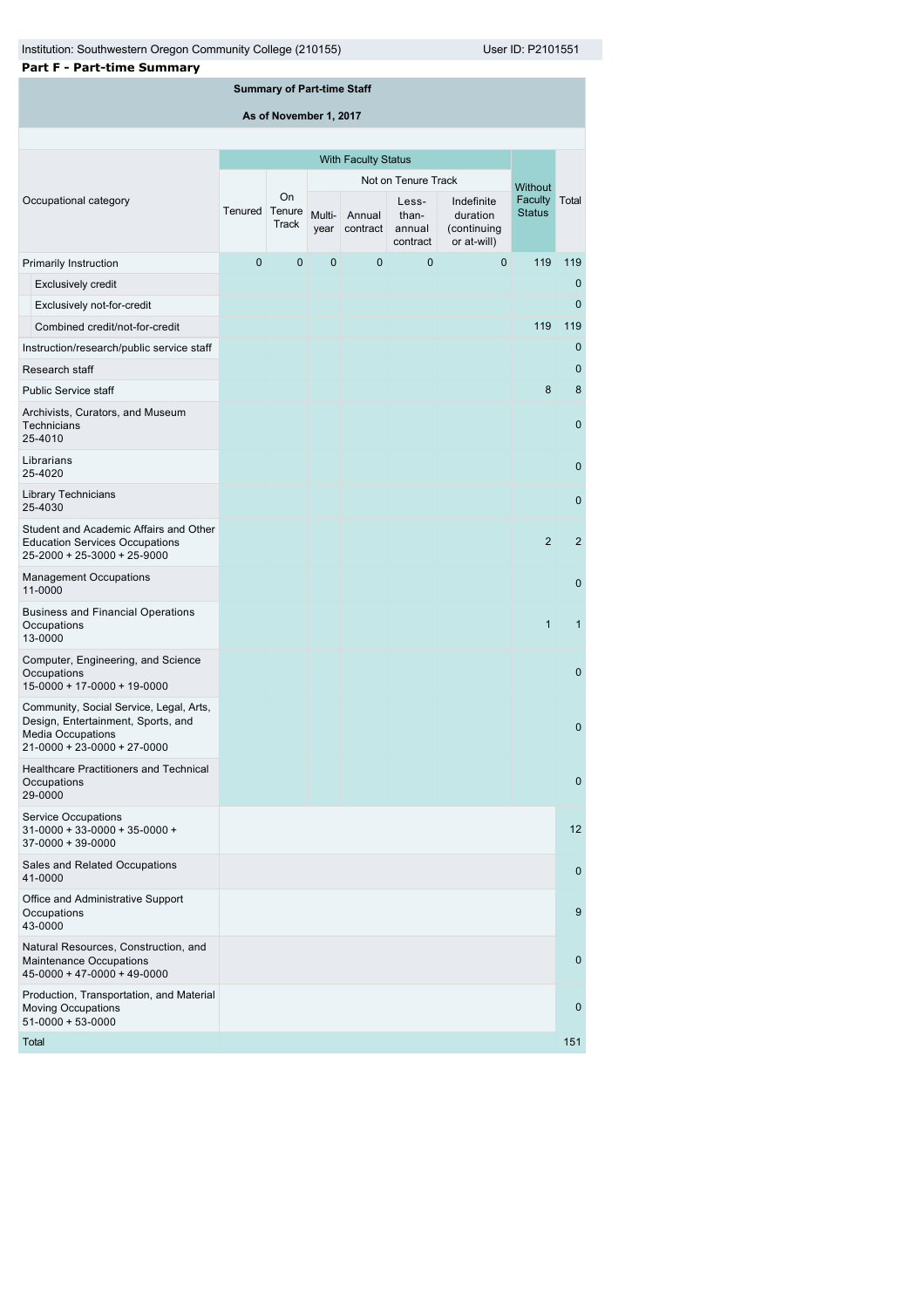# **Part H - New Hires, Full-time Instructional Staff by Tenure Status**

# **Number of [Newly Hired](javascript:openglossary(407)) [Full-time](javascript:openglossary(257)) Permanent [Instructional Staff](javascript:openglossary(996))**

**(Hired full-time between November 1, 2016 - October 31, 2017)**

**Report Hispanic/Latino individuals of any race as Hispanic/Latino**

**Report race for non-Hispanic/Latino individuals only**

**Include Primarily Instruction and Instruction Combined with Research and Public Service**

#### **Men**

|                                                     |              |                              |                | Not on Tenure Track |                                  |                                                      |                          |              |  |
|-----------------------------------------------------|--------------|------------------------------|----------------|---------------------|----------------------------------|------------------------------------------------------|--------------------------|--------------|--|
| Race/ethnicity                                      | Tenured      | Qn<br>Tenure<br><b>Track</b> | Multi-year     | Annual<br>contract  | Less-than-<br>annual<br>contract | Indefinite<br>duration<br>(continuing or<br>at-will) | Faculty<br><b>Status</b> | Total        |  |
| Nonresident alien                                   |              |                              |                |                     |                                  |                                                      |                          | $\mathbf{0}$ |  |
| Hispanic/Latino                                     |              |                              |                |                     |                                  |                                                      |                          | $\mathbf 0$  |  |
| American Indian or<br><b>Alaska Native</b>          |              |                              |                |                     |                                  |                                                      |                          | $\mathbf{0}$ |  |
| Asian                                               |              |                              |                |                     |                                  |                                                      |                          | $\mathbf{0}$ |  |
| <b>Black or African</b><br>American                 |              |                              |                |                     |                                  |                                                      |                          | $\mathbf{0}$ |  |
| Native Hawaiian or<br><b>Other Pacific Islander</b> |              |                              |                |                     |                                  |                                                      |                          | $\mathbf{0}$ |  |
| White                                               |              |                              |                |                     |                                  |                                                      |                          | $\mathbf{0}$ |  |
| Two or more races                                   |              |                              |                |                     |                                  |                                                      |                          | $\mathbf{0}$ |  |
| Race and ethnicity<br>unknown                       |              |                              |                |                     |                                  |                                                      |                          | $\mathbf{0}$ |  |
| <b>Total men</b>                                    | $\mathbf{0}$ | 0                            | $\overline{0}$ | $\mathbf{0}$        | $\mathbf{0}$                     | $\overline{0}$                                       | $\Omega$                 | $\mathbf{0}$ |  |

|                                                     |             |                              |                | Not on Tenure Track |                                  |                                                      |                                     |              |  |
|-----------------------------------------------------|-------------|------------------------------|----------------|---------------------|----------------------------------|------------------------------------------------------|-------------------------------------|--------------|--|
| Race/ethnicity                                      | Tenured     | On<br>Tenure<br><b>Track</b> | Multi-year     | Annual<br>contract  | Less-than-<br>annual<br>contract | Indefinite<br>duration<br>(continuing or<br>at-will) | Without<br>Faculty<br><b>Status</b> | Total        |  |
| Nonresident alien                                   |             |                              |                |                     |                                  |                                                      |                                     | $\mathbf{0}$ |  |
| Hispanic/Latino                                     |             |                              |                |                     |                                  |                                                      |                                     | $\mathbf 0$  |  |
| American Indian or<br>Alaska Native                 |             |                              |                |                     |                                  |                                                      |                                     | $\mathbf 0$  |  |
| Asian                                               |             |                              |                |                     |                                  |                                                      |                                     | $\mathbf{0}$ |  |
| <b>Black or African</b><br>American                 |             |                              |                |                     |                                  |                                                      |                                     | $\mathbf 0$  |  |
| Native Hawaiian or<br><b>Other Pacific Islander</b> |             |                              |                |                     |                                  |                                                      |                                     | $\mathbf 0$  |  |
| White                                               |             | 3                            |                |                     |                                  |                                                      |                                     | 3            |  |
| Two or more races                                   |             |                              |                |                     |                                  |                                                      |                                     | $\mathbf 0$  |  |
| Race and ethnicity<br>unknown                       |             |                              |                |                     |                                  |                                                      |                                     | $\mathbf 0$  |  |
| <b>Total women</b>                                  | $\mathbf 0$ | 3                            | $\mathbf 0$    | $\mathbf{0}$        | $\overline{0}$                   | $\overline{0}$                                       | $\Omega$                            | 3            |  |
|                                                     |             |                              |                |                     |                                  |                                                      |                                     |              |  |
| Total (men+women)                                   | 0           | 3                            | $\overline{0}$ | $\Omega$            | $\overline{0}$                   | $\overline{0}$                                       | $\mathbf{0}$                        | 3            |  |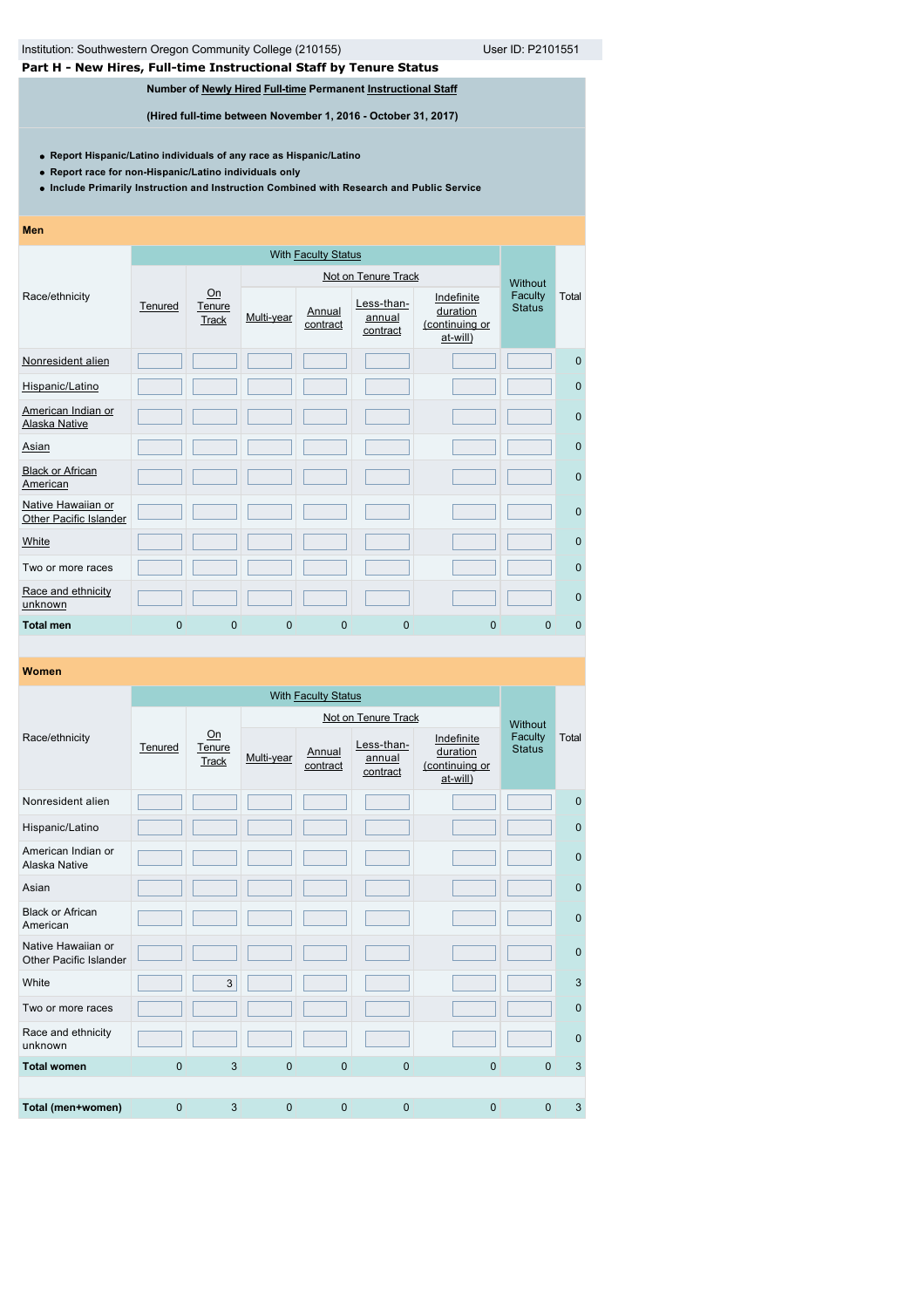| Institution: Southwestern Oregon Community College (210155)<br>User ID: P2101551                                              |                                                      |                   |                            |                                                                                                                                      |  |  |  |  |
|-------------------------------------------------------------------------------------------------------------------------------|------------------------------------------------------|-------------------|----------------------------|--------------------------------------------------------------------------------------------------------------------------------------|--|--|--|--|
| Part H - New Hires, Full-time Staff by Occupational Category                                                                  |                                                      |                   |                            |                                                                                                                                      |  |  |  |  |
| Number of Newly Hired Full-time Staff                                                                                         |                                                      |                   |                            |                                                                                                                                      |  |  |  |  |
| (Hired full-time between November 1, 2016 - October 31, 2017)                                                                 |                                                      |                   |                            |                                                                                                                                      |  |  |  |  |
| • Report Hispanic/Latino individuals of any race as Hispanic/Latino<br>• Report race for non-Hispanic/Latino individuals only |                                                      |                   |                            |                                                                                                                                      |  |  |  |  |
| <b>Men</b>                                                                                                                    |                                                      |                   |                            |                                                                                                                                      |  |  |  |  |
| Race/ethnicity                                                                                                                | Instructional<br>Staff<br>(from Part H,<br>screen 1) | Research<br>staff | Public<br>Service<br>staff | Library and Student and Academic Affairs and<br><b>Other Education Services Occupations</b><br>25-4000 + 25-2000 + 25-3000 + 25-9000 |  |  |  |  |
| Nonresident alien                                                                                                             | $\overline{0}$                                       |                   |                            |                                                                                                                                      |  |  |  |  |
| Hispanic/Latino                                                                                                               | $\overline{0}$                                       |                   |                            |                                                                                                                                      |  |  |  |  |
| American Indian or<br>Alaska Native                                                                                           | $\overline{0}$                                       |                   |                            |                                                                                                                                      |  |  |  |  |
| Asian                                                                                                                         | 0                                                    |                   |                            |                                                                                                                                      |  |  |  |  |
| <b>Black or African</b><br>American                                                                                           | $\overline{0}$                                       |                   |                            |                                                                                                                                      |  |  |  |  |
| Native Hawaiian or<br>Other Pacific Islander                                                                                  | $\mathbf 0$                                          |                   |                            |                                                                                                                                      |  |  |  |  |
| White                                                                                                                         | $\overline{0}$                                       |                   | 3                          |                                                                                                                                      |  |  |  |  |
| Two or more races                                                                                                             | 0                                                    |                   |                            |                                                                                                                                      |  |  |  |  |
| Race and ethnicity<br>unknown                                                                                                 | 0                                                    |                   |                            |                                                                                                                                      |  |  |  |  |
| <b>Total men</b>                                                                                                              | $\overline{0}$                                       | $\mathbf{0}$      | 3                          | $\overline{0}$                                                                                                                       |  |  |  |  |
|                                                                                                                               |                                                      |                   |                            |                                                                                                                                      |  |  |  |  |
| Women                                                                                                                         |                                                      |                   |                            |                                                                                                                                      |  |  |  |  |

| Race/ethnicity                               | Instructional<br>Staff<br>(from Part H,<br>screen 1) | Research<br>staff | Public<br>Service<br>staff | Library and Student and Academic Affairs and<br><b>Other Education Services Occupations</b><br>25-4000 + 25-2000 + 25-3000 + 25-9000 |
|----------------------------------------------|------------------------------------------------------|-------------------|----------------------------|--------------------------------------------------------------------------------------------------------------------------------------|
| Nonresident alien                            | $\mathbf 0$                                          |                   |                            |                                                                                                                                      |
| Hispanic/Latino                              | $\Omega$                                             |                   |                            |                                                                                                                                      |
| American Indian or<br>Alaska Native          | $\Omega$                                             |                   |                            | $\mathbf{1}$                                                                                                                         |
| Asian                                        | $\mathbf 0$                                          |                   |                            |                                                                                                                                      |
| <b>Black or African</b><br>American          | $\mathbf{0}$                                         |                   |                            |                                                                                                                                      |
| Native Hawaiian or<br>Other Pacific Islander | $\mathbf 0$                                          |                   |                            |                                                                                                                                      |
| White                                        | 3                                                    |                   | $\mathbf{1}$               | $\mathbf{1}$                                                                                                                         |
| Two or more races                            | $\Omega$                                             |                   |                            |                                                                                                                                      |
| Race and ethnicity<br>unknown                | $\mathbf 0$                                          |                   |                            |                                                                                                                                      |
| <b>Total women</b>                           | 3                                                    | $\Omega$          | 1                          | 2                                                                                                                                    |
|                                              |                                                      |                   |                            |                                                                                                                                      |
| Total (men+women)                            | 3                                                    | $\mathbf{0}$      | 4                          | $\overline{2}$                                                                                                                       |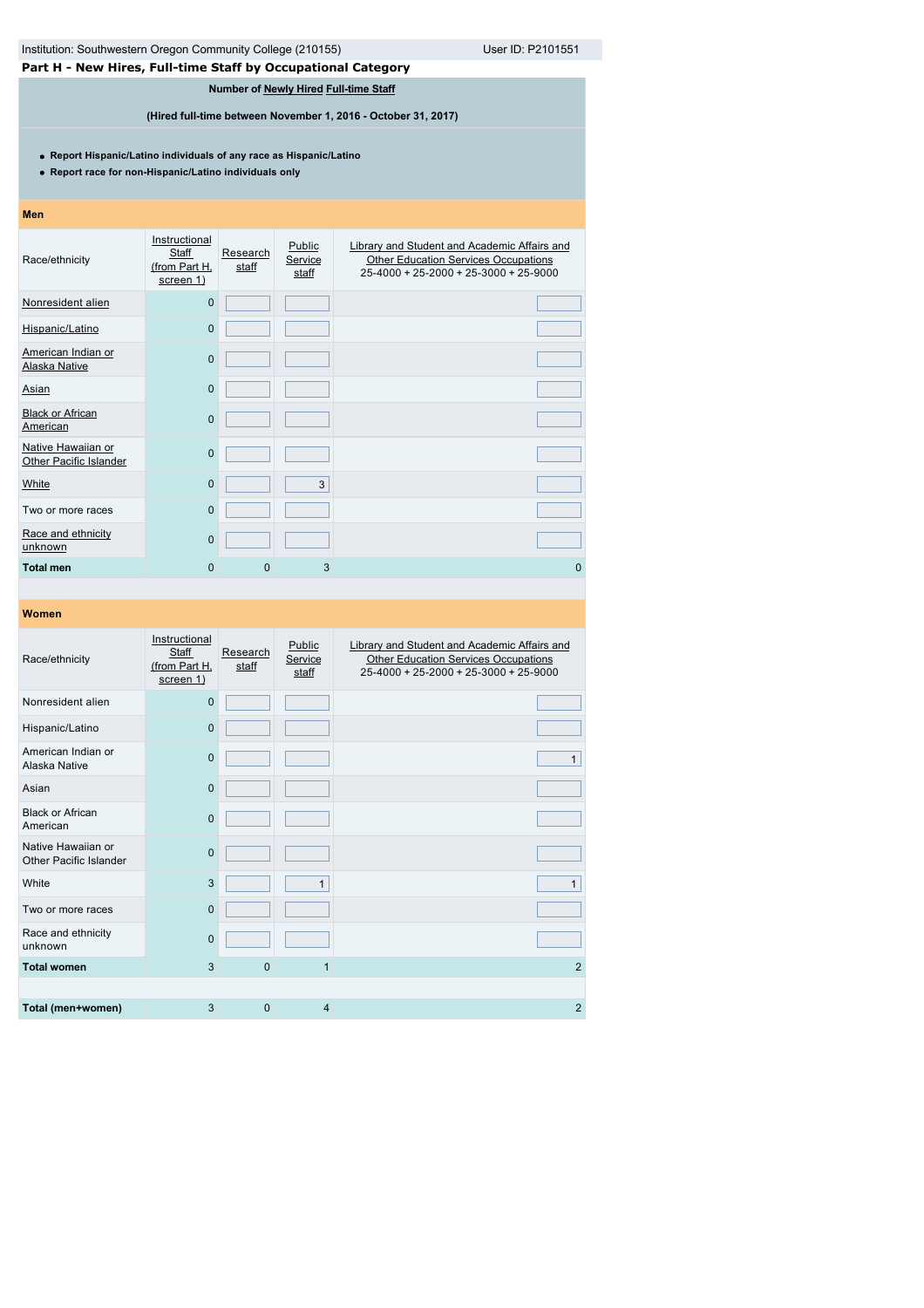| Institution: Southwestern Oregon Community College (210155)<br>User ID: P2101551                                              |                                      |                                                                          |                                                                                                      |                                                                                                                                               |                                                                        |  |  |  |  |  |
|-------------------------------------------------------------------------------------------------------------------------------|--------------------------------------|--------------------------------------------------------------------------|------------------------------------------------------------------------------------------------------|-----------------------------------------------------------------------------------------------------------------------------------------------|------------------------------------------------------------------------|--|--|--|--|--|
| Part H - New Hires, Full-time Staff by Occupational Category                                                                  |                                      |                                                                          |                                                                                                      |                                                                                                                                               |                                                                        |  |  |  |  |  |
| Number of Newly Hired Full-time Staff<br>(Hired full-time between November 1, 2016 - October 31, 2017)                        |                                      |                                                                          |                                                                                                      |                                                                                                                                               |                                                                        |  |  |  |  |  |
| • Report Hispanic/Latino individuals of any race as Hispanic/Latino<br>• Report race for non-Hispanic/Latino individuals only |                                      |                                                                          |                                                                                                      |                                                                                                                                               |                                                                        |  |  |  |  |  |
| Men                                                                                                                           |                                      |                                                                          |                                                                                                      |                                                                                                                                               |                                                                        |  |  |  |  |  |
| Race/ethnicity                                                                                                                | Management<br>Occupations<br>11-0000 | <b>Business and</b><br>Financial<br>Operations<br>Occupations<br>13-0000 | Computer,<br>Engineering,<br>and Science<br>Occupations<br>$15 - 0000 +$<br>$17 - 0000 +$<br>19-0000 | Community, Social Service,<br>Legal, Arts, Design,<br>Entertainment, Sports, and<br><b>Media Occupations</b><br>$21-0000 + 23-0000 + 27-0000$ | Healthcare<br>Practitioners<br>and Technical<br>Occupations<br>29-0000 |  |  |  |  |  |
| Nonresident<br>alien                                                                                                          |                                      |                                                                          |                                                                                                      |                                                                                                                                               |                                                                        |  |  |  |  |  |
| Hispanic/Latino                                                                                                               |                                      |                                                                          |                                                                                                      |                                                                                                                                               |                                                                        |  |  |  |  |  |
| <b>American</b><br>Indian or<br>Alaska Native                                                                                 |                                      |                                                                          |                                                                                                      |                                                                                                                                               |                                                                        |  |  |  |  |  |
| <b>Asian</b>                                                                                                                  |                                      |                                                                          |                                                                                                      |                                                                                                                                               |                                                                        |  |  |  |  |  |
| <b>Black or African</b><br>American                                                                                           |                                      |                                                                          |                                                                                                      |                                                                                                                                               |                                                                        |  |  |  |  |  |
| Native<br>Hawaiian or<br><b>Other Pacific</b><br>Islander                                                                     |                                      |                                                                          |                                                                                                      |                                                                                                                                               |                                                                        |  |  |  |  |  |
| <b>White</b>                                                                                                                  |                                      |                                                                          | $\overline{2}$                                                                                       |                                                                                                                                               |                                                                        |  |  |  |  |  |
| Two or more<br>races                                                                                                          |                                      |                                                                          |                                                                                                      |                                                                                                                                               |                                                                        |  |  |  |  |  |
| Race and<br>ethnicity<br>unknown                                                                                              |                                      |                                                                          |                                                                                                      |                                                                                                                                               |                                                                        |  |  |  |  |  |
| <b>Total men</b>                                                                                                              | 0                                    | $\overline{0}$                                                           | $\overline{2}$                                                                                       | $\mathbf{0}$                                                                                                                                  | $\overline{0}$                                                         |  |  |  |  |  |

| Race/ethnicity                                                   | Management<br>Occupations<br>11-0000 | <b>Business and</b><br>Financial<br>Operations<br>Occupations<br>13-0000 | Computer,<br>Engineering,<br>and Science<br>Occupations<br>$15 - 0000 +$<br>$17 - 0000 +$<br>19-0000 | Community, Social Service,<br>Legal, Arts, Design,<br>Entertainment, Sports, and<br><b>Media Occupations</b><br>$21 - 0000 + 23 - 0000 + 27 - 0000$ | Healthcare<br>Practitioners<br>and Technical<br>Occupations<br>29-0000 |
|------------------------------------------------------------------|--------------------------------------|--------------------------------------------------------------------------|------------------------------------------------------------------------------------------------------|-----------------------------------------------------------------------------------------------------------------------------------------------------|------------------------------------------------------------------------|
| Nonresident<br>alien                                             |                                      |                                                                          |                                                                                                      |                                                                                                                                                     |                                                                        |
| Hispanic/Latino                                                  |                                      |                                                                          |                                                                                                      |                                                                                                                                                     |                                                                        |
| American<br>Indian or<br>Alaska Native                           |                                      |                                                                          |                                                                                                      |                                                                                                                                                     |                                                                        |
| Asian                                                            |                                      |                                                                          |                                                                                                      |                                                                                                                                                     |                                                                        |
| <b>Black or African</b><br>American                              |                                      |                                                                          |                                                                                                      |                                                                                                                                                     |                                                                        |
| <b>Native</b><br>Hawaiian or<br><b>Other Pacific</b><br>Islander |                                      |                                                                          |                                                                                                      |                                                                                                                                                     |                                                                        |
| White                                                            | 3                                    |                                                                          |                                                                                                      |                                                                                                                                                     |                                                                        |
| Two or more<br>races                                             |                                      |                                                                          |                                                                                                      |                                                                                                                                                     |                                                                        |
| Race and<br>ethnicity<br>unknown                                 |                                      |                                                                          |                                                                                                      |                                                                                                                                                     |                                                                        |
| <b>Total women</b>                                               | 3                                    | $\mathbf 0$                                                              | $\Omega$                                                                                             | $\mathbf{0}$                                                                                                                                        | $\mathbf 0$                                                            |
|                                                                  |                                      |                                                                          |                                                                                                      |                                                                                                                                                     |                                                                        |
| <b>Total</b><br>(men+women)                                      | 3                                    | $\overline{0}$                                                           | $\overline{2}$                                                                                       | $\mathbf{0}$                                                                                                                                        | $\mathbf{0}$                                                           |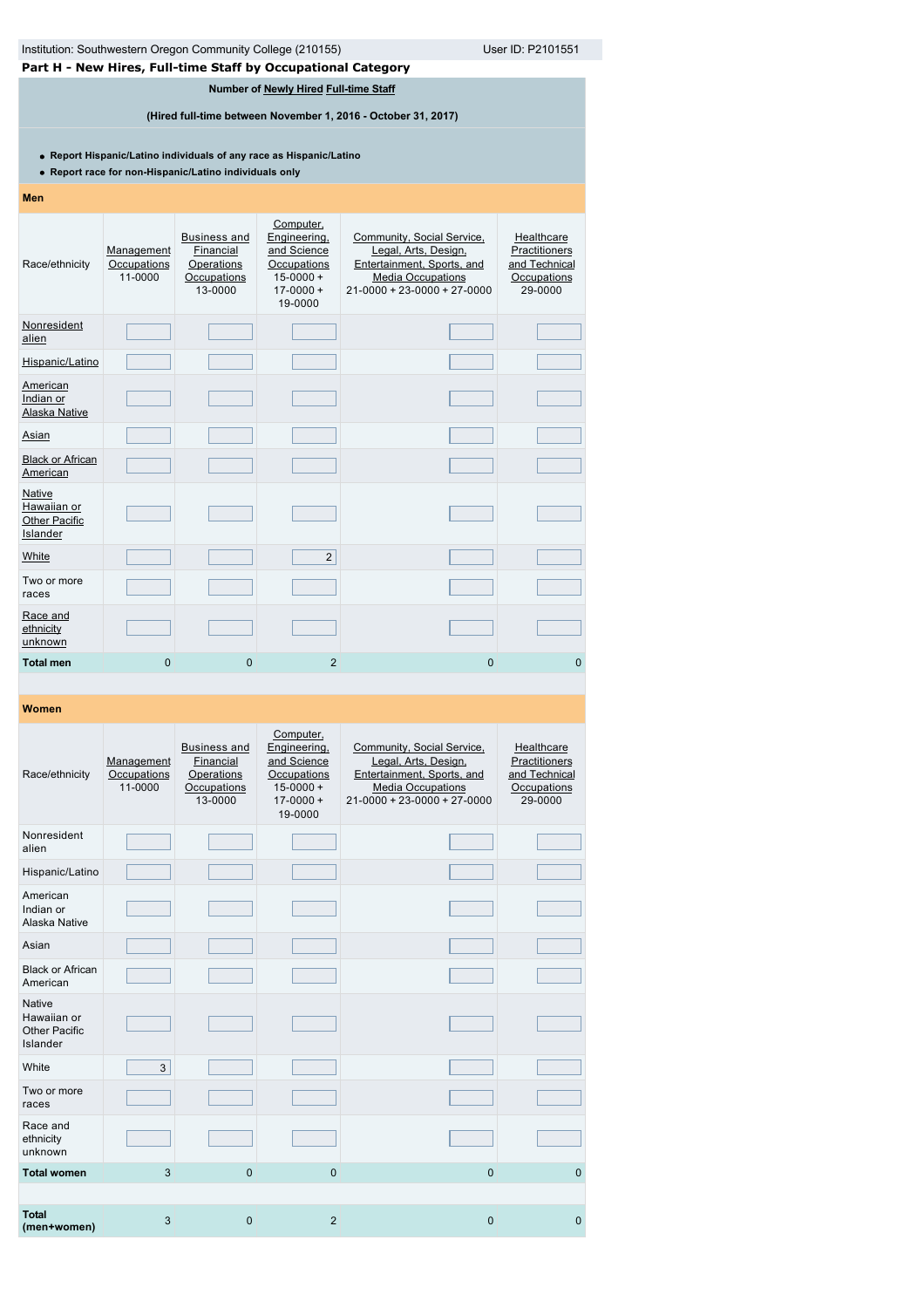# **Part H - New Hires, Full-time Staff by Occupational Category**

**Number of [Newly Hired](javascript:openglossary(407)) [Full-time Staff](javascript:openglossary(257))**

**(Hired full-time between November 1, 2016 - October 31, 2017)**

**Report Hispanic/Latino individuals of any race as Hispanic/Latino**

**Report race for non-Hispanic/Latino individuals only**

# **Men**

| Race/ethnicity                                                   | Service<br>Occupations<br>$31 - 0000 +$<br>$33 - 0000 +$<br>$35 - 0000 +$<br>$37-0000+$<br>39-0000 | Sales and<br>Related<br>Occupations<br>41-0000 | Office and<br>Administrative<br>Support<br>Occupations<br>43-0000 | Natural Resources,<br>Construction, and<br>Maintenance<br>Occupations<br>$45 - 0000 + 47 - 0000$<br>$+49-0000$ | Production,<br>Transportation,<br>and Material<br>Moving<br>Occupations<br>$51-0000+$<br>53-0000 | Grand<br><b>Total</b><br>(All<br>full-<br>time<br>new<br>hires) |
|------------------------------------------------------------------|----------------------------------------------------------------------------------------------------|------------------------------------------------|-------------------------------------------------------------------|----------------------------------------------------------------------------------------------------------------|--------------------------------------------------------------------------------------------------|-----------------------------------------------------------------|
| Nonresident<br>alien                                             |                                                                                                    |                                                |                                                                   |                                                                                                                |                                                                                                  | $\Omega$                                                        |
| Hispanic/Latino                                                  |                                                                                                    |                                                |                                                                   |                                                                                                                |                                                                                                  | $\mathbf{0}$                                                    |
| American<br>Indian or<br>Alaska Native                           |                                                                                                    |                                                |                                                                   |                                                                                                                |                                                                                                  | $\mathbf{0}$                                                    |
| Asian                                                            |                                                                                                    |                                                |                                                                   |                                                                                                                |                                                                                                  | $\pmb{0}$                                                       |
| <b>Black or African</b><br>American                              |                                                                                                    |                                                |                                                                   |                                                                                                                |                                                                                                  | $\mathbf{0}$                                                    |
| <b>Native</b><br>Hawaiian or<br><b>Other Pacific</b><br>Islander |                                                                                                    |                                                |                                                                   |                                                                                                                |                                                                                                  | $\mathbf{0}$                                                    |
| White                                                            | $\mathbf{1}$                                                                                       |                                                | $\mathbf{1}$                                                      |                                                                                                                |                                                                                                  | $\overline{7}$                                                  |
| Two or more<br>races                                             |                                                                                                    |                                                |                                                                   |                                                                                                                |                                                                                                  | $\mathbf{0}$                                                    |
| Race and<br>ethnicity<br>unknown                                 |                                                                                                    |                                                |                                                                   |                                                                                                                |                                                                                                  | $\mathbf{0}$                                                    |
| <b>Total men</b>                                                 | $\mathbf{1}$                                                                                       | $\overline{0}$                                 | $\mathbf{1}$                                                      | $\mathbf{0}$                                                                                                   | $\mathbf{0}$                                                                                     | $\overline{7}$                                                  |

| Race/ethnicity                                                   | Service<br>Occupations<br>$31 - 0000 +$<br>$33 - 0000 +$<br>$35 - 0000 +$<br>$37-0000+$<br>39-0000 | Sales and<br>Related<br>Occupations<br>41-0000 | Office and<br>Administrative<br>Support<br>Occupations<br>43-0000 | Natural Resources,<br>Construction, and<br>Maintenance<br>Occupations<br>$45 - 0000 + 47 - 0000$<br>$+49-0000$ | Production,<br>Transportation,<br>and Material<br>Moving<br>Occupations<br>$51-0000+$<br>53-0000 | Grand<br><b>Total</b><br>(All<br>full-<br>time<br>new<br>hires) |
|------------------------------------------------------------------|----------------------------------------------------------------------------------------------------|------------------------------------------------|-------------------------------------------------------------------|----------------------------------------------------------------------------------------------------------------|--------------------------------------------------------------------------------------------------|-----------------------------------------------------------------|
| Nonresident<br>alien                                             |                                                                                                    |                                                |                                                                   |                                                                                                                |                                                                                                  | $\mathbf{0}$                                                    |
| Hispanic/Latino                                                  |                                                                                                    |                                                |                                                                   |                                                                                                                |                                                                                                  | $\mathbf 0$                                                     |
| American<br>Indian or<br>Alaska Native                           |                                                                                                    |                                                |                                                                   |                                                                                                                |                                                                                                  | $\mathbf{1}$                                                    |
| Asian                                                            |                                                                                                    |                                                |                                                                   |                                                                                                                |                                                                                                  | $\mathbf{0}$                                                    |
| <b>Black or African</b><br>American                              |                                                                                                    |                                                |                                                                   |                                                                                                                |                                                                                                  | $\mathbf{0}$                                                    |
| <b>Native</b><br>Hawaiian or<br><b>Other Pacific</b><br>Islander |                                                                                                    |                                                |                                                                   |                                                                                                                |                                                                                                  | $\mathbf{0}$                                                    |
| White                                                            |                                                                                                    |                                                | 3                                                                 |                                                                                                                |                                                                                                  | 11                                                              |
| Two or more<br>races                                             |                                                                                                    |                                                |                                                                   |                                                                                                                |                                                                                                  | $\mathbf{0}$                                                    |
| Race and<br>ethnicity<br>unknown                                 |                                                                                                    |                                                |                                                                   |                                                                                                                |                                                                                                  | $\Omega$                                                        |
| <b>Total women</b>                                               | $\mathbf{0}$                                                                                       | $\mathbf 0$                                    | 3                                                                 | $\mathbf{0}$                                                                                                   | $\mathbf{0}$                                                                                     | 12                                                              |
|                                                                  |                                                                                                    |                                                |                                                                   |                                                                                                                |                                                                                                  |                                                                 |
| <b>Total</b><br>(men+women)                                      | $\mathbf{1}$                                                                                       | $\mathbf 0$                                    | 4                                                                 | $\mathbf 0$                                                                                                    | 0                                                                                                | 19                                                              |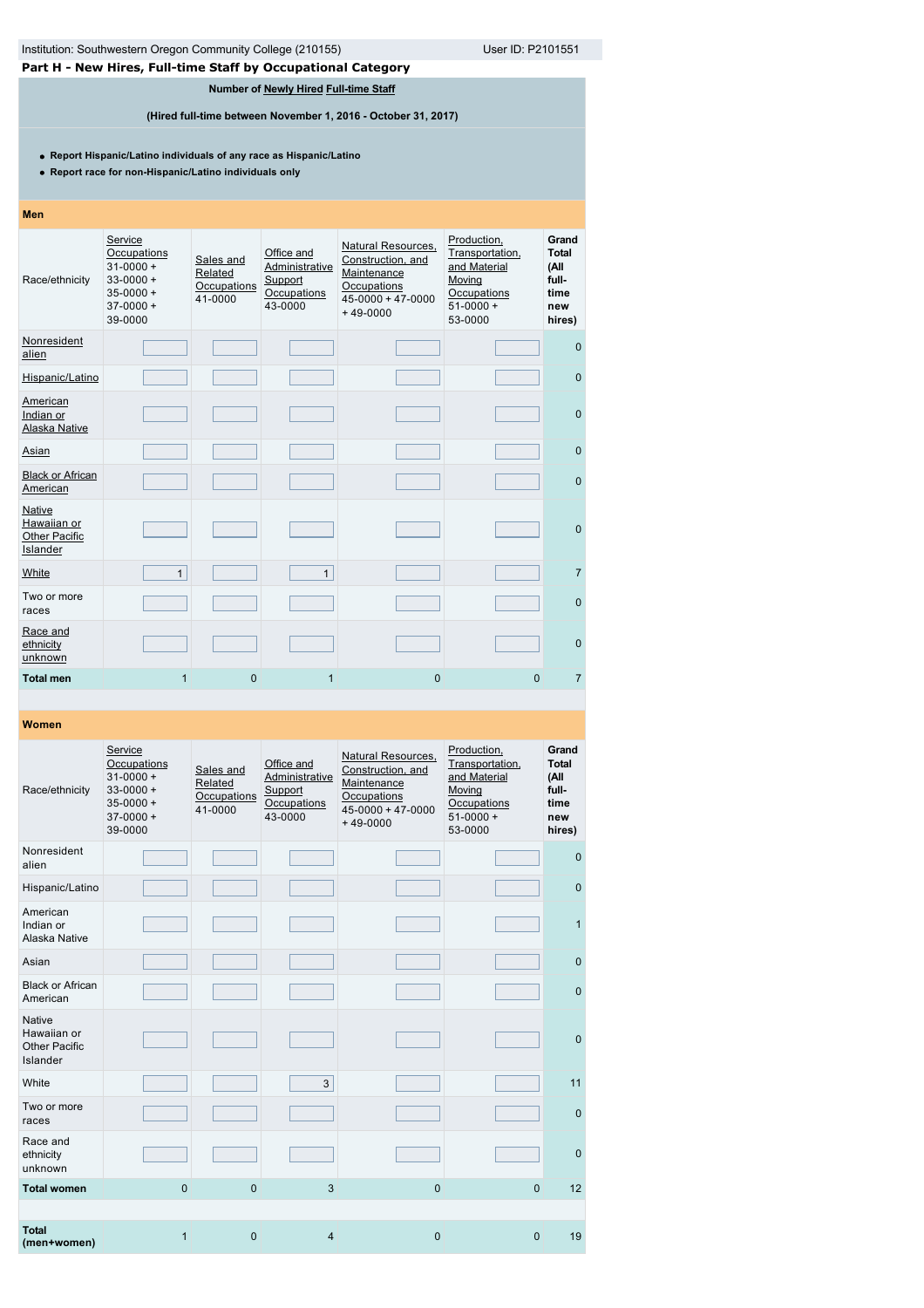Institution: Southwestern Oregon Community College (210155) User ID: P2101551

 $\blacktriangle$ 

 $\overline{\mathbf{v}}$  $\mathbb{F}$ 

# **Human Resources Survey Evaluation**

**Were any staff members difficult to categorize? If so, please explain in the box below.**

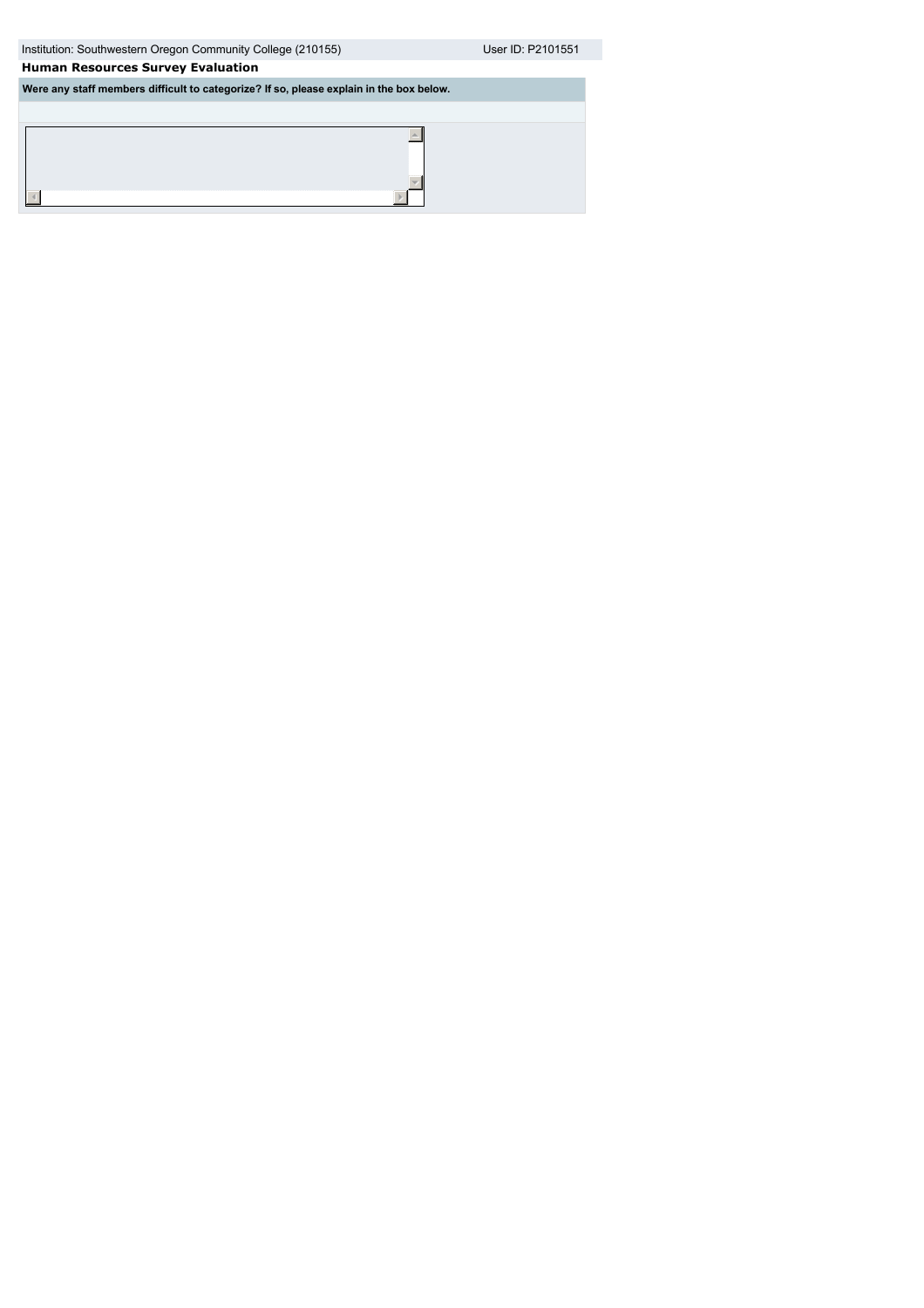|                         | Institution: Southwestern Oregon Community College (210155)                                                                                                                                                                   |                                                               |                             |                      |       |                                                                                                                                                                                                                                         |  |  |  |
|-------------------------|-------------------------------------------------------------------------------------------------------------------------------------------------------------------------------------------------------------------------------|---------------------------------------------------------------|-----------------------------|----------------------|-------|-----------------------------------------------------------------------------------------------------------------------------------------------------------------------------------------------------------------------------------------|--|--|--|
|                         |                                                                                                                                                                                                                               |                                                               |                             |                      |       | User ID: P2101551                                                                                                                                                                                                                       |  |  |  |
| <b>Prepared by</b>      |                                                                                                                                                                                                                               |                                                               |                             |                      |       |                                                                                                                                                                                                                                         |  |  |  |
| preparers.              | there are questions concerning the data. The Keyholder will be copied on all email correspondence to other                                                                                                                    |                                                               |                             |                      |       | The name of the preparer is being collected so that we can follow up with the appropriate person in the event that                                                                                                                      |  |  |  |
| Data Collection System. | reporting burden associated with IPEDS. Please include in your estimate the time it took for you to review                                                                                                                    |                                                               |                             |                      |       | The time it took to prepare this component is being collected so that we can continue to improve our estimate of the<br>instructions, query and search data sources, complete and review the component, and submit the data through the |  |  |  |
|                         | Thank you for your assistance.                                                                                                                                                                                                |                                                               |                             |                      |       |                                                                                                                                                                                                                                         |  |  |  |
|                         | This survey component was prepared by:                                                                                                                                                                                        |                                                               |                             |                      |       |                                                                                                                                                                                                                                         |  |  |  |
| O                       | Keyholder                                                                                                                                                                                                                     | O<br><b>SFA Contact</b><br>⊙                                  |                             |                      |       | <b>HR Contact</b>                                                                                                                                                                                                                       |  |  |  |
| O                       | <b>Finance Contact</b>                                                                                                                                                                                                        | О                                                             | Academic Library<br>Contact |                      | О     | Other                                                                                                                                                                                                                                   |  |  |  |
| Name:                   | Lisa Fletcher Gordon                                                                                                                                                                                                          |                                                               |                             |                      |       |                                                                                                                                                                                                                                         |  |  |  |
| Email:                  | lfletcher@socc.edu                                                                                                                                                                                                            |                                                               |                             |                      |       |                                                                                                                                                                                                                                         |  |  |  |
| survey component?       | How many staff from your institution only were involved in the data collection and reporting process of this                                                                                                                  |                                                               |                             |                      |       |                                                                                                                                                                                                                                         |  |  |  |
| 1.00                    | Number of Staff (including yourself)                                                                                                                                                                                          |                                                               |                             |                      |       |                                                                                                                                                                                                                                         |  |  |  |
|                         | How many hours did you and others from your institution only spend on each of the steps below when<br>responding to this survey component?<br>Exclude the hours spent collecting data for state and other reporting purposes. |                                                               |                             |                      |       |                                                                                                                                                                                                                                         |  |  |  |
| <b>Staff</b><br>member  | <b>Collecting Data</b><br><b>Needed</b>                                                                                                                                                                                       | <b>Revising Data to</b><br>Match<br><b>IPEDS Requirements</b> |                             | <b>Entering Data</b> |       | <b>Revising and Locking</b><br>Data                                                                                                                                                                                                     |  |  |  |
| Your office             | 2.00<br>hours                                                                                                                                                                                                                 |                                                               | hours                       | 17.00                | hours | hours<br>2.00                                                                                                                                                                                                                           |  |  |  |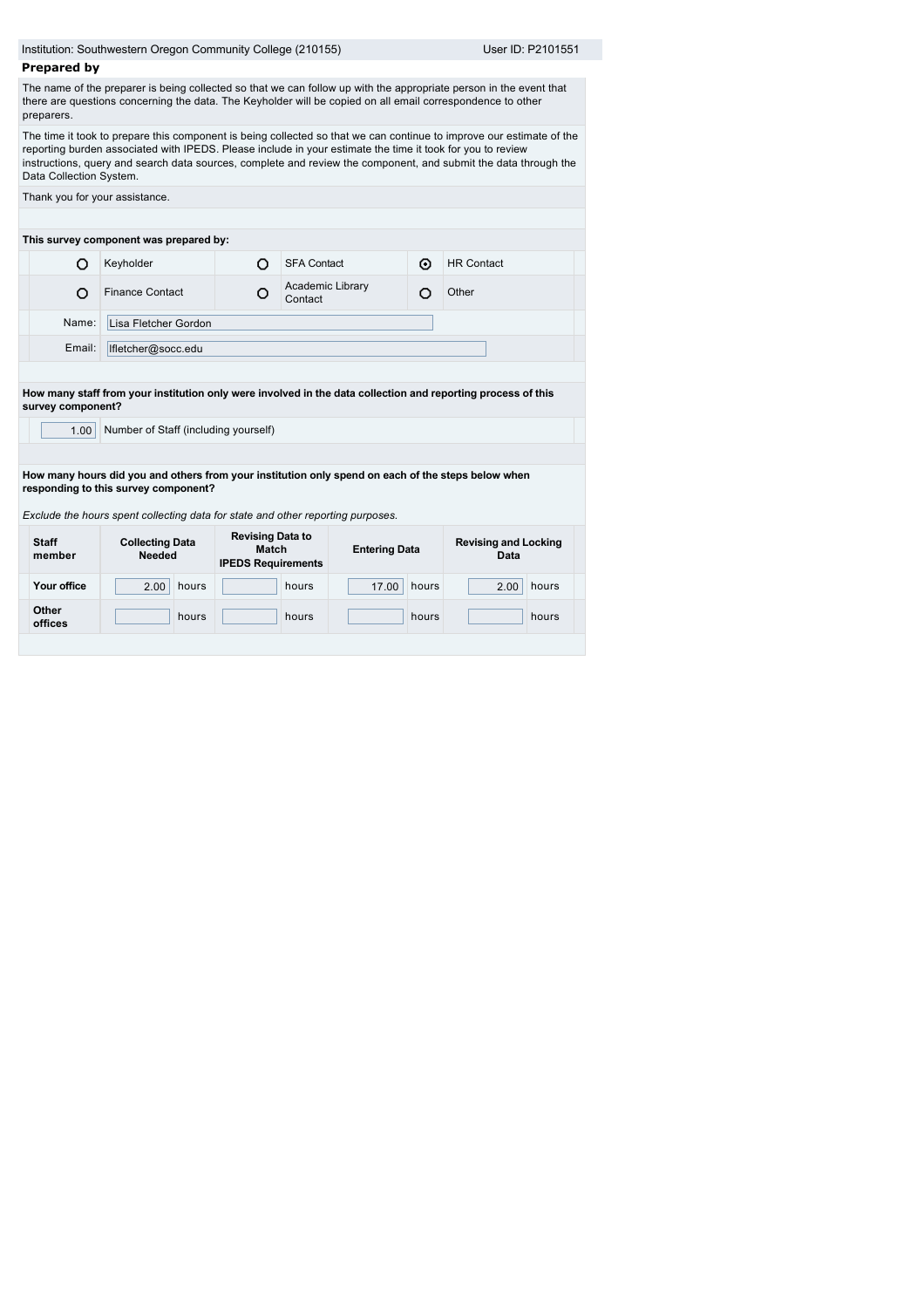#### **Summary**

#### **Human Resources Component Summary**

IPEDS collects important information regarding your institution. All data reported in IPEDS survey components become available in the IPEDS Data Center and appear as aggregated data in various Department of Education reports. Additionally, some of the reported data appears specifically for your institution through the College Navigator website and is included in your institution's Data Feedback Report (DFR). The purpose of this summary is to provide you an opportunity to view some of the data that, when accepted through the IPEDS quality control process, will appear on the College Navigator website and/or your DFR. College Navigator is updated approximately three months after the data collection period closes and Data Feedback Reports will be available through the [Data Center](http://nces.ed.gov/ipeds/datacenter/) and sent to your institution's CEO in November 2017.

Please review your data for accuracy. If you have questions about the data displayed below after reviewing the data reported on the survey screens, please contact the IPEDS Help Desk at: 1-877-225-2568 or [ipedshelp@rti.org](mailto:ipedshelp@rti.org).

| Number of staff by employment status and occupational category:<br><b>Fall 2017</b>                                                 |                              |                                        |                     |
|-------------------------------------------------------------------------------------------------------------------------------------|------------------------------|----------------------------------------|---------------------|
| <b>Occupational category</b>                                                                                                        | <b>Reported values</b>       |                                        | <b>FTE</b><br>staff |
|                                                                                                                                     | Number of<br>full-time staff | <b>Number of</b><br>part-time<br>staff |                     |
| <b>Total number of staff</b>                                                                                                        | 198                          | 151                                    | 248                 |
| <b>Instructional Staff</b>                                                                                                          | 54                           | 119                                    | 94                  |
| Primary Instruction                                                                                                                 | 54                           | 119                                    | 94                  |
| Exclusively credit                                                                                                                  | 54                           | 0                                      | 54                  |
| Exclusively not-for-credit                                                                                                          | $\mathbf 0$                  | 0                                      | $\mathbf 0$         |
| Combined credit/not-for-credit                                                                                                      | 0                            | 119                                    | 40                  |
| Instruction/research/public service                                                                                                 | $\mathbf 0$                  | 0                                      | 0                   |
| Research Staff                                                                                                                      | $\mathbf 0$                  | 0                                      | $\mathbf{0}$        |
| <b>Public Service Staff</b>                                                                                                         | 23                           | 8                                      | 26                  |
| Library and Student and Academic Affairs and Other<br>Education Services Occupations SOC                                            | 5                            | 2                                      | 6                   |
| Librarians, Curators, and Archivists<br>SOC 25-4000                                                                                 | 3                            | 0                                      | 3                   |
| Archivists, Curators, and Museum Technicians<br>SOC 25-4010                                                                         | $\Omega$                     | $\Omega$                               | 0                   |
| Librarians<br>SOC 25-4020                                                                                                           | 0                            | 0                                      | 0                   |
| Library Technicians<br>SOC 25-4030                                                                                                  | 3                            | 0                                      | 3                   |
| Student and Academic Affairs and Other Education<br>Services Occupations<br>SOC 25-2000 + 25-3000 + 25-9000                         | 2                            | 2                                      | 3                   |
| Management Occupations<br>SOC 11-0000                                                                                               | 33                           | 0                                      | 33                  |
| Business and Financial Operations Occupations<br>SOC 13-0000                                                                        | 3                            | $\mathbf{1}$                           | 3                   |
| Computer, Engineering, and Science Occupations<br>SOC 15-0000 + 17-0000 + 19-0000                                                   | 10                           | 0                                      | 10                  |
| Community, Social Service, Legal, Arts, Design,<br>Entertainment, Sports and Media Occupations<br>$SOC 21-0000 + 23-0000 + 27-0000$ | 3                            | 0                                      | 3                   |
| Healthcare Practitioners and Technical Occupations<br>SOC 29-0000                                                                   | 0                            | 0                                      | 0                   |
| Service Occupations<br>$SOC 31-0000 + 33-0000 + 35-0000 + 37-0000 + 39-0000$                                                        | 22                           | 12                                     | 26                  |
| Sales and Related Occupations<br>SOC 41-0000                                                                                        | $\mathbf{1}$                 | 0                                      | $\mathbf{1}$        |
| Office and Administrative Support Occupations<br>SOC 43-0000                                                                        | 44                           | 9                                      | 47                  |
| Natural Resources, Construction, and Maintenance<br>Occupations<br>SOC 45-0000 + 47-0000 + 49-0000                                  | $\Omega$                     | $\Omega$                               | $\Omega$            |
| Production, Transportation, and Material Moving<br>Occupations<br>SOC 51-0000 + 53-0000                                             | 0                            | 0                                      | 0                   |

NOTE: Full-time-equivalent (FTE) staff is calculated by summing the total number of full-time staff and<br>adding one-third of the total number of part-time staff. Graduate assistants are not included in the<br>above figures. Ma

**Salaries of full-time instructional staff by contract length and academic rank: Academic year 2017-18**

| Academic |              | <b>Months Covered by Annual Salary</b> |              | Total<br><b>Staff for Number</b> | Total                             | Salarv | Weighted<br>Average |                            |
|----------|--------------|----------------------------------------|--------------|----------------------------------|-----------------------------------|--------|---------------------|----------------------------|
| rank     | 12<br>months | 11<br>months                           | 10<br>months | 9 months                         | Salary<br><b>reporting Months</b> | ٥f     | Outlavs             | Monthly<br><b>Salaries</b> |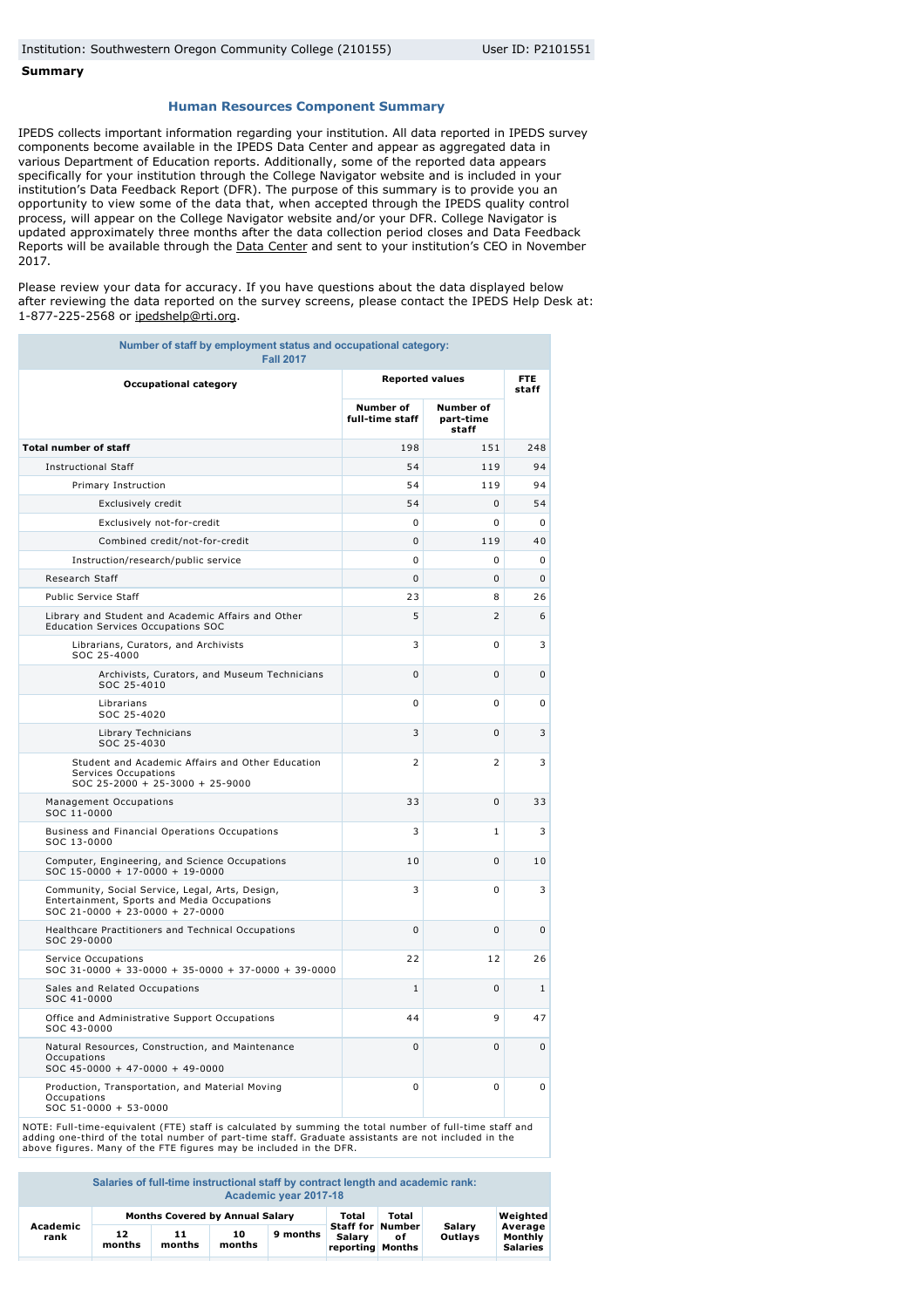| <b>All Ranks</b>       | 7              |   | 47 | 54 | 507     | \$3,211,770 | \$6,335 |
|------------------------|----------------|---|----|----|---------|-------------|---------|
| Professor              | $\overline{2}$ |   | 12 | 14 | 132     | \$949,680   | \$7,195 |
| Associate<br>professor | $\mathbf{1}$   |   | 6  | 7  | 66      | \$436,318   | \$6,611 |
| Assistant<br>professor | $\mathbf{1}$   |   | 8  | 9  | 84      | \$530,296   | \$6,313 |
| Instructor             | 3              |   | 21 | 24 | 225     | \$1,295,476 | \$5,758 |
| Lecturer               |                |   |    |    |         |             |         |
| No<br>academic<br>rank |                |   |    |    |         |             |         |
|                        |                | . |    | .  | ------- |             | .       |

NOTE: The above data are based on the Salary Outlays part of the IPEDS HR component. The Weighted<br>average monthly salaries of full-time instructional staff by academic rank are calculated by adding the<br>salary outlays repor